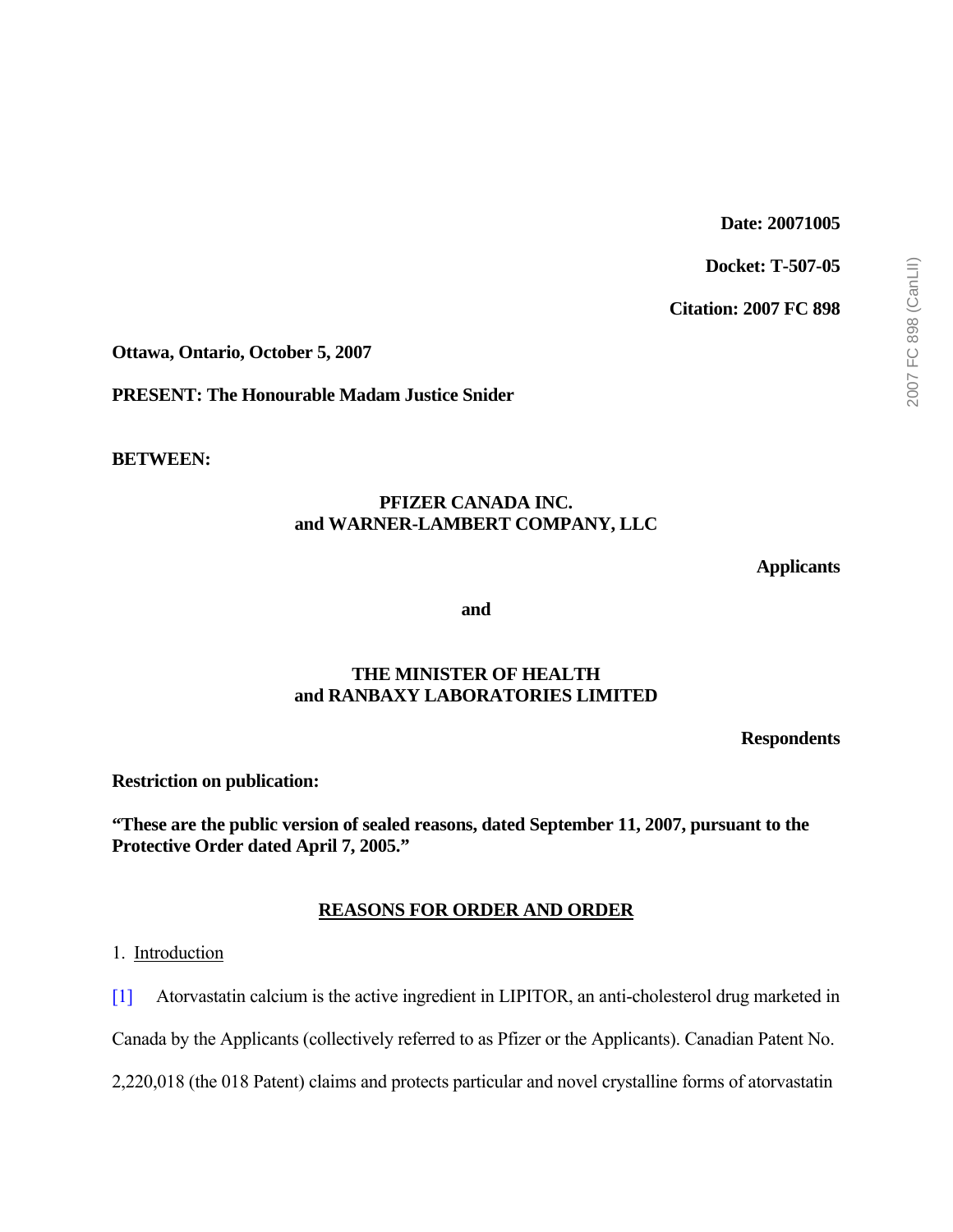calcium called Form I, Form II, and Form IV. Canadian Patent No. 2,220,455 (the 455 Patent) is also listed on the Patent Register in respect of LIPITOR; it claims a novel process for making atorvastatin calcium in amorphous form from one of the crystalline forms of the 018 patent.

[2] Ranbaxy Laboratories Limited (Ranbaxy) manufactures Ran-Atorvastatin, which contains the amorphous form of atorvastatin calcium, in India. Pursuant to the relevant *Patented Medicines (Notice of Compliance) Regulations*, S.O.R./93-133 (*NOC Regulations*), Ranbaxy has applied to the Minister of Health (the Minister) for approval to sell its product into Canada. As required by the *NOC Regulations*, Ranbaxy served a Notice of Allegation (NOA) dated January 31, 2005, addressed to Pfizer Canada Inc., wherein Ranbaxy alleged that the six patents then listed on the Patent Register in association with Pfizer's atorvastatin calcium products would either not be infringed by the manufacture and sale of Ran-Atorvastatin, were invalid, or both. This particular hearing deals with only two of those patents – the 018 Patent and the 455 Patent.

[3] Pfizer does not contest Ranbaxy's factual assertion that Ran-Atorvastatin, the product Ranbaxy seeks to import into and sell in Canada, contains the amorphous form of atorvastatin calcium, and none of the patented crystalline forms. Rather, Pfizer contends that Ranbaxy uses one of the patented crystalline forms as an intermediate in the process to make the amorphous material contained in Ran-Atorvastatin, and that Ranbaxy infringes the process described in the 455 Patent. Meanwhile, Ranbaxy asserts that it infringes neither of the relevant patents and that the 455 Patent is invalid for insufficiency.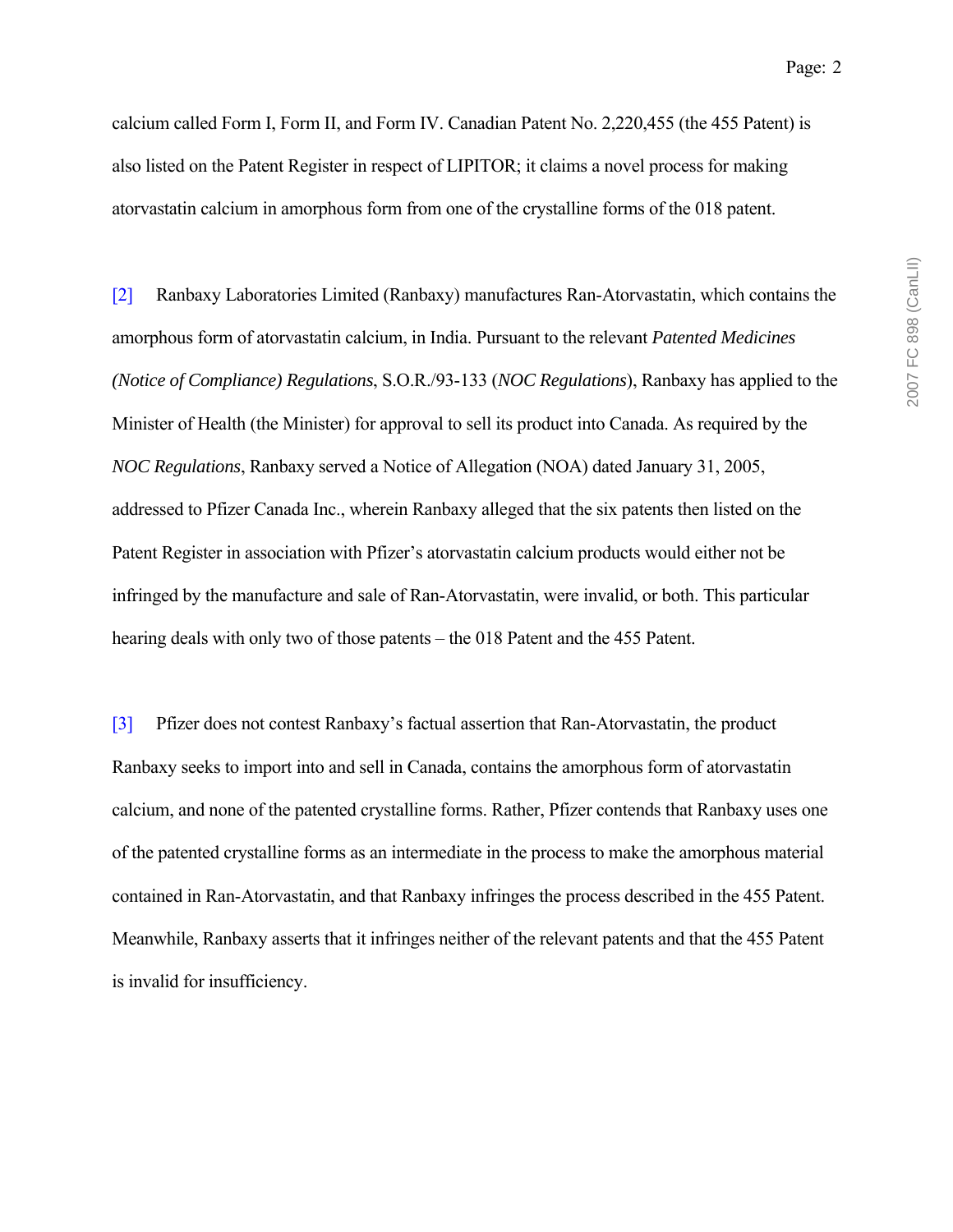[4] For the reasons that follow, I have determined that the application will be allowed with respect to the 018 Patent but dismissed with respect to the 455 Patent.

#### 2. Background

### 2.1 *History of this Proceeding*

[5] This is the second hearing in respect of the January 31, 2005 NOA. As this is a rather unusual occurrence, some explanation of how this second hearing came about may provide helpful background to the reader.

[6] As noted, the NOA referred to six patents. Initially, Pfizer contested each of Ranbaxy's allegations for all six patents. Pfizer subsequently obtained leave to discontinue the application with respect to four of the six patents, resulting from the second disclosure of Ranbaxy. The application in respect of the two remaining patents (the 768 Patent and the 546 Patent) was heard in January 2007. By order dated January 25, 2007 (*Pfizer Canada Inc. v. Canada (Minister of Health)*, 2007 F.C. 91), Justice von Finkenstein dismissed Pfizer's application in respect of the 546 Patent. While Pfizer's application in respect of the 768 Patent was allowed, that patent has since expired (in May 2007). Pfizer's appeal of the January 25, 2007 order on the 546 Patent was heard on May 22 and 23, 2007. No order on that appeal has yet been issued.

[7] In the context of another NOC proceeding on patents related to LIPITOR, Pfizer became aware of additional facts about Ranbaxy's manufacture of Ran-Atorvastatin that, in Pfizer's view, raised further issues related to the 018 and 455 Patents. Pfizer sought and was granted leave to reinstate this proceeding for these two patents. (*Pfizer Canada Inc. v. Canada (Minister of Health)*,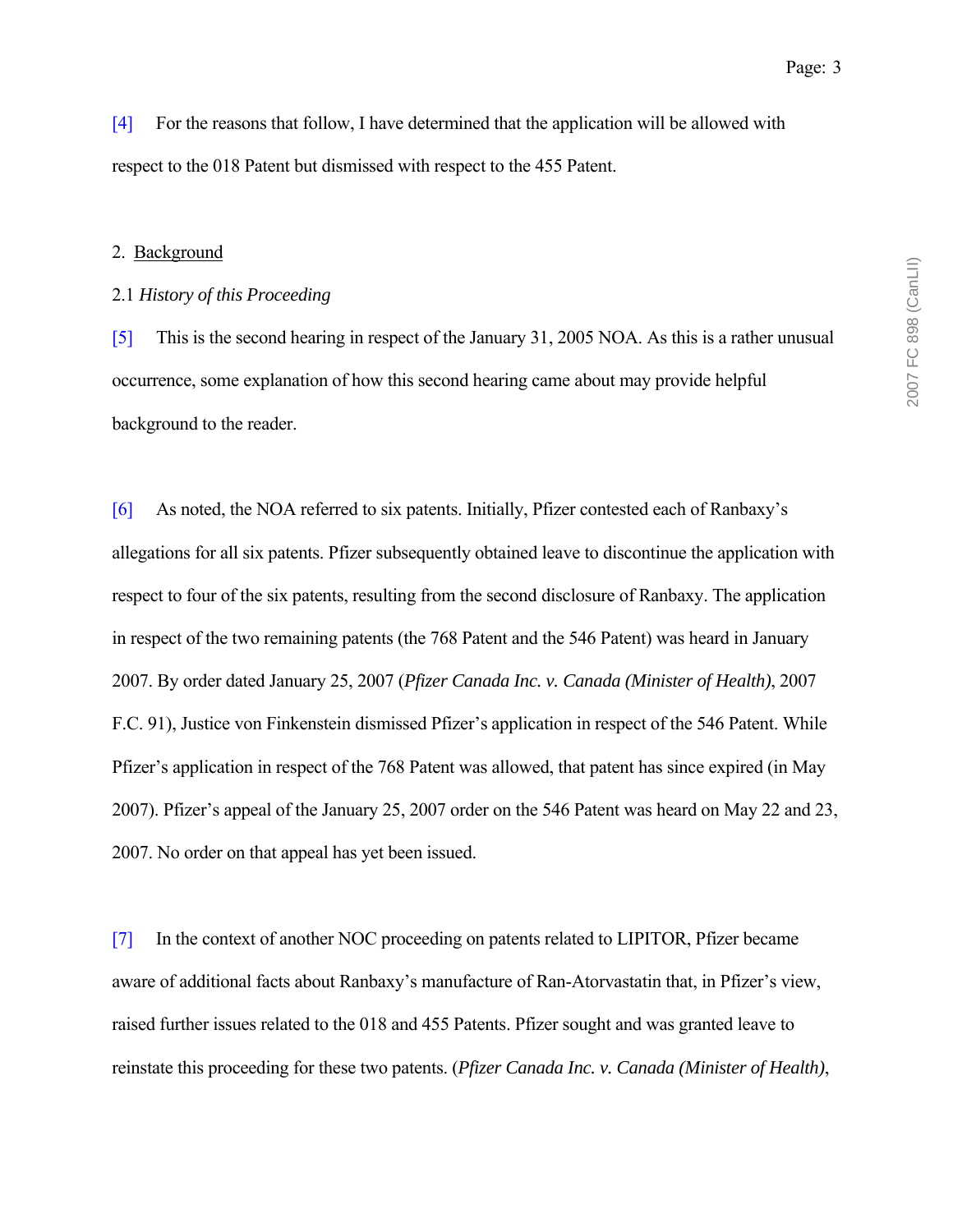(4 December 2006), Ottawa, T-507-5 (Fed. Proth.), affíd 2007 FC 205, affíd 2007 FCA 244). Accordingly, this hearing proceeded in relation to the 018 and 455 Patent.

#### 2.2 *Ranbaxy's Process*

[8] Ranbaxy makes two atorvastatin calcium intermediate products in the manufacture of its atorvastatin calcium API: Atorvastatin Calcium Crude (ATV-2) and a further purified intermediate, Atorvastatin Calcium (ATV-2P). In addition, ATV-2 is made using a seed (Atorvastatin Calcium Seed). Seeds are agents used to influence nucleation and induce crystallization. ATV-2, ATV-2P and the Atorvastatin Calcium Seed (together, referred to as the Ranbaxy intermediates) are all crystalline forms of atorvastatin calcium.

[9] The active substance or API produced by the Ranbaxy process is called Atorvastatin Calcium (Amorphous) (ATV-3). ATV-3 is amorphous atorvastatin calcium and is named Ran-Atorvastatin by Ranbaxy.

[10] The experts agree that Ranbaxyís process for converting ATV-2P into ATV-3 involves dissolving ATV-2P in [compound A], a non-hydroxylic solvent, and then adding [compound B] to precipitate the ATV-3 from the solution. [Compound B] is a hydrocarbon solvent and is non-polar. Atorvastatin is a salt, and therefore polar. Polar substances are insoluble in non-polar solvents, and since the amount of [compound B] is far greater than [compound A], the solution is rapidly rendered insoluble and the ATV-3 precipitates to the bottom of the production vessel (Application Record of the Applicants [A.R.], Vol. 12, Tab 18, p. 3507).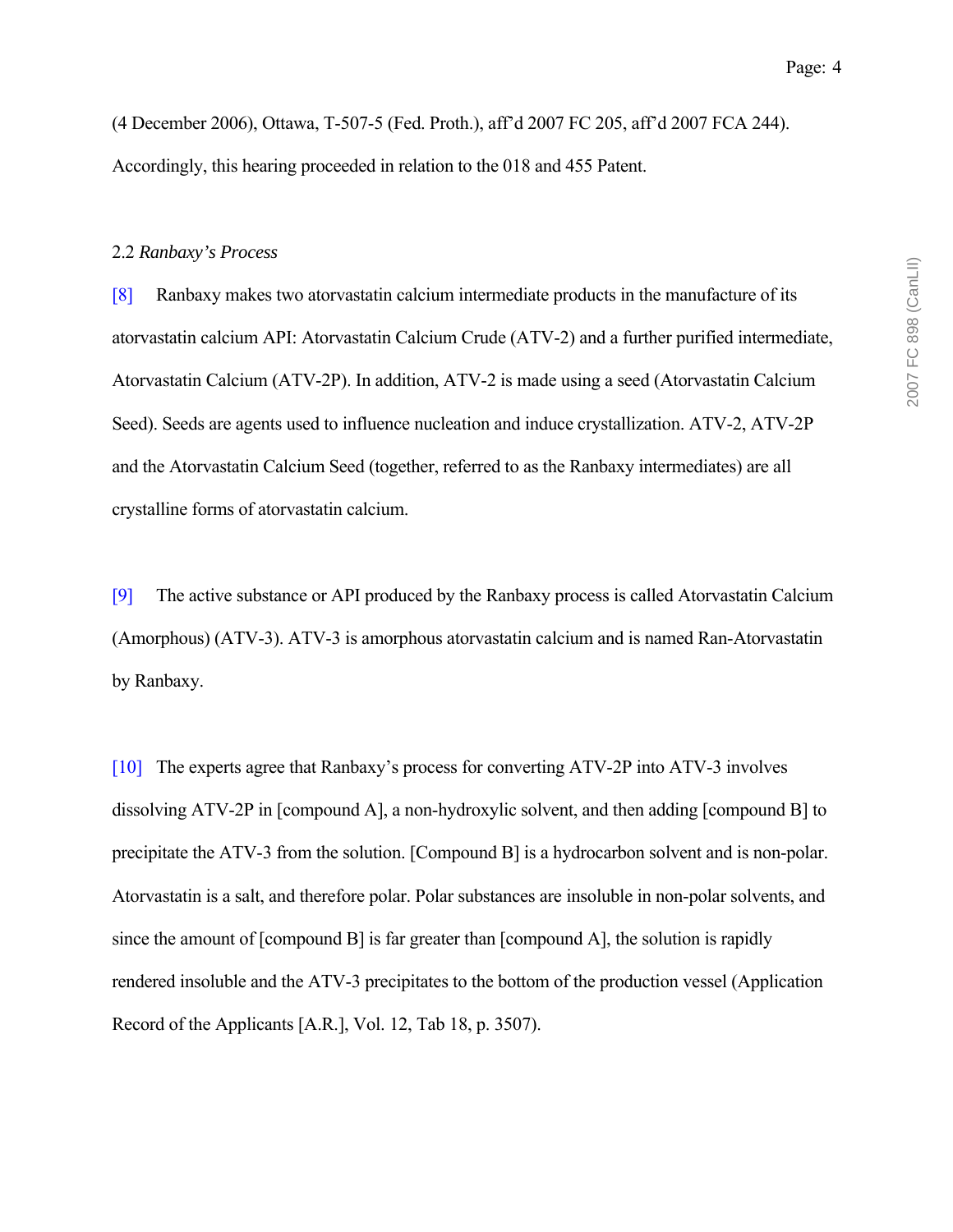3. Issues

[11] There are two sets of issues to be addressed in this proceeding – one set for each of the patents.

[12] With respect to the 018 Patent, the issues are as follows:

1. What is the proper construction of Claims 1 to 9 of the 018 Patent? Of specific interest, is crystalline Form I atorvastatin calcium uniquely identified by XRPD peaks and 13C NMR data described in the claims and is the substance claimed by Claims 1 to 9 a hydrate?

2. Is Ranbaxy's NOA inadequate because it does not allege non-infringement: on the basis that the product is made in India; because it only contains a bald assertion in respect of claims 6 to 9; or because it does not clearly state that it is using the anhydrous form of crystalline atorvastatin calcium rather than the hydrate form?

3. Has Pfizer met its burden of satisfying this Court that Ranbaxy's allegation of noninfringement of claims 1 to 9 of the 018 Patent is not justified? Subsidiary to this issue are the following:

(a) Is the matching of the X-ray powder diffraction (XRPD) peaks of the patented Form I crystalline atorvastatin calcium with the three intermediate forms of the atorvastatin calcium used by Ranbaxy in its manufacture of Ran-Atorvastatin, together with other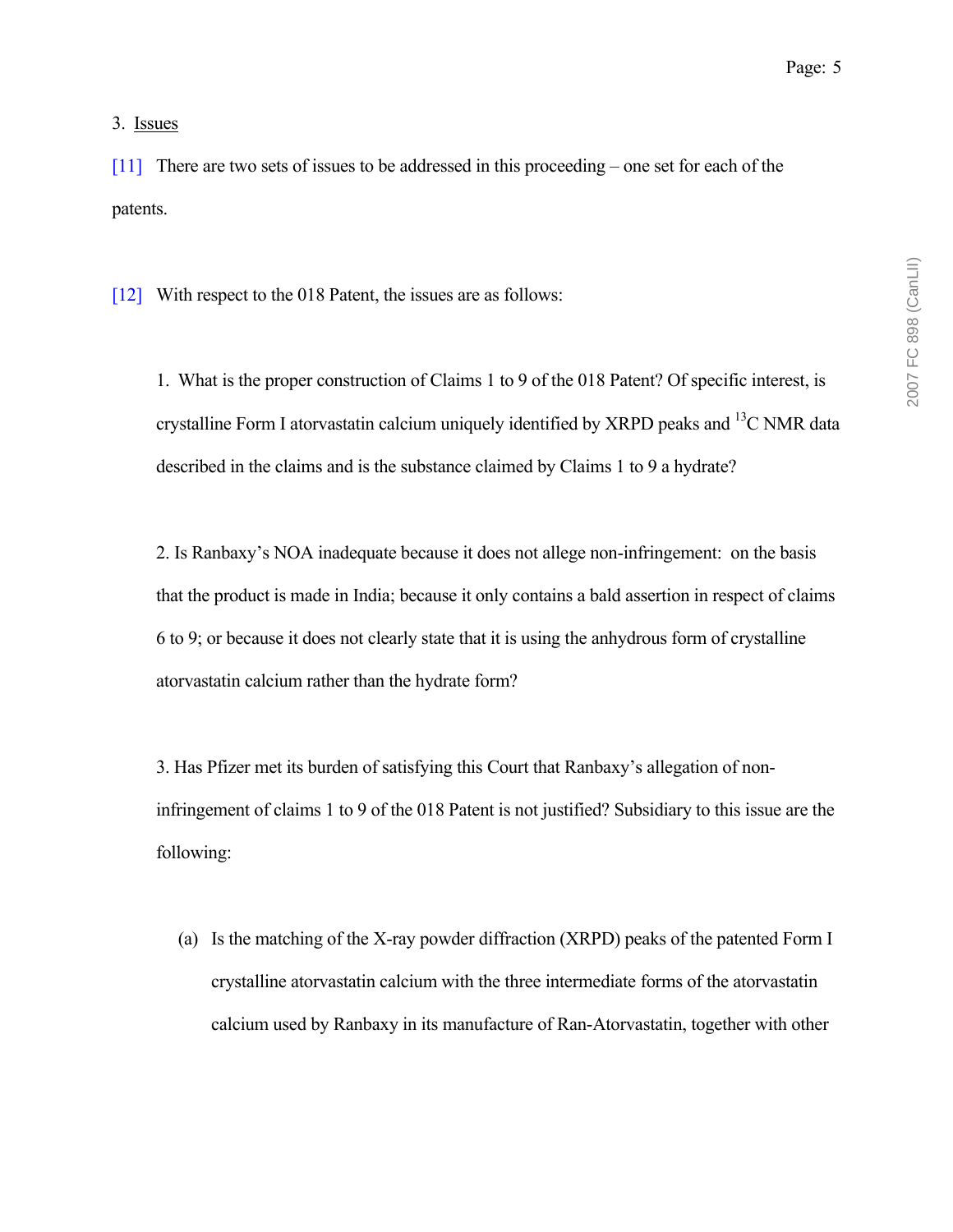testing carried out by Pfizer's experts, sufficient to demonstrate that the three intermediate forms are covered by Claims 1 to 5 of the 018 Patent?

- (b) By not providing evidence of the Carbon-13 Nuclear Magnetic Resonance ( ${}^{13}$ C NMR) data of the patented Form I atorvastatin calcium data for its intermediates, has Ranbaxy failed to allege any facts to support its allegation of non-infringement of Claims 6 to 9 of the 018 Patent?
- (c) If claims 1 to 9 are limited to hydrates, does Ranbaxy use the hydrate as an intermediate in the making of Ran-Atorvastatin?
- (d) Does the use of the patented crystalline Form I atorvastatin calcium in India as an intermediate constitute infringement of the 018 Patent under Canadian patent laws?
- [13] With respect to the 455 Patent, the relevant issues are as follows:

1. What is the proper construction of Claims 75 to 110 of the 455 Patent? Of particular relevance, are the claims to be construed as covering formation of amorphous atorvastatin calcium through techniques that include both evaporation and precipitation or as limited to evaporation?

2. Is Ranbaxyís NOA inadequate because it does not raise the claim construction as an allegation?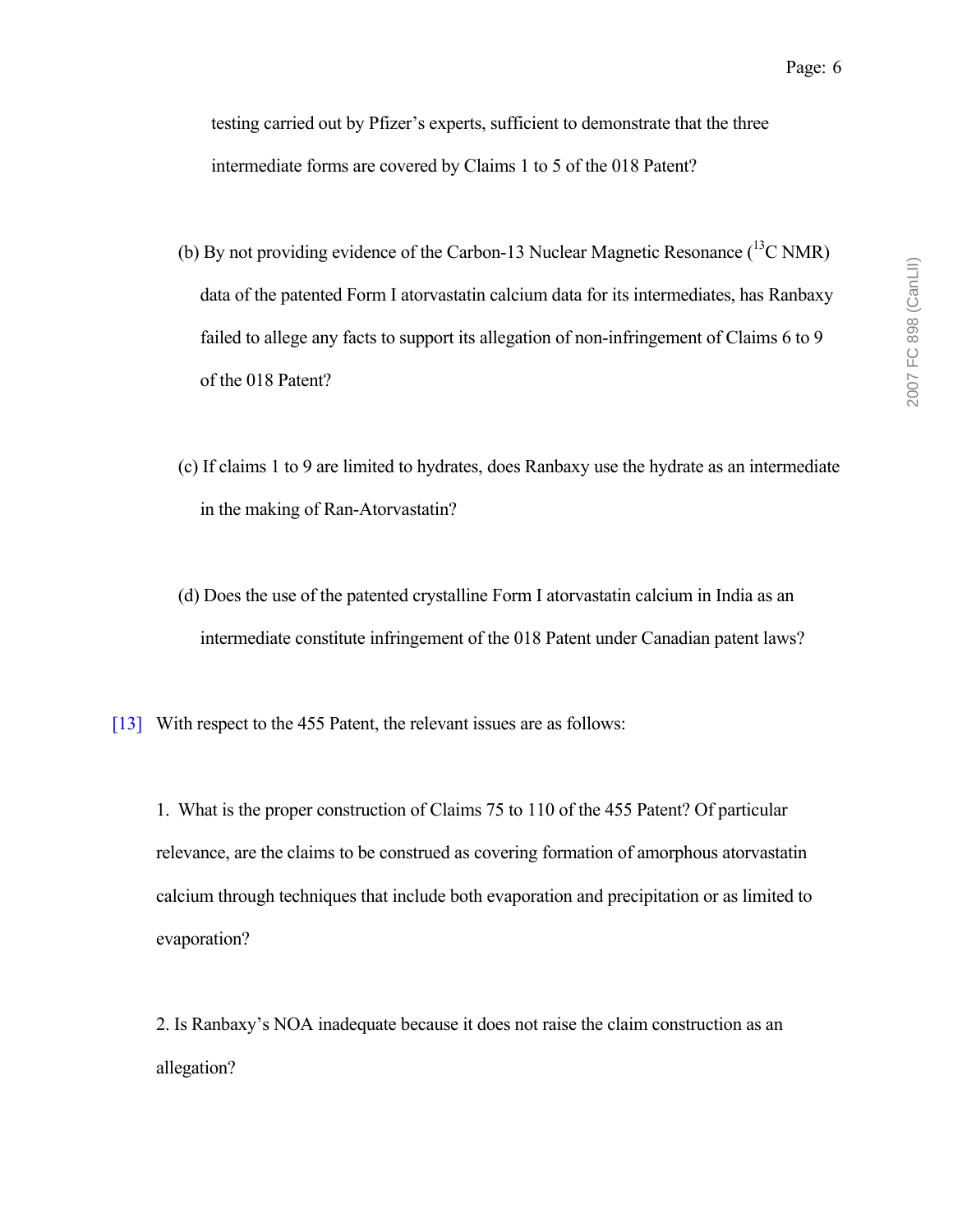3. Has Ranbaxy led sufficient evidence to rebut the presumption of validity on the basis of insufficiency and has Pfizer, in turn, failed to meet its burden of showing that the allegation of invalidity is not justified?

## 4. Witnesses

[14] Each of Pfizer and Ranbaxy provided affidavit evidence from a number of witnesses whose evidence addressed both technical and factual matters. The qualifications of the four witnesses put forward as experts were not disputed. In summary form, the following affiants were most relevant to the issues before me.

| <b>Pfizer's Witnesses</b>      | <b>Expertise/Background</b>                                                                                                                                     | <b>Subject-Matter of</b><br><b>Evidence</b>                    |
|--------------------------------|-----------------------------------------------------------------------------------------------------------------------------------------------------------------|----------------------------------------------------------------|
| Dr. Allan S. Myerson           | Provost & Senior Vice<br>President and Philip<br>Danforth Armour Professor<br>of Engineering at the Illinois<br>Institute of Technology;<br>crystal form expert | Patents, Ranbaxy's<br>process and<br>intermediates             |
| Dr. Nair Rodríguez-<br>Hornedo | Associate Professor of<br><b>Pharmaceutical Sciences at</b><br>the College of Pharmacy at<br>the University of Ann Arbor,<br>Michigan; crystal form<br>expert   | Patents, Ranbaxy's<br>process and<br>intermediates             |
| Mr. Rex Shipplett              | Senior Scientist with SSCI<br>Inc.                                                                                                                              | Fact witness regarding<br>the sufficiency of the<br>455 Patent |

| <b>Ranbaxy's Witnesses</b> | <b>Expertise/Background</b> | <b>Subject-Matter of</b><br><b>Evidence</b> |
|----------------------------|-----------------------------|---------------------------------------------|
| Dr. Mark D.                | Associate Professor in the  | Patents, Ranbaxy's                          |
| Hollingsworth              | Department of Chemistry at  | process and                                 |
|                            | Kansas State University;    | intermediates                               |
|                            | crystal form expert         |                                             |
| Dr. Ian M. Cunningham      | Chairman for Dynamic        | 455 Patent, Ranbaxy's                       |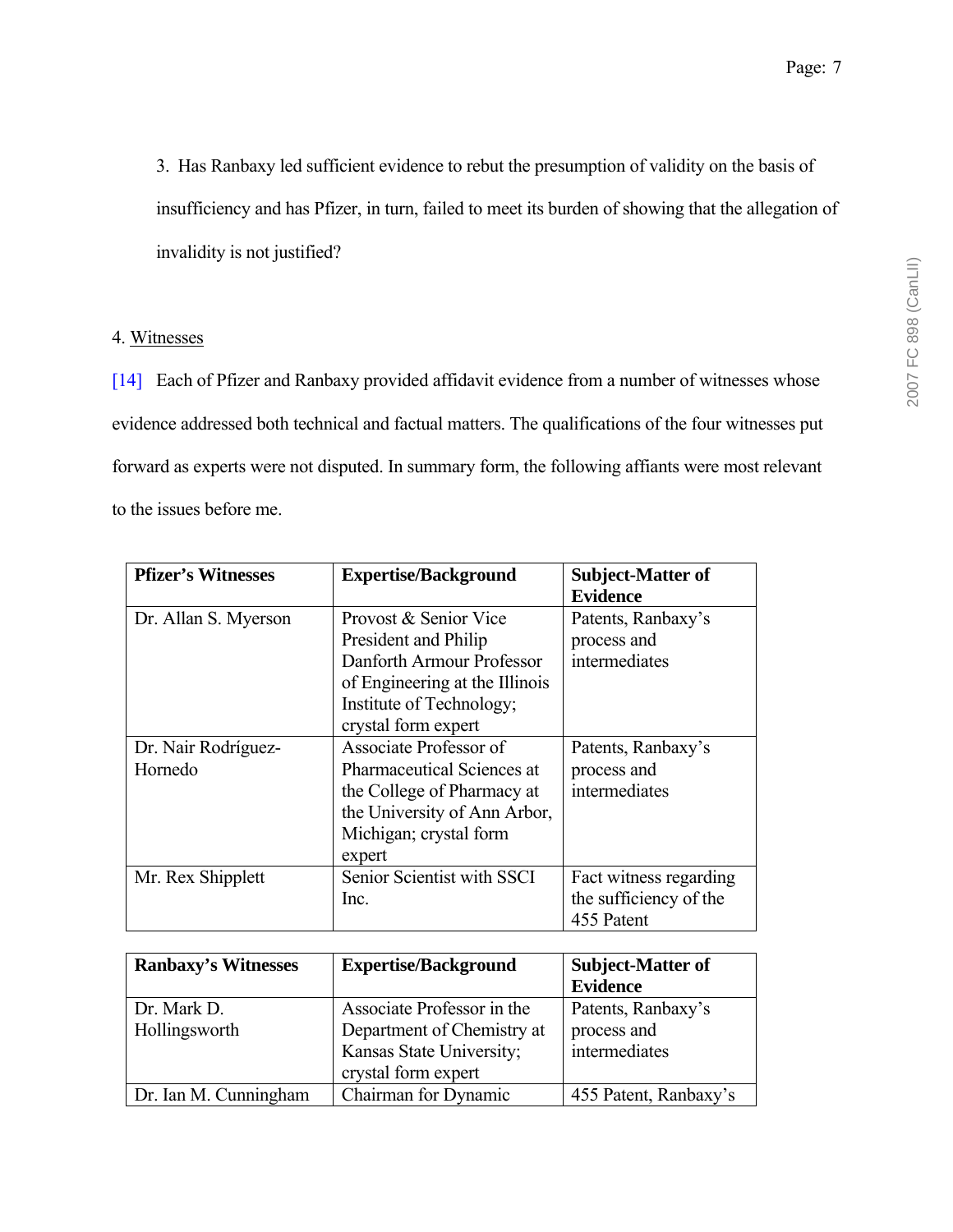|                     | Extractions Ltd. from 2002-<br>2004, and was a Senior<br>Vice-President of Chemical<br>Development at<br>GlaxoSmithKline from<br>2001-2002; pharmaceutical<br>expert | process                |
|---------------------|----------------------------------------------------------------------------------------------------------------------------------------------------------------------|------------------------|
| Mr. Jay R. Deshmukh | Lawyer and Senior Vice                                                                                                                                               | Fact witness regarding |
|                     | President, Intellectual                                                                                                                                              | Ranbaxy's process      |
|                     | Property for Ranbaxy                                                                                                                                                 |                        |

## 5. The 018 Patent

5.1 *What is the proper construction of the 018 Patent?* 

[15] As taught by the jurisprudence, my first task is to undertake a "purposive construction" of the claims in issue. There is no disagreement and thus no need to set out an exhaustive list of the wellestablished principles of claims construction (see, principally, *Free World Trust v. Electro Sante Inc.*, [2000] 2 S.C.R. 1024, 9 C.P.R. (4th) 168, and *Whirlpool Corp. v. Camco Inc.*, [2000] 2 S.C.R. 1067, 9 C.P.R. (4th) 129). In sum:

The key to purposive construction is therefore the identification by the court, with the assistance of the skilled reader, of the particular words or phrases in the claims that describe what the inventor considered to be the "essential" elements of his invention (*Whirlpool*, above at para. 45).

[16] The first patent in issue is the 018 Patent. In the 018 Patent, the patentees describe the need to produce atorvastatin in a pure and crystalline form to enable formulations to meet exacting pharmaceutical requirements and specifications (A.R., Vol. 1, Tab 4, p. 82). The 018 Patent discloses and claims novel crystalline forms of atorvastatin calcium called Form I, Form II and Form IV. As described in the patent, all of the forms are "characterized by their X-ray powder" diffraction patterns and/or by their solid state nuclear magnetic resonance spectra (NMR)"  $(A.R.,$ Vol. 1, Tab 4, p. 91).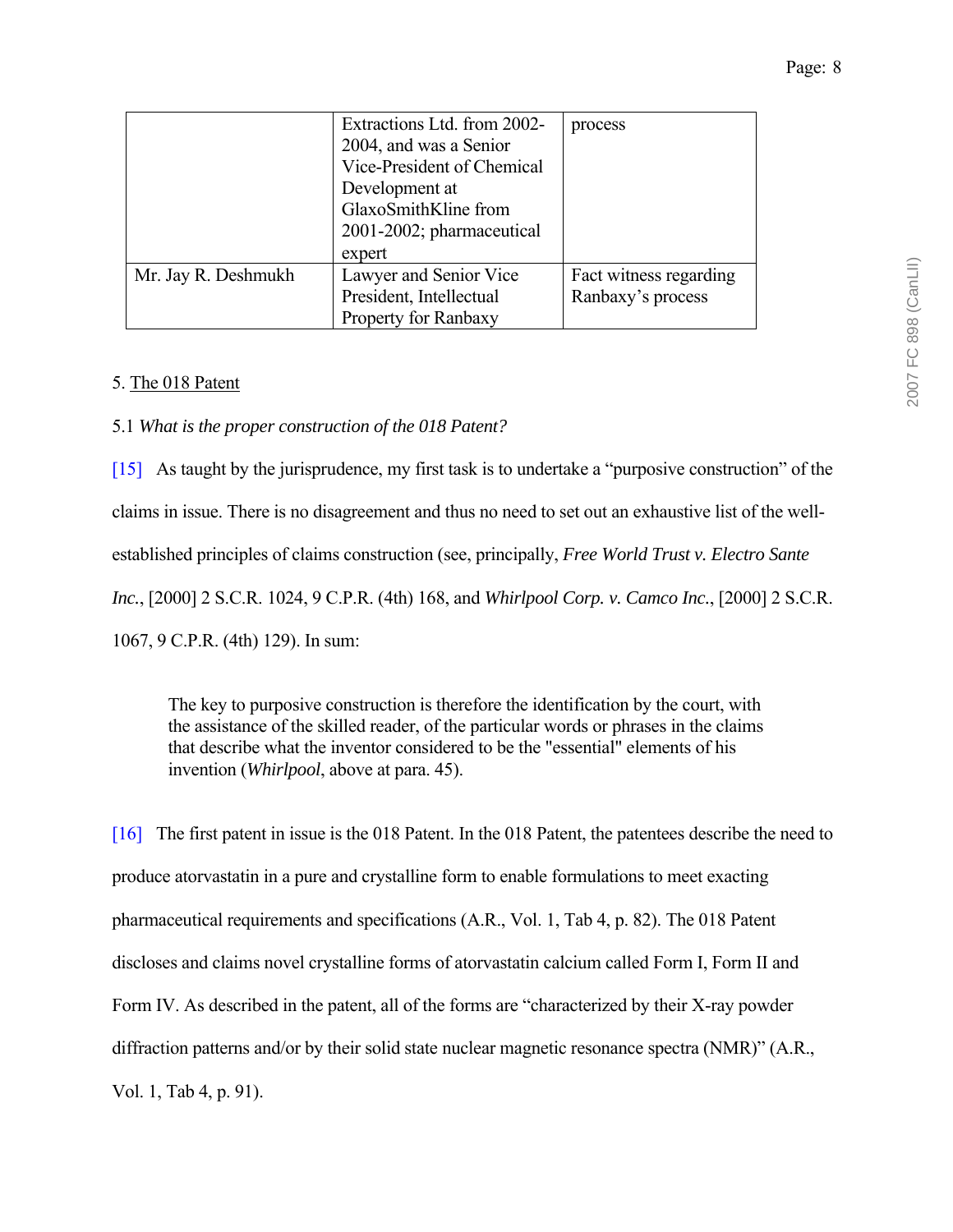[17] Crystalline Form I atorvastatin is the subject of these proceedings. In the patent, the following is stated:

Form I atorvastatin consists of smaller particles and a more uniform size distribution than the previous amorphous product and exhibits more favorable filtration and drying characteristics. Additionally, Form I atorvastatin is purer and more stable than the amorphous product. (A.R., Vol. 1, Tab 4, p. 83)

[18] Form I is specifically claimed in Claims 1 to 9. Claims 1 to 5 describe the invention by setting out its reference peaks (referred to as 2θ values) on X-ray powder diffraction diffractograms. X-ray powder diffraction (XRPD) is a technique used to identify crystals and to determine crystal structure. When X-rays strike a sample of the material of interest, a pattern of peaks (so-called 2θ values) is produced which appear because the distances between atoms in a crystal are related to the wavelength of X-rays by Bragg's law. The affidavit evidence of both Dr. Rodríguez-Hornedo and Dr. Myerson is to the effect that the XRPD data provides a reliable way of identifying different crystalline substances and distinguishing among them. As stated by Dr. Myerson, "XRPD produces" a pattern of peaks that acts as a signature or fingerprint for that substance" (A.R., Vol. 4, Tab 9, p. 839).

[19] The only differences among the first five claims are the values of the XRPD peaks described. Claim 5 of the 018 Patent relates to Form I:

5. A crystalline Form I atorvastatin hydrate having an X-ray powder diffraction containing the following 2 $\theta$  values measured using CuK $\propto$  radiation: 9.150, 9.470, 10.266, 10.560, 11.853, 12.195, 17.075, 19.485, 21.626, 21.960, 22.748, 23.335, 23.734, 24.438, 28.915 and 29.234. (A.R., Vol. 1, Tab 4, p. 109)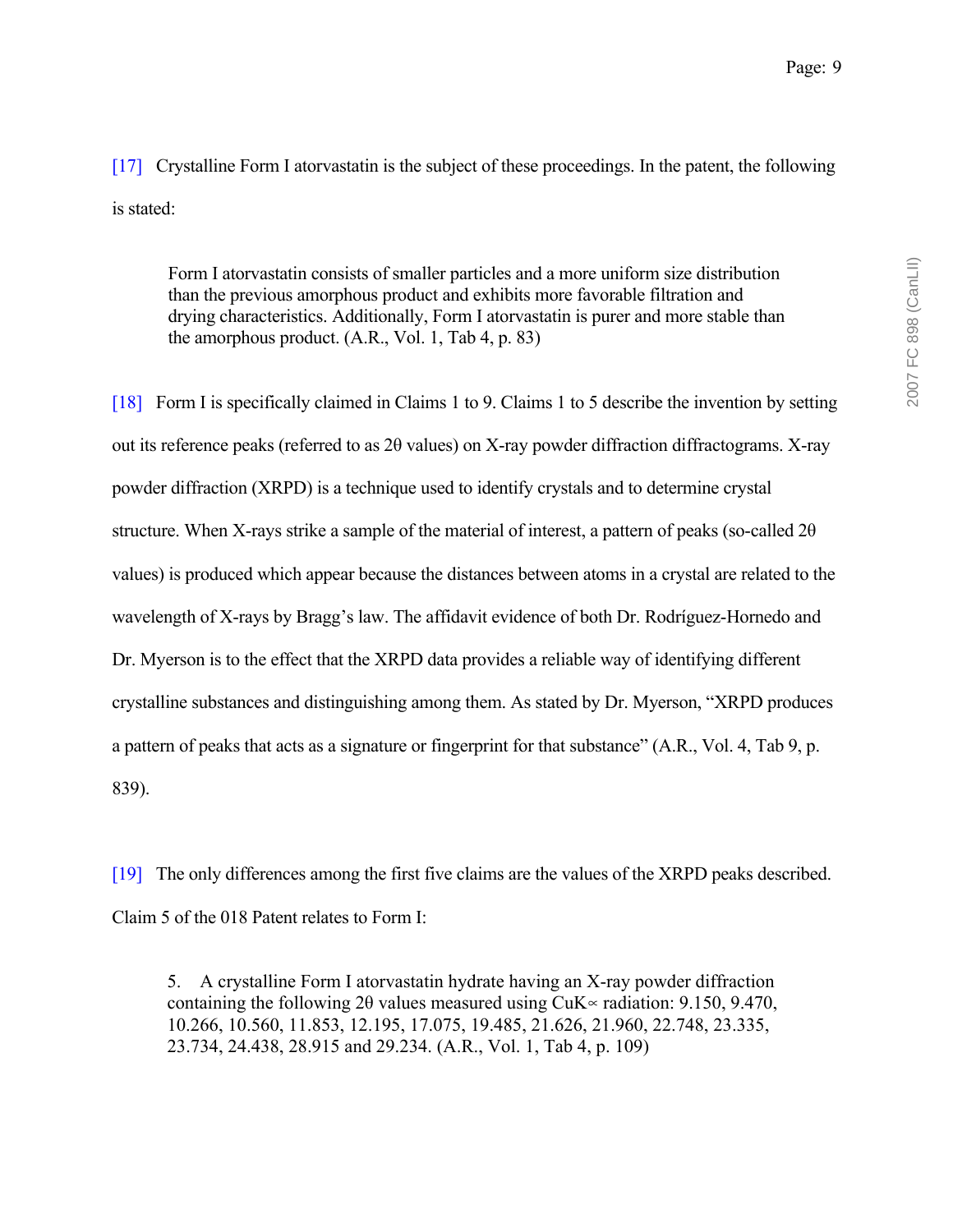[20] Claim 4 includes the same 2θ values as Claim 5, but rounded-off to one decimal place. Claims 1 to 3 of the 018 Patent are similar but include a subset of the 2θ values listed in Claim 5, roundedoff to one decimal place.

[21] The 018 Patent also claims Forms I, II and IV of atorvastatin calcium using another identification technique known as Carbon-13 Nuclear Magnetic Resonance  $(^{13}C$  NMR). Rather than using X-rays as a means of characterizing a substance,  ${}^{13}$ C NMR uses magnetic fields. By exposing a substance to magnetic fields and applying specific techniques, the chemical environment surrounding each atom in the material can be determined. A <sup>13</sup>C NMR produces a spectrum of chemical shifts. As stated by Dr. Rodríguez-Hornedo at p. 13 of her affidavit, "Different crystalline" forms will have unique chemical shift spectraî. (A.R., Vol. 4, Tab 12, p. 1019)

[22] Form I is claimed in this manner in Claims 6 to 9. Typifying these 4 claims is Claim 8:

8. A crystalline Form I atorvastatin hydrate characterized by solid state  ${}^{13}C$ nuclear magnetic resonance having the following chemical shift differences between the lowest ppm resonance and other resonances: 3.9, 5.1, 18.9, 20.6, 26.1, 43.6, 46.8, 49.2, 51.8, 92.5, 96.9, 99.6, 102.2, 106.3, 108.2, 109.8, 113.6, 115.7, 138.0, 145.4, 157.1 and 161.5. (A.R., Vol. 1, Tab 4, pp. 109-110)

[23] Claims 6, 7 and 9 are similar. Claims 6 and 7 include a subset of the chemical shift differences listed in Claim 8. Claim 9 expresses the chemical shifts of crystalline Form I atorvastatin calcium in parts per million.

[24] There is no dispute that the invention embodied in Claims 1 to 9 is a hydrate. Each of Claims 1 to 9 refers solely to a "hydrate". In contrast, the claims for each of Forms II and IV specifically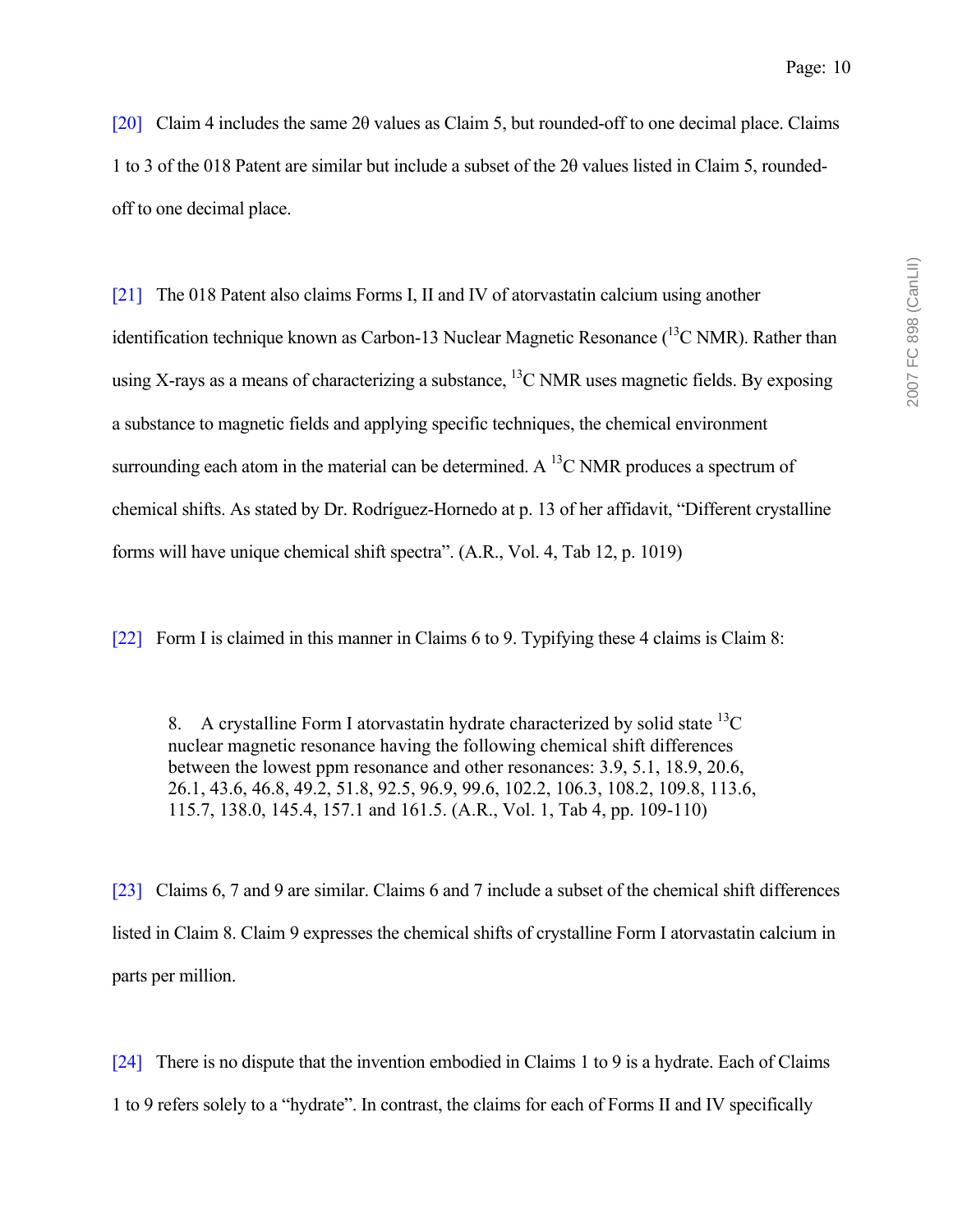include both a hydrate of the crystalline form and the anhydrous form. In addition to the clear words of Claims 1 to 9 (see, for example, the word "hydrate" in Claim 4), the patent discloses that:

Crystalline Form I atorvastatin contains about 1 to 8 mol of water. Preferably, Form I atorvastatin contains 3 mol of water. (A.R., Vol. 1, Tab 4, p. 100)

[25] Ranbaxy points to the different language in the two sets of Claims as being important. Claims 1 to 5 are directed to crystalline Form I atorvastatin hydrate having an XRPD "containing" specific 2θ peaks, whereas the words used in Claims 6 to 9 indicate that the patented Form I is "characterized by" certain  ${}^{13}C$  NMR shifts. In Ranbaxy's view, this different language means that a person skilled in the art would understand that "crystalline Form I atorvastatin hydrate", as that term is used in Claims 1 to 5, means more than the specified 2θ values. Rather, Ranbaxy submits, the Claims should be construed as referring to a certain polymorphic form of atorvastatin that, at its most basic level, has a unique and characteristic unit cell. I cannot agree with this construction.

[26] The main problem with Ranbaxy's construction is that it incorrectly focuses on the word "containing" in each of Claims 1 to 5. Each of the Claims is to a material "having" an XRPD  $\degree$  containing" certain 2θ values. The phrase must be read in its entirety. Read as a whole, I have no doubt that the each of Claims 1 to 5 is defined by the relevant XRPD peaks. In other words, if the material is crystalline Form I atorvastatin hydrate with the specified XRPD peaks of Claims 1, 2, 3, 4 or 5, it is the substance claimed. A similar conclusion can be reached for Claims 6 to 9 with respect to  ${}^{13}$ C NMR spectroscopy.

[27] Even Ranbaxy appears to have accepted this conclusion when it states in its NOA that ìGenerally, the claims of the 018 Patent are directed to . . . Crystalline Form I of atorvastatin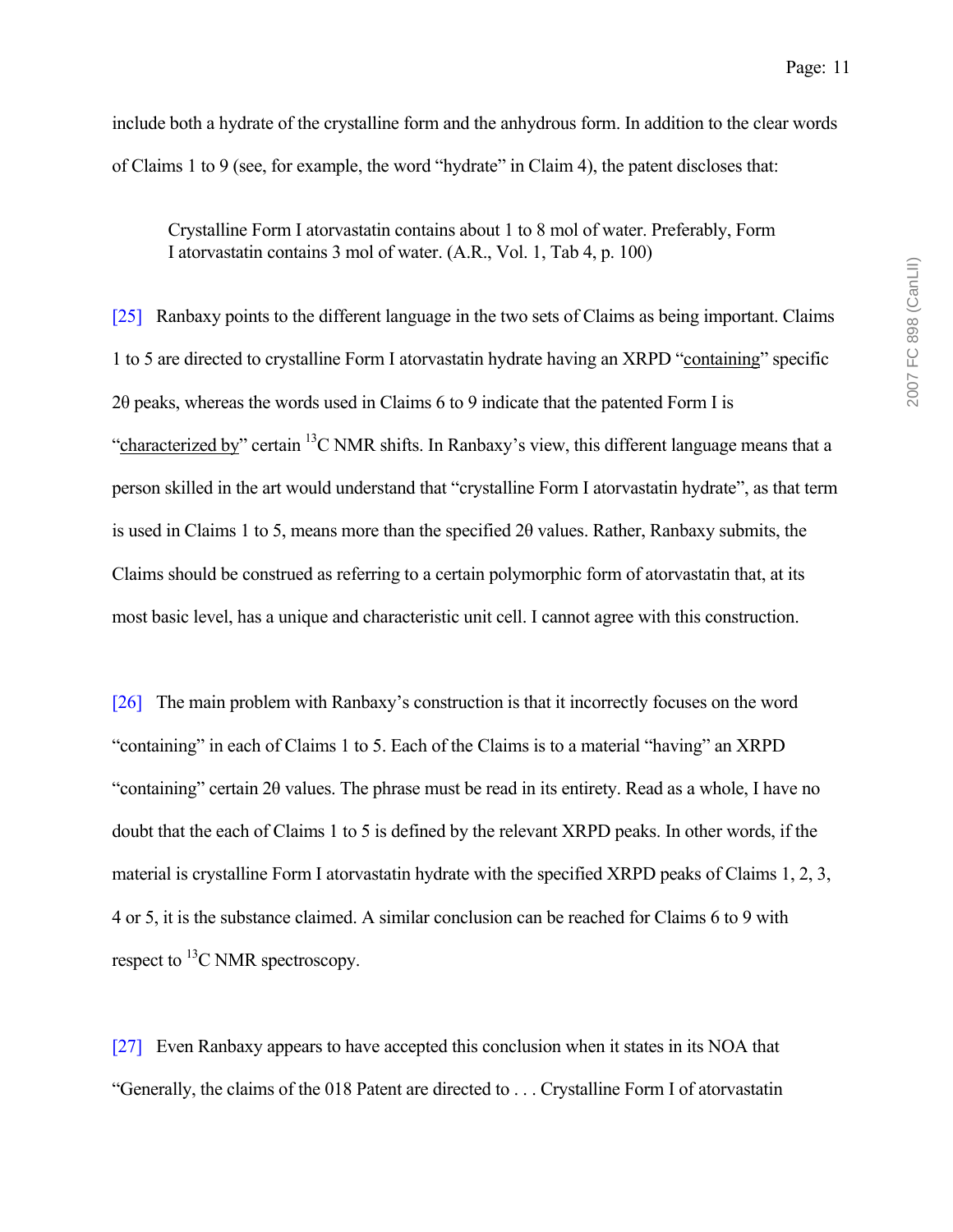hydrate as defined by X-ray powder diffraction and solid state  $\lceil^{13}C\rceil$  NMR spectroscopy" [Emphasis added.] (A.R., Vol. 2, Tab 6, p. 317)

[28] Relatively late, Ranbaxy has made the argument that it is an essential element of Claims 1 to 5 that the substance be a hydrate and that Pfizer must, in effect, prove separately that the form of crystalline Form I atorvastatin calcium used by Ranbaxy is a hydrate. While I agree (as does Pfizer) that Form I must be a hydrate, I do not see that this makes the hydrate an element to be separately determined. The invention is defined or controlled by either the XRPD peaks or the  $^{13}$ C NMR shifts. Those are the essential elements. This question is discussed later in these reasons.

[29] In conclusion, having reviewed the 018 Patent and considered the evidence before me, I believe that a person of ordinary skill in the art reading Claims 1 to 9 would understand that the material described as crystalline Form I atorvastatin calcium hydrate has one of the following:

o the specific set of 2θ values (or XRPD peaks) set out in Claims 1 to 5; or

o the specific  ${}^{13}$ C NMR shifts set out in Claims 6 to 9.

## 5.2 *Is Ranbaxy's NOA adequate?*

[30] Pfizer notes that Ranbaxy does not raise the location of the manufacture and use of the intermediates as an alleged basis of non-infringement in its NOA. Thus, Pfizer submits that Ranbaxy's NOA was insufficient to support this allegation.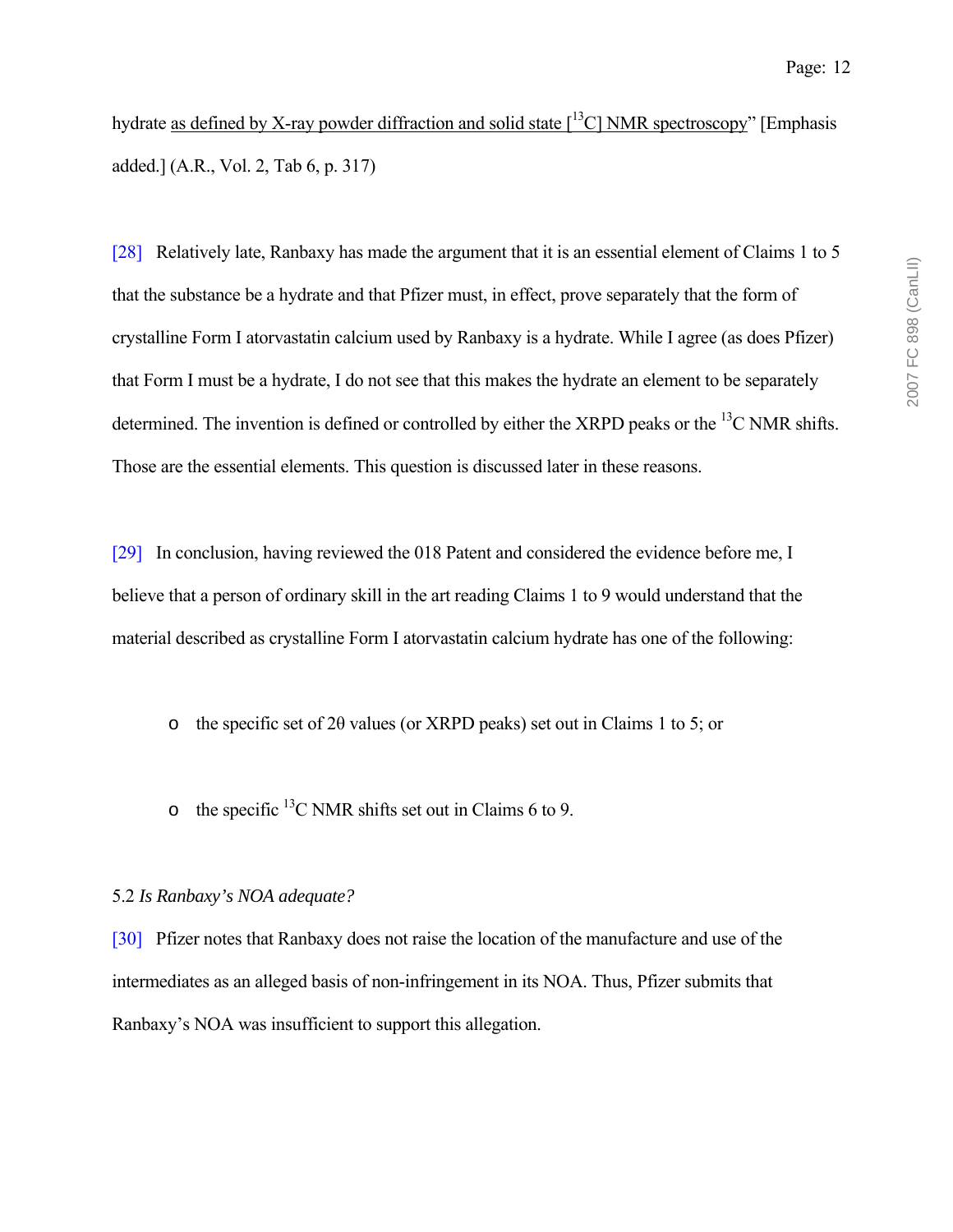[31] A party (second person) seeking an NOC from the Minister, must comply with ss.  $5(1)(b)(iv)$ and  $5(3)(a)$  of the *NOC Regulations*. In particular, under s.  $5(3)(a)$ , the second person must "provide" a detailed statement of the legal and factual basis for the allegationî. There is copious jurisprudence that discusses what constitutes an acceptable or adequate NOA. In general terms, an NOA is adequate if it makes the patentee fully aware of the grounds on which the second person claims that the relevant patent will not be infringed if an NOC is issued by the Minister (see, for example, *Pfizer Canada Inc. et al. v. Canada (Minister of Health)*, 2006 FCA 214 at para. 4, leave to appeal to S.C.C. refused, [2006] S.C.C.A. No. 335). The patentee must be able to decide whether or not to initiate a s. 6 proceeding under the *NOC Regulations* (*AB Hassle v. Canada (Minister of National Health and Welfare*) (2000),  $7 \text{ C.P.R.}$  ( $4^{\text{th}}$ ) 272 at para. 17 (F.C.A.)). In simple terms, whether an NOA is adequate will depend on whether the second person has provided the patentee with a sufficient understanding of the case it has to meet.

[32] Both parties referred to the following criteria set out in *Pfizer Canada Inc. v. Apotex Inc.*, (2004), 31 C.P.R.  $(4^{th})$  214 (F.C.T.D.), 2003 FC 1428 at para. 32, aff<sup>3</sup>d (2004), 38 C.P.R.  $(4^{th})$  400 (F.C.A.):

In assessing the adequacy of the NOA, the following guidance can be taken from a number of decisions of the Federal Court of Appeal, including *Bayer AG v. Canada (Minister of National Health and Welfare)* (1993), 51 C.P.R. (3d) 329 (F.C.A.); *Glaxo Group Ltd. v. Canada (Minister of National Health and Welfare)* (2000), 6 C.P.R. (4th) 73 at 81 (F.C.T.D.), aff'd (2001) 11 C.P.R. (4th) 417 (F.C.A.);

- A bald assertion of non-infringement is insufficient.
- It is permissible for the second person to withhold certain information regarding its formulation until subsequent to a confidentiality order being in place.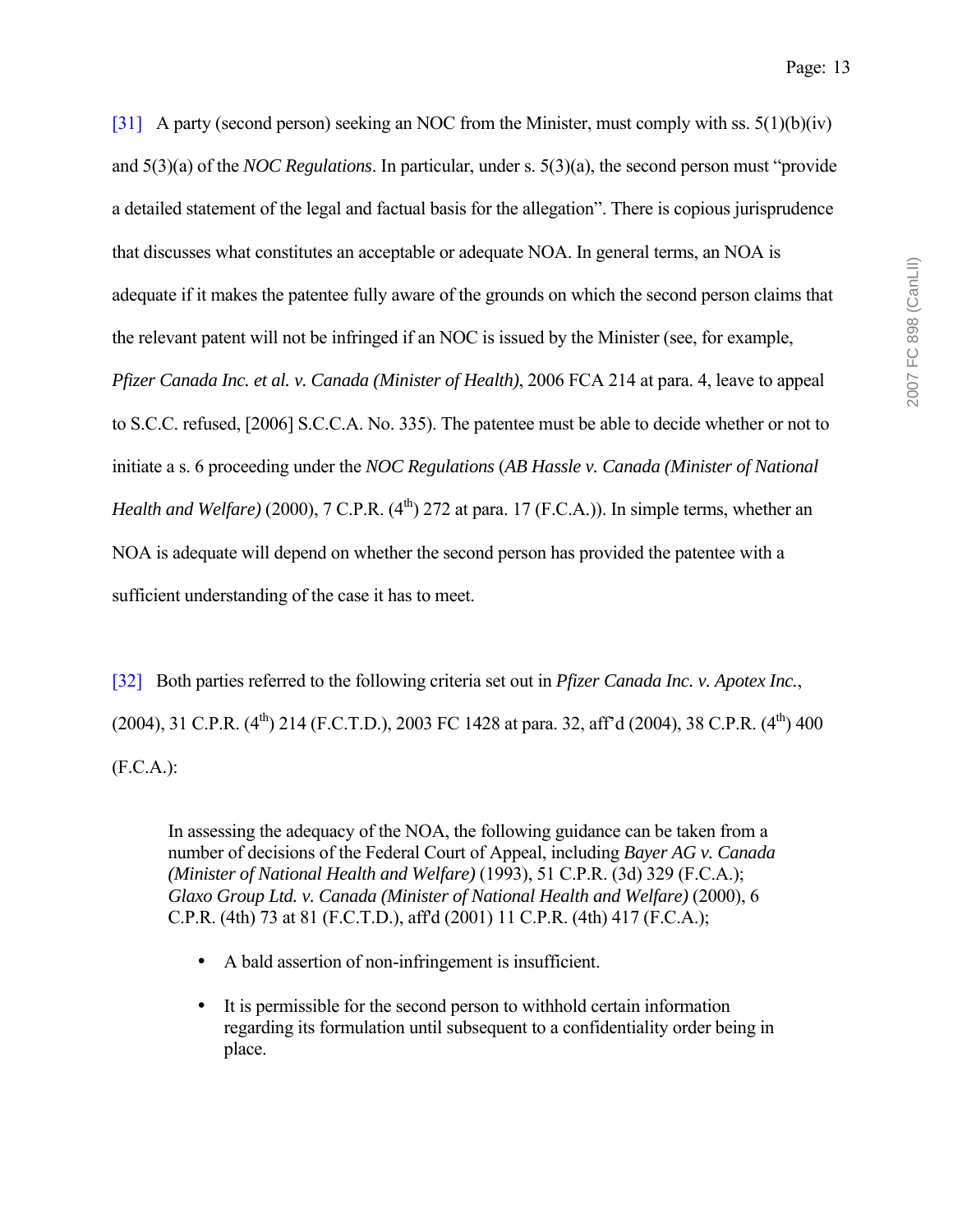• The NOA will be adequate if further disclosure elaborates on the basis for which the allegation of non-infringement was made such that there is sufficient evidence upon which to evaluate the allegation.

[33] The Ranbaxy NOA sets out Ranbaxy's allegation of non-infringement in respect of the 018 Patent:

Specifically, Ranbaxy alleges that it does not make, construct, use or sell crystalline Form I atorvastatin hydrate, crystalline Form II atorvastatin or crystalline Form IV atorvastatin or their hydrates.

. . .

Ran-Atorvastatin does not contain crystalline Form I atorvastatin hydrate, nor is it made by a process in which crystalline Form I atorvastatin hydrate is used or produced. (A.R., Vol. 2, Tab 6, pp. 318-319 [Emphasis added.]

[34] There is no doubt that the allegations related to the 018 Patent could have been more informative – particularly with respect to the issue of whether the Ranbaxy intermediates could be shown to be hydrates. However, I believe that the words of the NOA are sufficient to allow Pfizer to know that the basis of the allegation was likely that Ranbaxy was not using a compound that could be identified as either crystalline Form I atorvastatin as defined in the 018 Patent or as a hydrate, as required by the 018 Patent.

[35] We must also look at the subsequent disclosures made after the Confidentiality Order was in place. On May 11, 2005, the manufacturing sites were disclosed to Pfizer. At that point, it should have been apparent to Pfizer that Ranbaxy was relying  $-$  at least in part  $-$  on the fact that all of the manufacturing steps were taking place in India.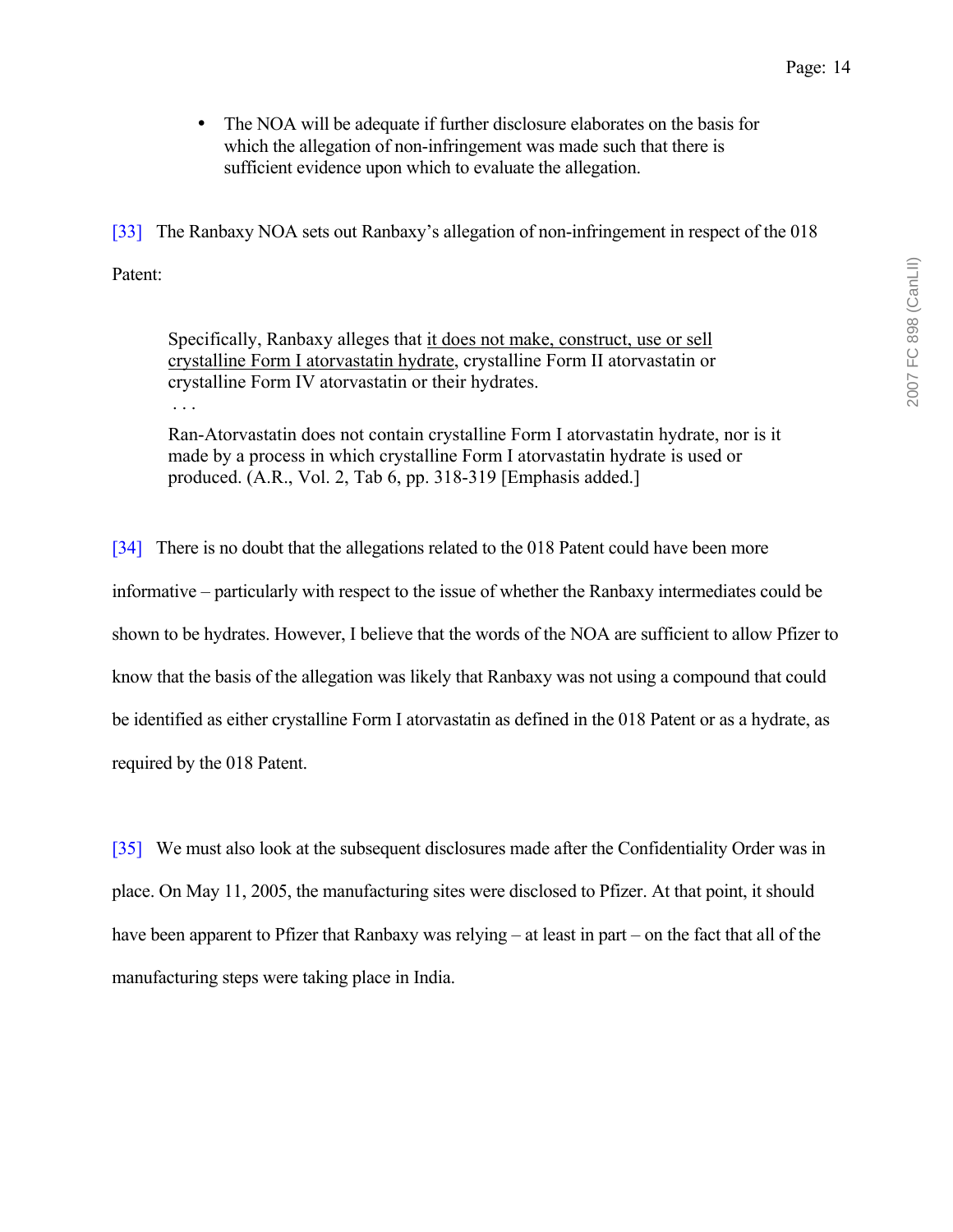[36] I am not persuaded that the NOA was inadequate. Even if I am wrong on this issue, because of my conclusion that the allegations with respect to the 018 Patent are not justified, the issue of adequacy of the NOA is not determinative.

# 5.3 *Does the manufacture and use of the Ranbaxy intermediates infringe Claims 1 to 5 or Claims 6 to 9 of the 018 Patent?*

[37] We know that Ranbaxy's end-product is not crystalline Form I atorvastatin hydrate. Rather, the focus of this hearing is on the three Ranbaxy intermediates. The phrase "making, constructing, using or selling" in s. 5(1)(b)(iv) of the *NOC Regulations* has been held to be broad enough to include the use of patented substance at an intermediate stage, even if the intermediate ceases to exist once the final drug product is formed (see, for example, *Abbott Laboratories v. Canada (Minister of Health)* (2006), 350 N.R. 242 at paras. 15-17, 2006 FCA 187; *Abbott Laboratories v. Canada (Minister of Health)*, 2007 FCA 73 at para. 4). Ranbaxy does not dispute this legal conclusion, provided that the intermediates are used in Canada.

[38] What then is the basis for Ranbaxy's allegation that it does not infringe the 018 Patent? Having now reviewed all of the submissions and the arguments of Ranbaxy, I believe that the key arguments of Ranbaxy are the following:

1. The Ranbaxy intermediates do not fit the same unit cell as the patented Form I atorvastatin hydrate, meaning that Pfizer has not satisfied its burden to show that the Ranbaxy intermediates are the substances set out in Claims 1 to 9;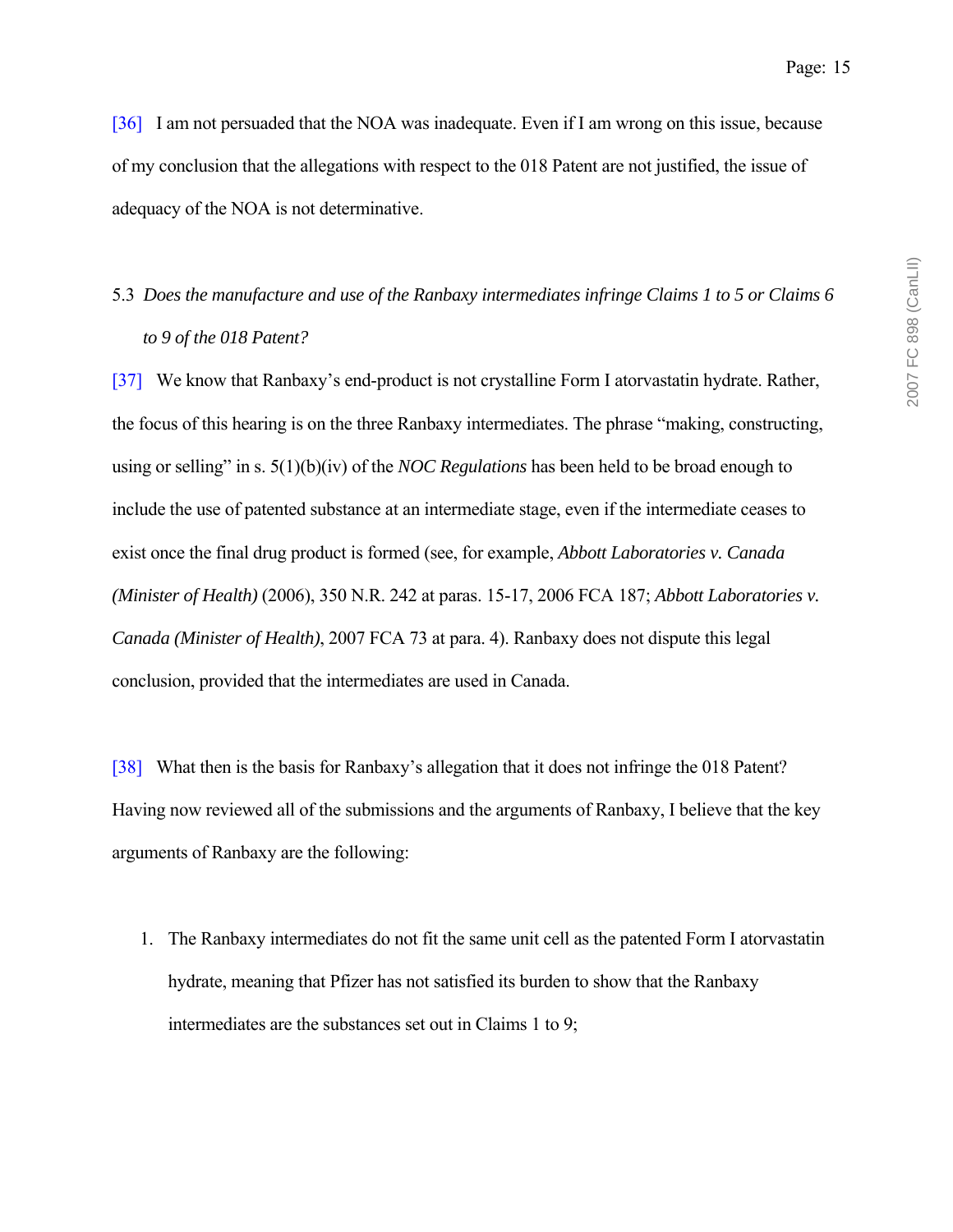- 2. Pfizer has failed to show that Ranbaxy uses crystalline Form I atorvastatin hydrate; and
- 3. Ranbaxy manufactures or uses the intermediates in India, and not in Canada.

[39] While initially asserting that Claims 6 to 9 of the 018 Patent were invalid, Ranbaxy did not pursue this allegation in argument before me. Accordingly, for purposes of this Application, I will assume that all of the Claims in issue (Claims 1 to 9) of the 018 Patent are valid.

[40] On the issue of infringement, I begin with the testimony of Ranbaxy's Senior Vice-President, Intellectual Property. During cross-examination, Mr. Deshmukh admitted that Ranbaxy uses crystalline Form I atorvastatin calcium to make the Ranbaxy product:

24 Q. One process [for making the Ranbaxy Product] uses Form I as an intermediate; is that correct?

A. The only one which is being currently commercialized uses Form I, as I understand it.

25 Q. Form I is the crystal form that is described in the Canadian Patent 2,220,018, correct?

A. To the best of my understanding, yes. (A.R., Vol. 12, Tab 17, pp. 3475-3476)

[41] Upon further questioning, it became clear that Mr. Deshmuck, apparently on behalf of

Ranbaxy, his employer, took the position that the location of Ranbaxy's operations is the basis of its

allegation that it does not infringe the 018 Patent:

69 Q. To your knowledge, Form I is used in the process [for making the Ranbaxy Product], though, correct?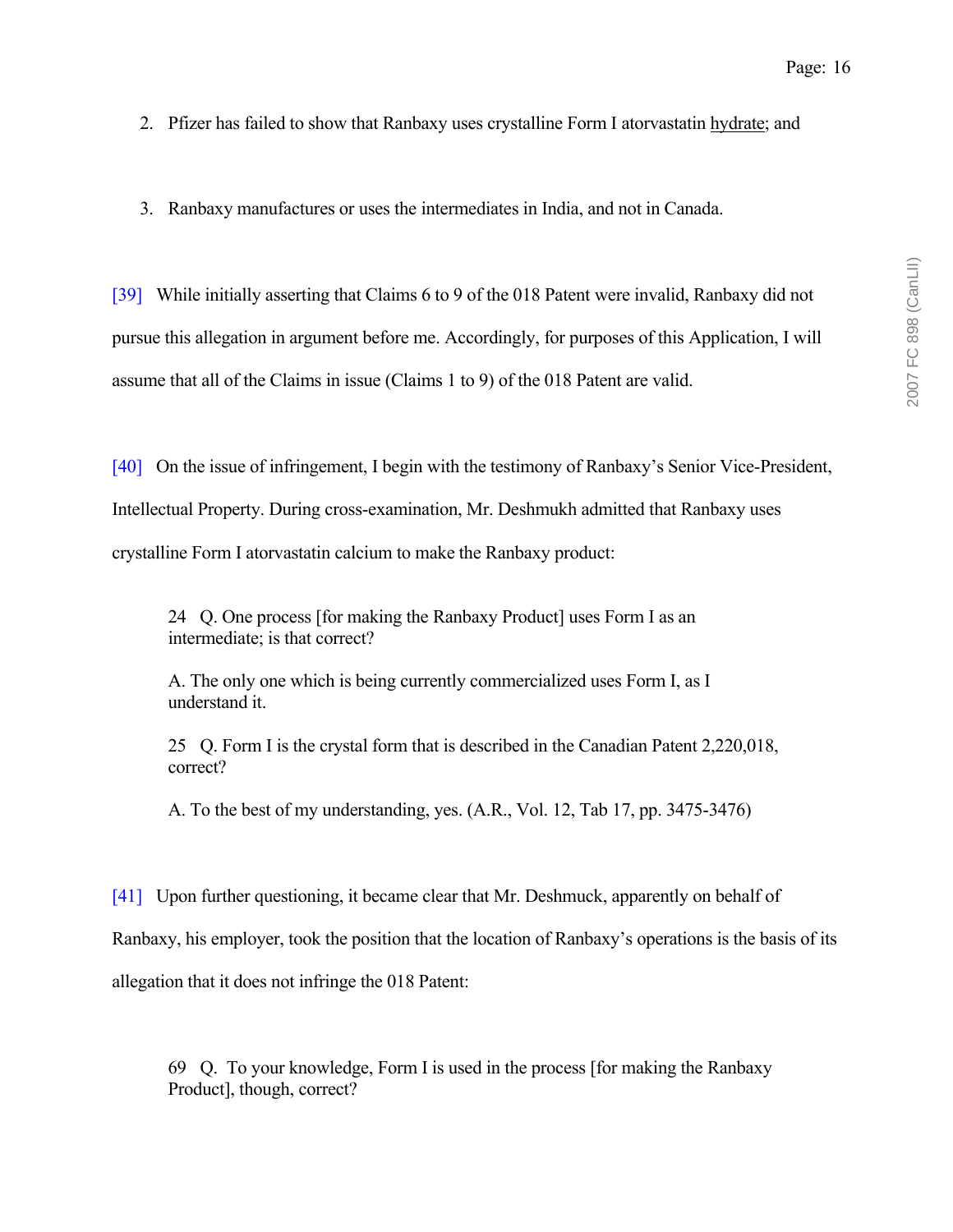A. To my knowledge, what the intermediate is as I understand it is Form I.

70 Q. To your knowledge, then, the basis for this allegation [of non-infringement of the 018 Patent] is that the process is not run in Canada, correct?

A. Yes. [Emphasis added.]

(A.R., Vol. 12, Tab 17, pp. 3483-3484)

[42] This is, in effect, an admission that, but for the use of the intermediates in India, Ranbaxy would infringe the 018 Patent. In argument before me, Ranbaxy attempted to distance itself from the admissions by Mr. Deshmukh by arguing that he was not qualified to express this opinion. In spite of these arguments, I believe that it is compelling to hear from a senior executive of Ranbaxy that he acknowledges infringement but for the issue of the location of the Ran-Atorvastatin production facilities.

[43] In spite of this, I will now proceed to deal with the first two arguments by Ranbaxy on infringement.

# 5.3.1 Do the Ranbaxy intermediates consist of crystalline Form I atorvastatin calcium as defined by the 018 Patent?

[44] The first question is whether the Ranbaxy intermediates (or any of them) fall within Claims 1 to 9 of the 018 Patent. The first aspect of this analysis is whether the sample data produced by Ranbaxy demonstrates a match with Pfizer's crystalline Form I atorvastatin.

[45] As part of this proceeding, Ranbaxy produced XRPD data for four samples: one for each of the calcium seed and ATV-2P and two for ATV-2. Ranbaxy did not produce any <sup>13</sup>C NMR data.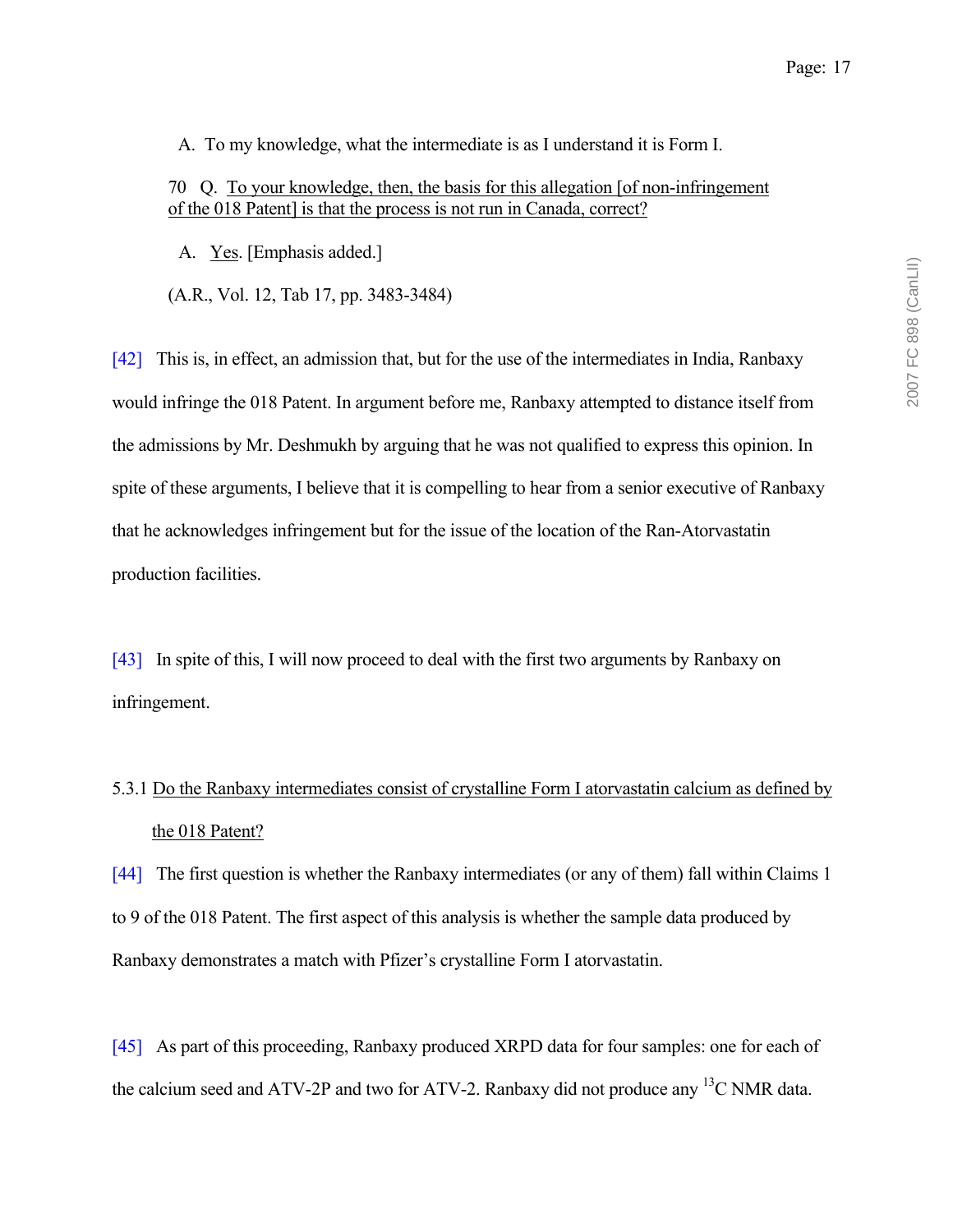[46] At this point, the expert evidence becomes particularly helpful. I will begin with the evidence presented by the experts retained by Pfizer – Dr. Myerson and Dr. Rodríguez-Hornedo.

#### (a)*Evidence of Drs. Myerson and Rodríguez-Hornedo*

[47] Dr. Myerson used three analytical methods to identify the crystalline form of the Ranbaxy intermediates.

- (i) Peak analysis Dr. Myerson compared the  $2\theta$  values in each of the XRPD "peak search" tables produced by Ranbaxy to the 2θ values that are claimed in the 018 Patent;
- (ii) Spectra overlay  $-$  Dr. Myerson visually compared Ranbaxy's XRPD spectra relating to the intermediates isolated during the process of manufacturing Ran-Atorvastatin to the XRPD spectra included in the 018 Patent;
- (iii) XRPD indexing  $-$  Using the data in the 018 Patent, Dr. Myerson calculated a unit cell for Form I atorvastatin calcium. Using the same calculation method, he analyzed the Ranbaxy XRPD data to determine whether the calculated unit cell was that of Form I atorvastatin calcium.

[48] Dr. Myerson was unequivocal that all three analyses lead to the same conclusion: the Ranbaxy intermediates are, or contain, crystalline Form I atorvastatin calcium. In his affidavit, Dr.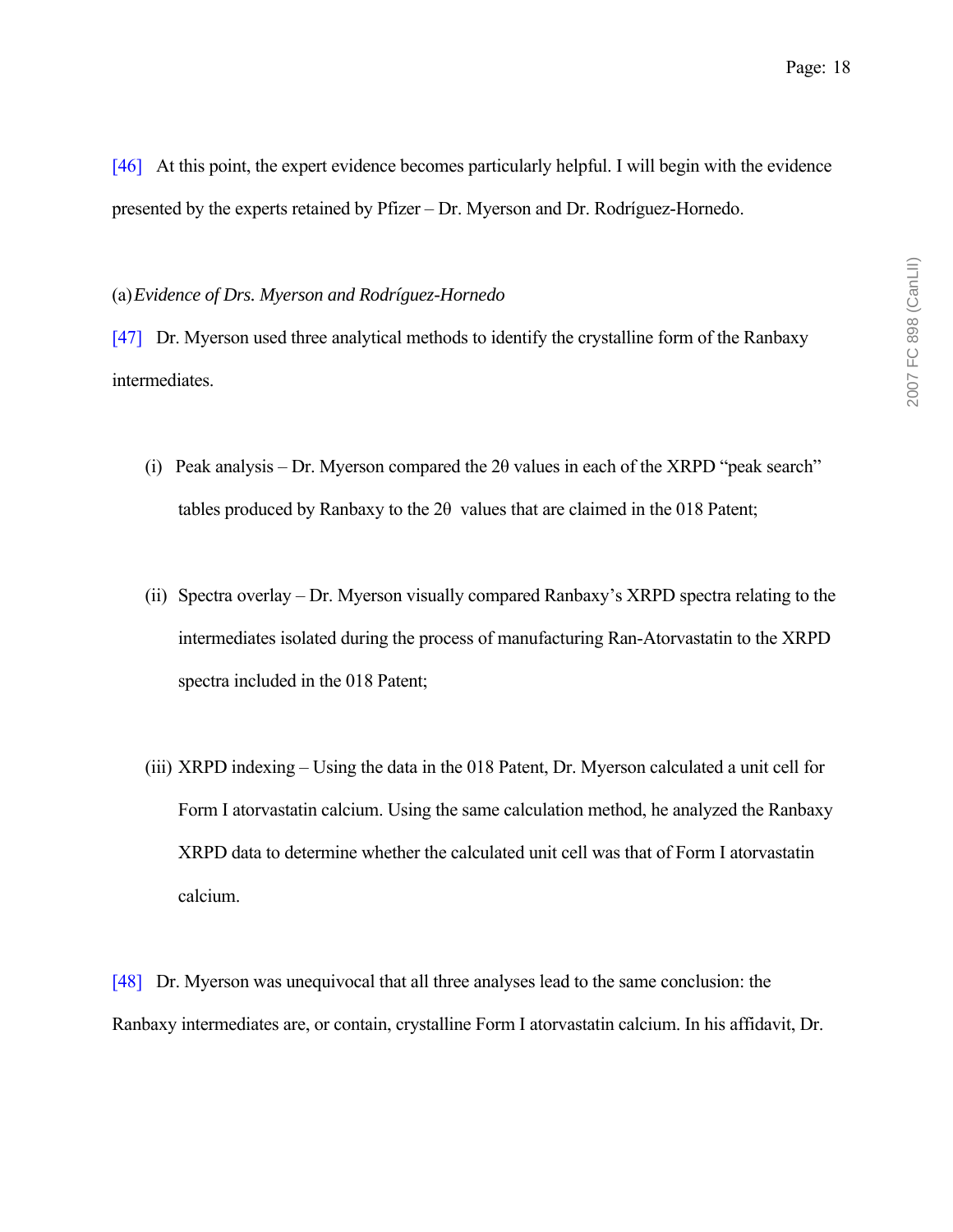Myerson summarized the results of his peak analysis in the following chart (A.R., Vol. 4, Tab 9, p. 851):

[Confidential pursuant to the Protective Order dated April 7, 2005.]

[49] Dr. Myerson's visual overlay, although perhaps less scientific than the XRPD analysis, provides support for his peak analysis.

[50] With respect to the powder indexing he performed, Dr. Myerson concluded that:

the results for all four samples are almost identical to the results obtained for Form I atorvastatin, thus further confirming that these Ranbaxy samples are made up primarily [of] Form I. (A.R., Vol. 4, Tab 9, pp. 855-856)

His overall conclusion is that Ranbaxy's Atorvastatin Seed, Atorvastatin Crude and Atorvastatin

Calcium therefore fall within claims 1 to 5 of the 018 Patent. (A.R., Vol. 4, Tab 9, p. 856)

[51] Dr. Rodríguez-Hornedo conducted the same first two analyses as were carried out by Dr.

Myerson and concluded as follows:

It is my view that the crystalline form of atory as the present in Ranbaxy's Atorvastatin Calcium Seed, Atorvastatin Calcium Crude (ATV-2) and Atorvastatin Calcium (ATV-2P) is Form I, as claimed in claims 1-5 of the '018 patent. In my view, Ranbaxyís atorvastatin seed and intermediates fall within claims 1 to 5 of the ë018 patent. (A.R., Vol. 4, Tab 9, p. 1025)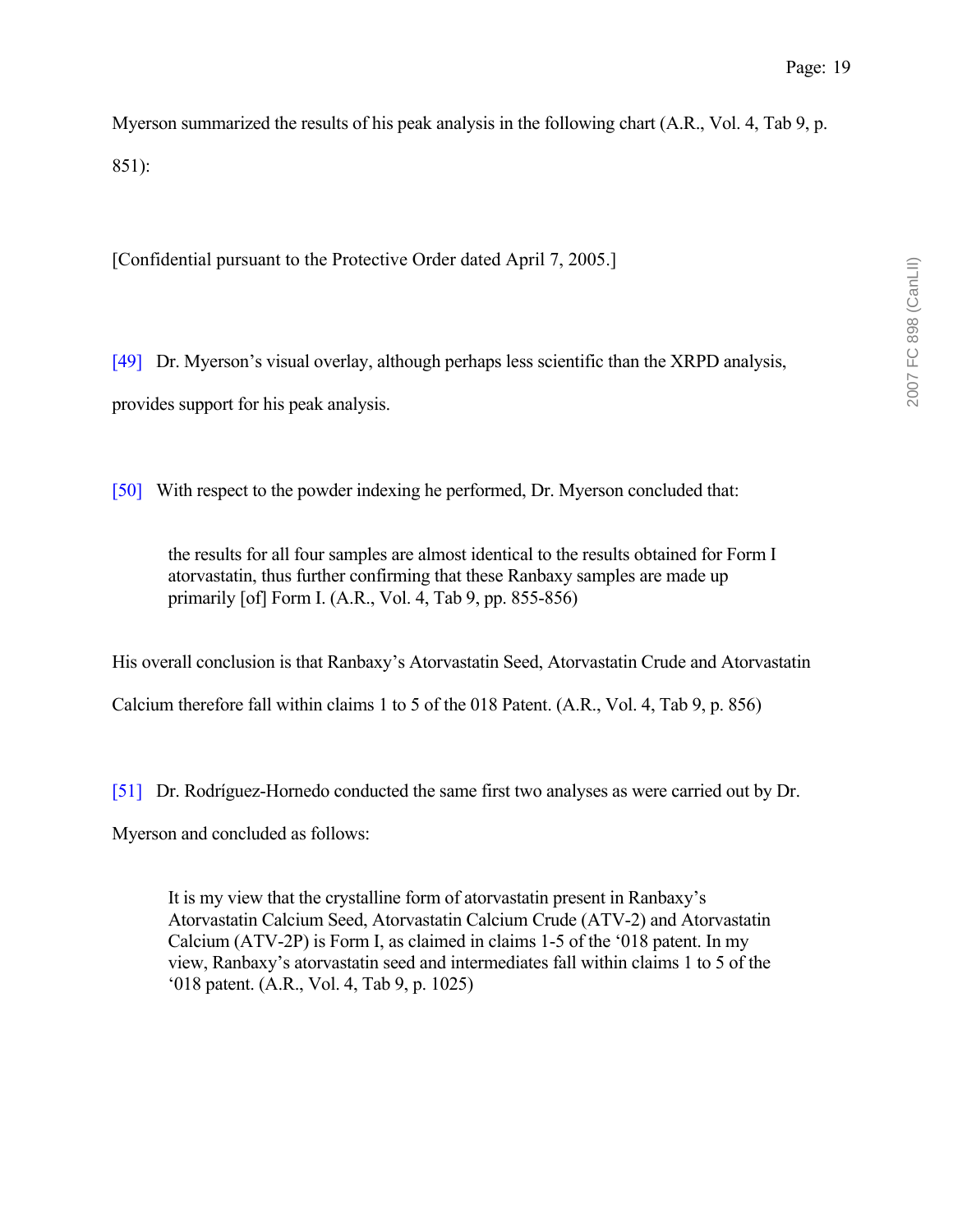### (b) *Evidence of Dr. Hollingsworth*

[52] Dr. Hollingsworth, one of Ranbaxyís experts, agreed, in his cross-examination, that the XRPD data from Ranbaxy's samples have all of the 16 peaks claimed by the 018 Patent, within a typical margin of error of 0.2 degrees:

Q. Okay. So subject to your refusal to employ the typical 0.2 difference, you would agree that each of those four samples has all the 16 peaks of Form I in the 018 patent. A.Yeah, there's a match in the peak positions. That's as far as  $I \text{ can } -a$  match within  $0.2$  degrees, and that's as far as I can go with that. (A.R., Vol. 16, Tab 21, p. 5237)

[53] The "typical 0.2 difference" is a reference to the "typical"  $\pm$  margin of error used in this type of analysis by persons skilled in the art and was used by Pfizer's experts in their peak comparisons. In their view, the existence of differences of up to the 0.2 2θ is common and may be associated with instrument variability, sample preparation and preferred orientation (see, for example, p. 18, affidavit of Dr. Rodríguez-Hornedo (A.R., Vol. 4, Tab 12, p. 1024)). Dr. Hollingsworth is of the opinion that smaller errors than this "typical" value would be appropriate with respect to atorvastatin in order to uniquely identify it (A.R., Vol. 16, Tab 21, pp. 5235-5237).

[54] However, it is apparent, from reading Dr. Hollingsworth's evidence in his affidavit and during cross-examination, that his disagreement was more fundamental than merely relying on a smaller error margin. Specifically, Dr. Hollingsworth does not believe that one should identify the Ranbaxy intermediates exclusively on the basis of a comparison of XRPD peaks (regardless of the margin of error). In his view, "the person skilled in the art would understand Form I atorvastatin to mean more than just its powder x-ray diffraction pattern and NMR peak positions, but more fundamentally its crystal structure, and in particular, its unit cell". In his view, the crystalline Form I atorvastatin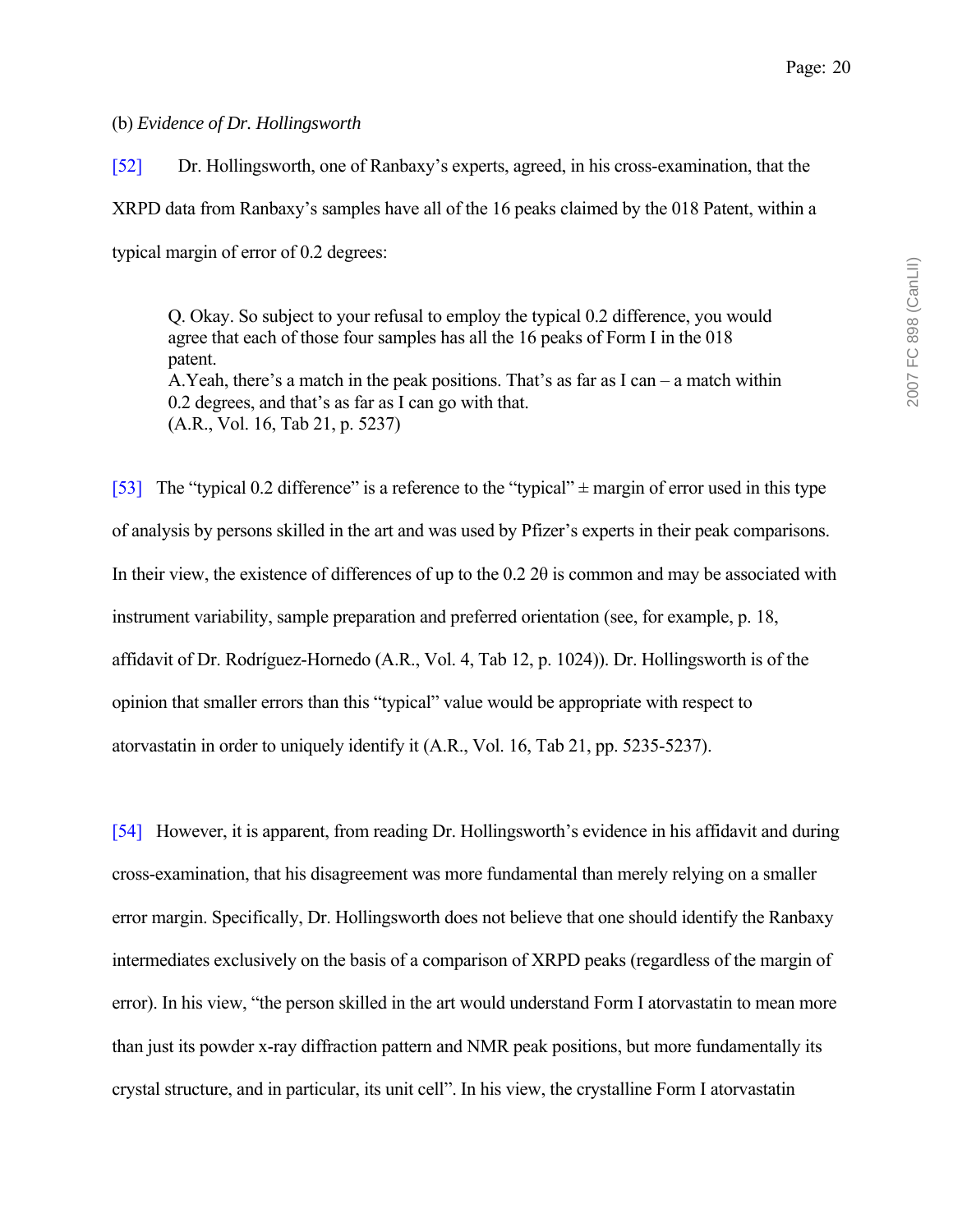hydrate provided for in Claims 1 to 5 can only be identified by its "unique and characteristic unit

cell". As he states in his affidavit:

Solid-state forms of compounds that are crystalline have regularly repeating threedimensional structures, the smallest unit of which is called the unit cell. The unit cell is the fundamental building block of any crystalline material, and it is characterized by the dimensions (in angstroms) along three axes . . . and the angles between these  $axes \dots$ 

Crystal forms that have the same chemical composition are called polymorphs. In general, different polymorphs will have different unit cells, and the arrangement of atoms or molecules within those unit cells will be different. (A.R., Vol. 15, Tab 20, p. 4610)

[55] With this perspective, Dr. Hollingsworth, relying on data produced by Dr. Myerson in his

XRPD indexing, carried out his own unit cell analysis or calculations. Specifically, Dr.

Hollingsworth compared the unit cell that Dr. Myerson derived from the 018 Patent (Cell 1) to that

derived from the Ranbaxy crude (ATV-2) sample (Cell 2). He concluded that there were significant

differences between Cell 1 and Cell 2.

In light of the normal precision for unit cells determined from powder X-ray diffraction, it is my opinion that it would be clear to any person skilled in the art that these unit cell constants are *significantly different* and that it cannot be concluded on this basis that the 1118640 sample is the same as the polymorphic form described in the 018 Patent (A.R., Vol. 15, Tab 20, p. 4617) [emphasis in original].

[56] The difference in Cell 1 and Cell 2, he submits:

 $\ldots$  calls in to question the validity of claiming a set of peak positions that contain little or no information about one of the three unit cell axes. This, in turn, calls into question the validity of simply comparing the peak positions in the Ranbaxy samples to those recited in the claims of the 018 and 455 patents. If the peaks from two dramatically different sets of cell constants give peaks that fall within the normally allowed error limits of the positions claimed in the two patents, then, as a matter of science, it is not possible to use those peak positions to distinguish these two materials. (A.R., Vol. 15, Tab 20, p. 4627)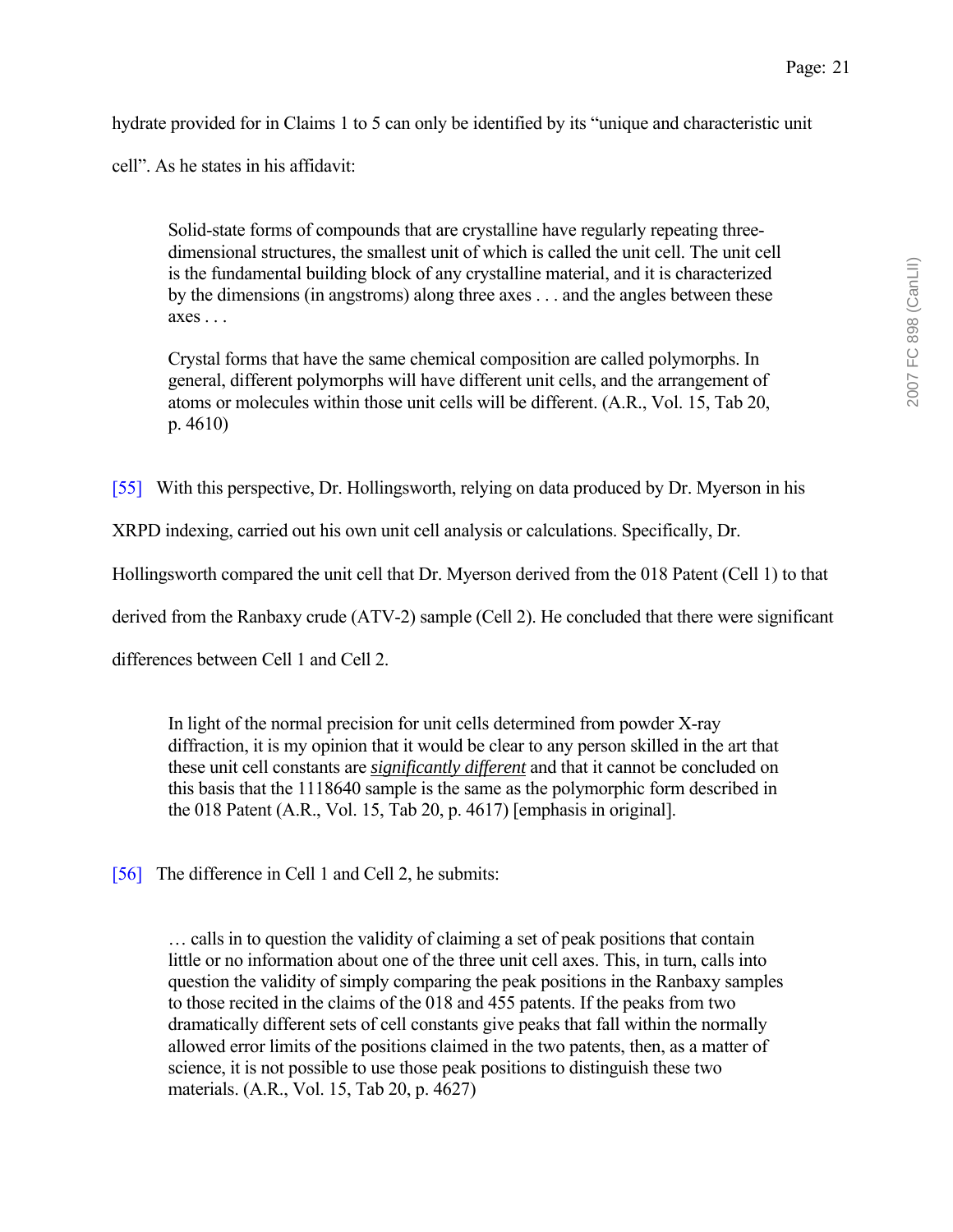[57] There are a number of problems with the evidence and arguments of Ranbaxy on this point.

[58] Although he qualified his responses, Dr. Hollingsworth acknowledged, during crossexamination, that XRPD is probably the most definitive method for identifying polymorphs and distinguishing among them (A.R., Vol. 16, Tab 21, p. 5259) and, further, that X-ray crystallographic methods which reflect differences in crystal structure can be definitive in such identification (A.R., Vol. 16, Tab 21, p. 5260). He also would not go so far as to opine that the Ranbaxy intermediate samples were not Form I. When asked directly, his response was, "It's my opinion – that you can't tellî (A.R., Vol. 16, Tab 21, p. 5232). This must be contrasted to the direct and unequivocal opinions of both Drs. Myerson and Rodríguez-Hornedo.

[59] Dr. Hollingsworth agreed that all XRPD data for the four samples provided by Ranbaxy (for the seed, ATV-2 and ATV-2P) showed a match in the 16 peak positions with the patented substance, within an accepted error of margin (A.R., Vol. 16, Tab 21, pp. 5236-5237, 5272-5275).

[60] When asked whether he was aware of any example where two samples shared 16 peaks and yet were different polymorphs, Dr. Hollingsworth's response was only "I am trying to think of something, but nothing's coming to mind right now" (A.R., Vol. 16, Tab 21, p. 5231). Indeed, the only example cited in his affidavit was an analysis (revealed through a literature search) of the two known forms of terephthalic acid where he noted "the inability to identify the two polymorphic forms of terephthalic acid based on a limited number of PXRD peaks" (A.R., Vol. 16, Tab 20, p. 4965). Apparently, in that example, although the three largest peaks matched in 20 values for both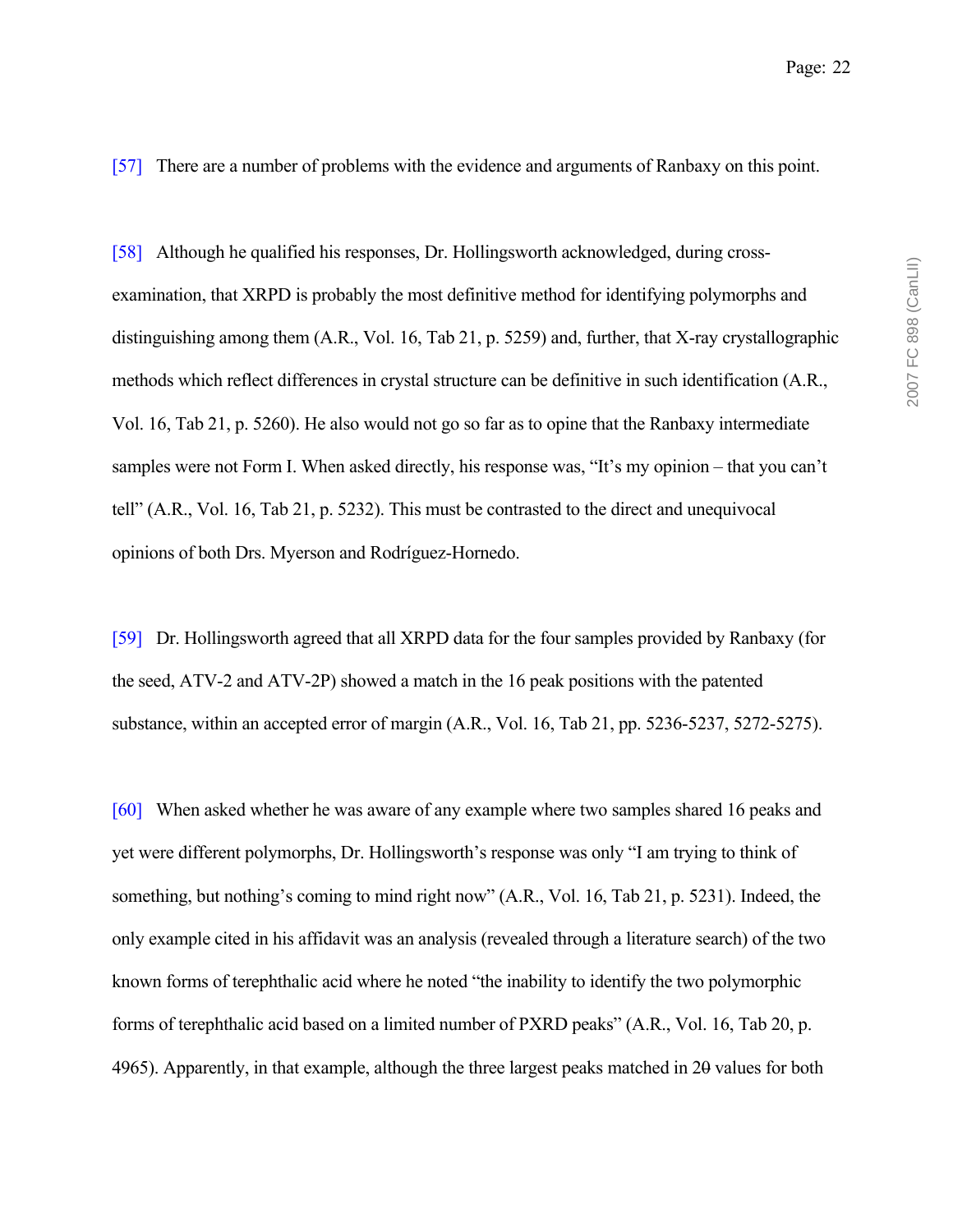forms of the acid, the two forms were different. I have two difficulties in accepting this example as a reliable indicator that XRPD peak analysis can be misleading. The first is that the terephthalic acid comparison was carried out on only three peaks; in the case before me, the matching was consistent across 16 peaks. While I can accept that "different polymorphic forms of the same compound can, and often do, share many of the same peaks" (A.R., Vol. 16, Tab 20, p. 4965), this is a far cry from a situation where every one of the existing 16 peaks are almost identically aligned.

[61] Further, I note the limited nature of Dr. Hollingsworth's analysis. Rather than conduct his own analysis on all four samples, he used the data produced by Dr. Myerson for one sample only: that being the ATV-2 or crude sample. As acknowledged by Dr. Hollingsworth, an impurity, as would likely exist in the ATV-2 sample, could add peaks to the XRPD (A.R., Vol. 16, Tab 20, p. 5284). In addition, Dr. Hollingsworth performed no other analysis that might have refuted or supported his finding. Specifically, he did not produce his own diffractograms or identify  $^{13}$ C NMR shifts. This limited approach raises significant doubt as to the reliance that should be placed on Dr. Hollingsworth's conclusions.

#### (c) *Ranbaxy intermediates and Claims 6 to 9*

[62] I turn to consideration of Ranbaxyís allegations related to Claims 6 to 9. In its NOA, Ranbaxy alleges that "it does not make, construct, use or sell crystalline Form I atorvastatin hydrate" (A.R., Vol. 2, Tab 6, p. 318). An essential element of Claims 6 to 9, as I determined above, is that the substance contain the specific 13C NMR shifts set out in those claims of the 018 Patent. As noted already, Ranbaxy did not produce any <sup>13</sup>C NMR shift data for its intermediates. Pfizer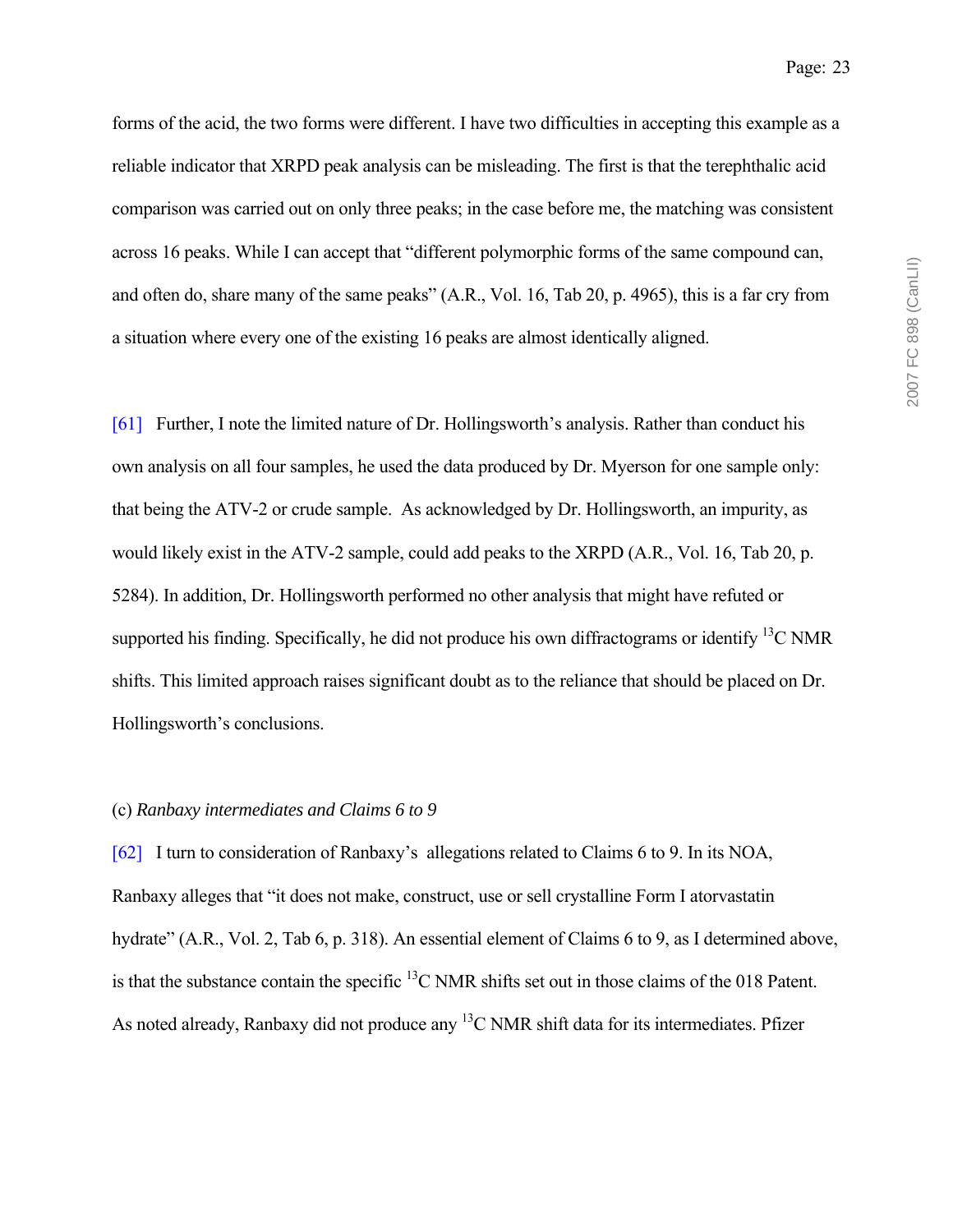argues that, because of Ranbaxy's failure to produce these data, Ranbaxy has no basis to say that its intermediates do not infringe any of Claims 6 to 9.

[63] I agree to a point. Absent this evidence, Ranbaxy's allegations of non-infringement of Claims 6 to 9 of the 018 Patent cannot be justified, unless Ranbaxyís argument that Pfizer has not shown that Ranbaxy intermediates are hydrates can be sustained. The issue of whether the Ranbaxy intermediates are hydrates as contemplated by Claims 6 to 9 is discussed below.

#### (d) *Conclusion on Ranbaxy intermediates*

[64] In conclusion, I am not persuaded that Dr. Hollingsworth's evidence should be accorded any significant weight.

[65] This, of course, leaves me with the expert evidence of Drs. Myerson and Rodríguez-Hornedo. As described above, each of these experts concluded that the Ranbaxy intermediates fall within Claims 1 to 5 of the 018 Patent. Their evidence supports a conclusion that, on a balance of probabilities, the Ranbaxy intermediates fall within Claims 1 to 5. In addition, the failure of Ranbaxy to provide  $^{13}$ C NMR data presents many problems in respect of Ranbaxy's allegations. The issue that remains to be addressed is whether Pfizer has satisfied its burden of demonstrating that the Ranbaxy intermediates are crystalline Form I atorvastatin hydrates.

#### 5.3.2 Does Ranbaxy use the hydrate as an intermediate in the making of Ran-Atorvastatin?

[66] Having established that the proper construction of Claims 1 to 9 limits the patent to the crystalline Form I atorvastatin calcium hydrate, the critical question is whether Pfizer has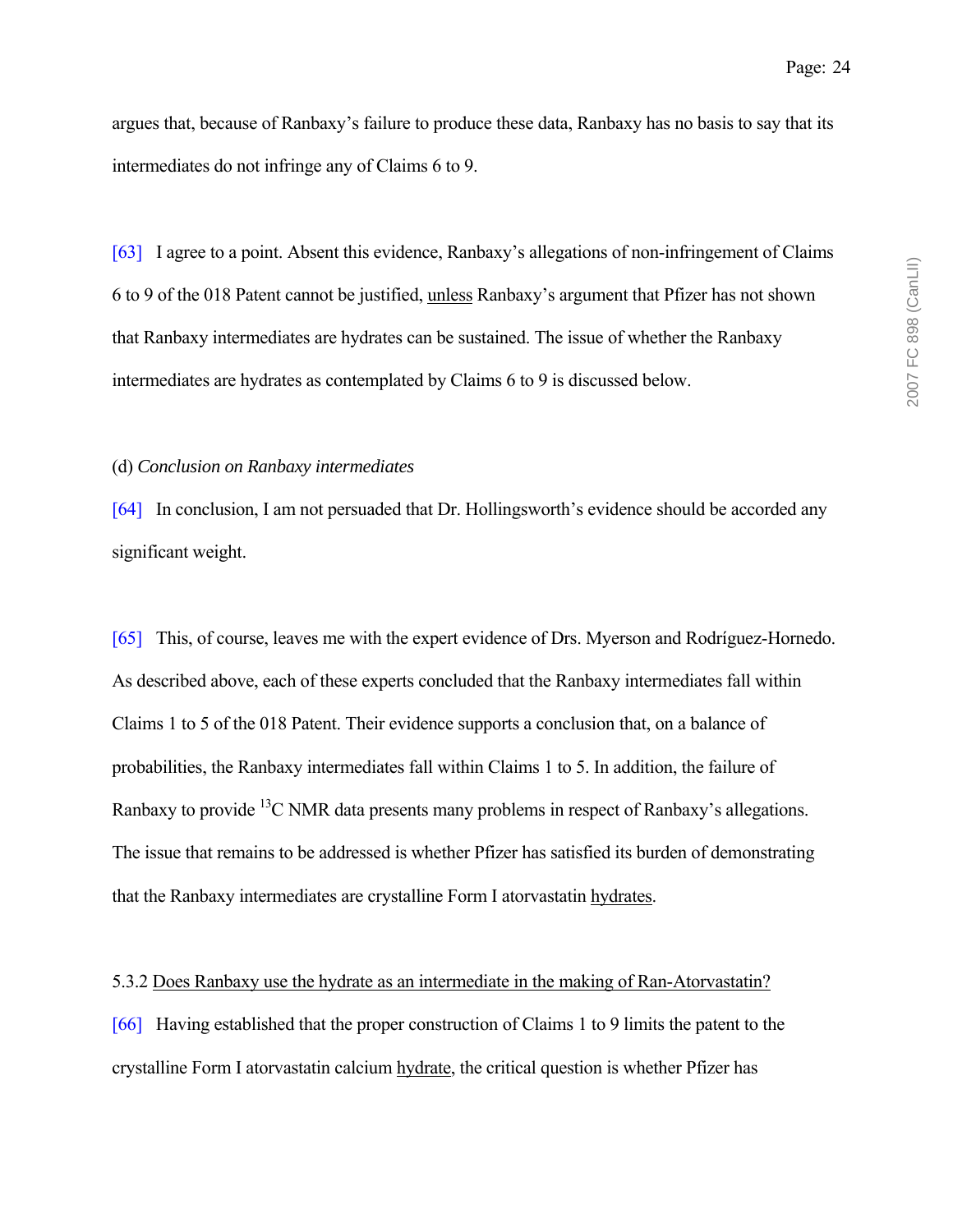established on a balance of probabilities that Ranbaxy's seed, ATV or ATV-2P are the crystalline Form I atorvastatin calcium hydrate.

[67] Ranbaxy argues that, even if it can be shown that it uses crystalline Form I atorvastatin calcium, Pfizer has failed to provide any evidence that Ranbaxy uses crystalline Form I atorvastatin hydrate. In summary form, Ranbaxy relies on the following evidence to support its argument:

- Drs. Myerson and Rodríguez-Hornedo addressed only whether Ranbaxy makes crystalline Form I atorvastatin; their evidence made no observations on whether Ranbaxy makes or uses the hydrate. That is, neither witness considered the fact that it is an essential element of the Claims 1 to 9 that the material be a hydrate.
- For a substance to be characterized as a hydrate, molecules of water must be trapped inside the crystal lattice; it is not enough that water merely be present. In support, Ranbaxy refers to the evidence of Dr. Myerson set out in his affidavit at paragraph 28 and that of Dr. Rodríguez-Hornedo where she confirmed in cross-examination that water molecules would be a part of the lattice structure of a hydrate (A.R., Vol. 4, Tab 13, p. 1100) and stated, in her affidavit:

When a crystal is formed, sometimes molecules of the solvent are incorporated into the crystal lattice. When this happens, the crystal form is called a "solvate" (or a "hydrate" when the solvent is water). If no molecules of the solvent are present inside the crystal lattice, the crystalline form is called "anhydrous", although water can sometimes be associated with anhydrous crystalline forms by absorption of water molecules on to the surface of the crystal. (A.R., Vol. 4, Tab 12, p. 1017)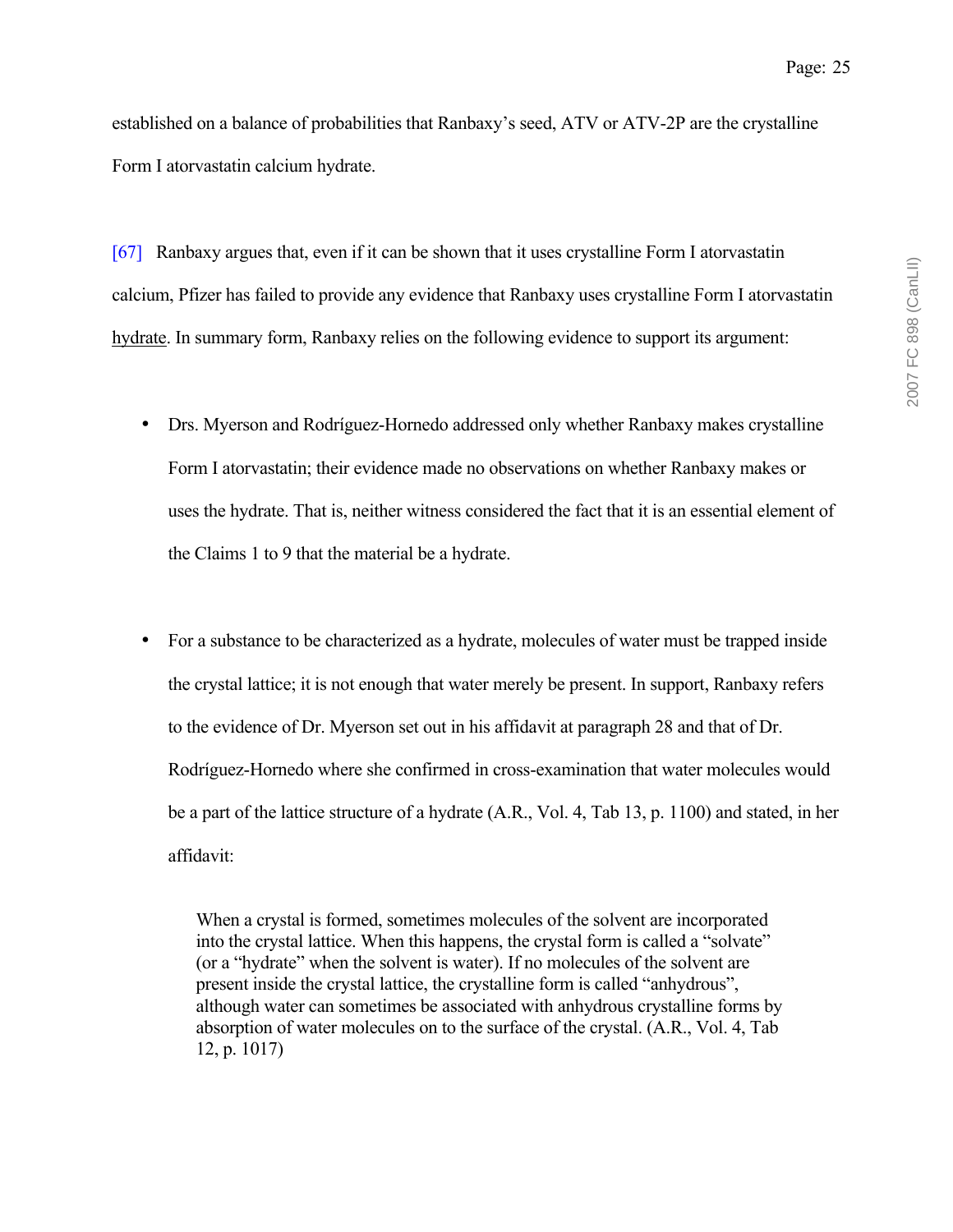2007 FC 898 (CanLII) 2007 FC 898 (CanLII)

• The best evidence (in Ranbaxy's view) from Dr. Rodríguez-Hornedo, elicited on reexamination, was that the material "could be a hydrate as claimed in the patent". (A.R., Vol. 4, Tab 13, p. 1129)

[68] In sum, Ranbaxy submits that all Pfizer can do on this issue is to show a possibility that the Ranbaxy intermediates are hydrates and, therefore, that there is only a possibility of infringement.

[69] The problem with Ranbaxy's argument is that the Ranbaxy intermediates have been shown to match the patented Form I substance, on all 16 XRPD peaks and as confirmed by other testing methods (as described above). This is strong evidence that the Ranbaxy intermediates are the same substance as claimed by Pfizer in Claims 1 to 5; that is, they are hydrates. In other words, the Ranbaxy intermediates are more likely than not to be made up of crystalline Form I atorvastatin calcium hydrate.

[70] This obvious conclusion explains why Drs. Myerson and Rodríguez-Hornedo did not provide separate and explicit statements that the Ranbaxy intermediates were hydrates. By carrying out their analyses and reaching their conclusions, they were addressing all of the elements of Claims 1 to 5, including the fact that both the patented Form I and the Ranbaxy intermediates were hydrates. Both witnesses concluded that Ranbaxy's intermediates fall within claims 1 to 5 of the 018 Patent. As stated by counsel for Pfizer in oral reply (Transcript of Proceedings (T.P.), Vol. 3, pp. 557-558):

We are dealing with a hydrate. We are looking at a claim that is limited to hydrate. We are looking at a patent with examples with respect to Form 1 to make a hydrate. We are looking at a crystal form which has 16 peaks that define the hydrate. And we have a complete match of the intermediates as hydrates. If it looks like a duck, if it quacks like a duck; it's a duck.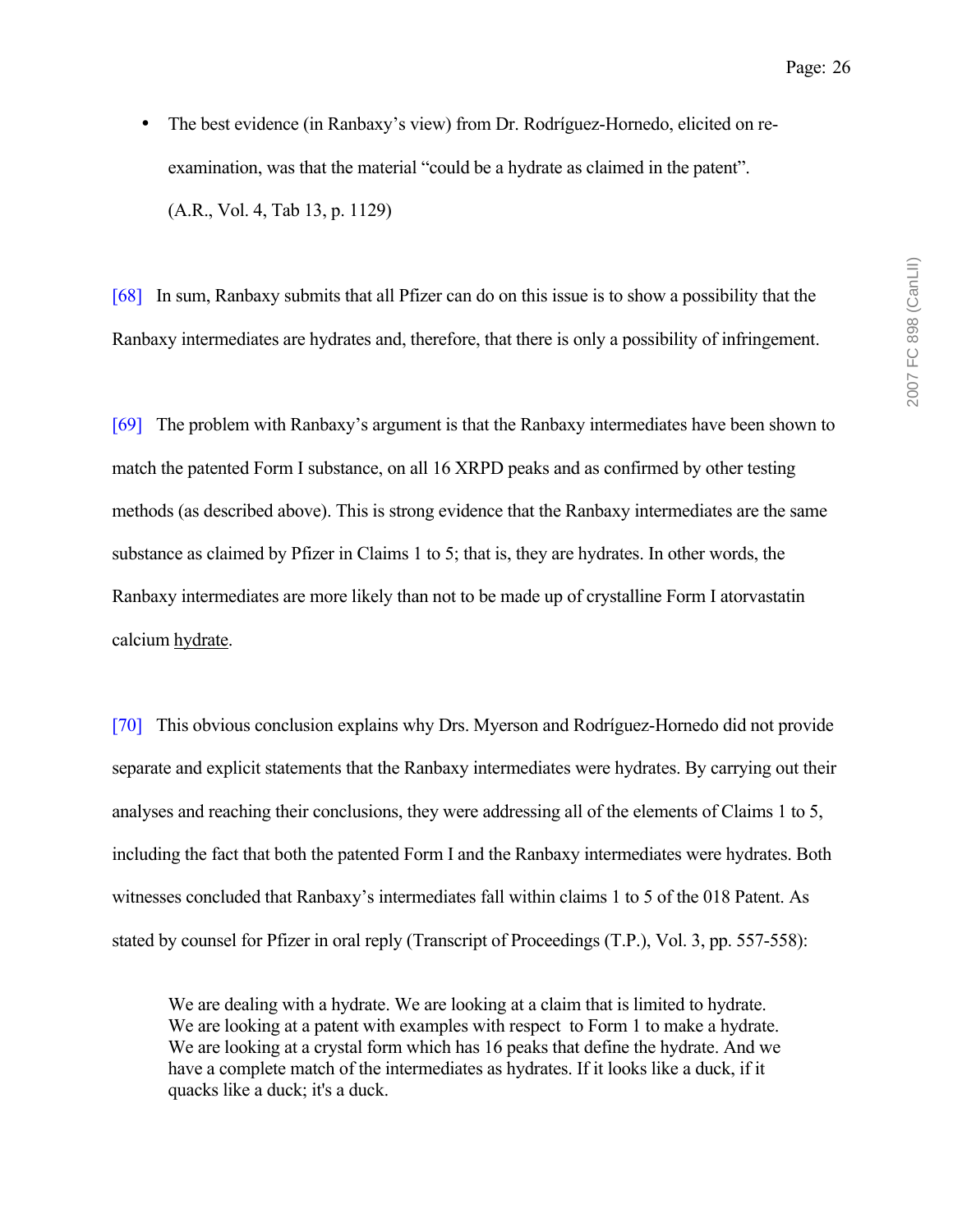[71] This is a complete response to the question of whether Pfizer has satisfied its burden to show that the intermediates are hydrates; in my view, Pfizer has done so.

[72] I am satisfied that Pfizer has established, on a balance of probabilities, that the Ranbaxy intermediates are crystalline Form I atorvastatin hydrates, as contemplated by Claims 1 to 9.

[73] The situation with Claims 6 to 9 is different in that Ranbaxy produced no <sup>13</sup>C NMR data to support its allegation that the intermediates do not infringe Claims 6 to 9. In the absence of such information, Ranbaxy's allegations with respect to Claims 6 to 9 cannot be justified unless this Court accepts Ranbaxy's final argument that the intermediates used in India do not constitute infringement under Canadian patent law. I turn next to consider that argument.

#### 5.3.3 Does use of the patented substance in India infringe the 018 Patent?

[74] As described earlier, the testimony of Mr. Deschmuck is consistent with my conclusions to this point. It was his position that the basis for Ranbaxy's allegation of non-infringement was that the Ranbaxy intermediates were used in India. Is this a correct assertion? Ranbaxy argues that production in India and use there of a patented substance cannot be infringement of the Canadian 018 Patent.

[75] In the U.K. decision in *Saccharin Corp. Ltd. v. Anglo-Continental Chemical Works, Ltd*  $(1900)$ , 17 R.P.C. 307 (Ch.), the High Court of Justice – Chancery Division was called on to examine the impact of U.K. patent laws on the importation of saccharin produced off-shore through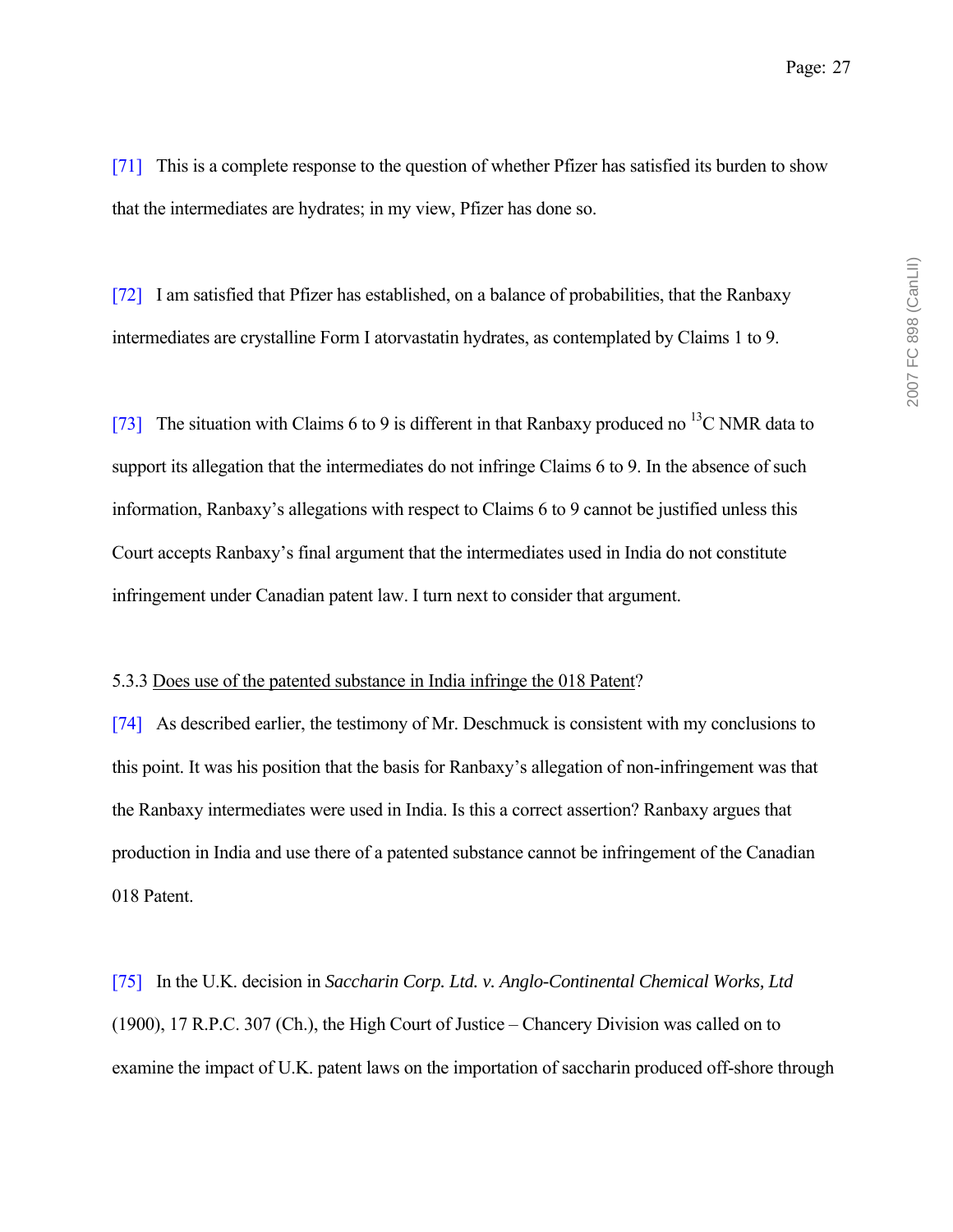2007 FC 898 (CanLII) 2007 FC 898 (CanLII)

a process that was patented under U.K. law. On the facts of the case, the process in question was not the last stage of the production of saccharine; rather, it was an intermediate stage. The conclusion of the Court was that the defendants were indirectly making use of the invention and had infringed its patent. Buckley J. summed up the rationale for the decision at p. 319:

If the patented process were the last stage in the production of the article sold, the importation and sale of the product would, in my opinion, plainly be an infringement. Does it make it any the less an infringement that the article produced and sold is manufactured by the use of the patented process which is subjected to certain other processes? In my opinion it does not. By the sale of saccharin, in the course of the production of which the patented process is used, the Patentee is deprived of some part of the whole profit and advantage of the invention, and the importer is indirectly making use of the invention.

[76] The principle that has been extracted from this decision is referred to as the *Saccharin* doctrine.

[77] The *Saccharin* doctrine has been applied in Canada to situations involving process patents. In *Wellcome Foundation Ltd. et al. v. Apotex Inc.* (1991), 39 C.P.R. (3d) 289 (F.C.T.D.) (rev'd in part on other grounds (1995), 60 C.P.R. (3d) 135 (F.C.A.)), Justice McKay concluded that the defendant infringed a patent, contrary to the provisions of the *Patent Act*, R.S.C. 1970, c. P-4, when it used a patented process in the production of a substance that was imported for sale into Canada. One important consideration was the fact that the use of the patented processes in the production was not ìmerely incidentalî (*Wellcome*, above at 315). (See also, *American Cyanamid Co. v. Charles E. Frosst & Co.* (1965), 47 C.P.R. 215 (Ex. Ct.).)

[78] Significantly, the *Saccharine* doctrine has been referred to by the Supreme Court of Canada in the recent decision of *Monsanto Canada Inc. v. Schmeiser*, [2004] 1 S.C.R. 902 at paras. 43-44: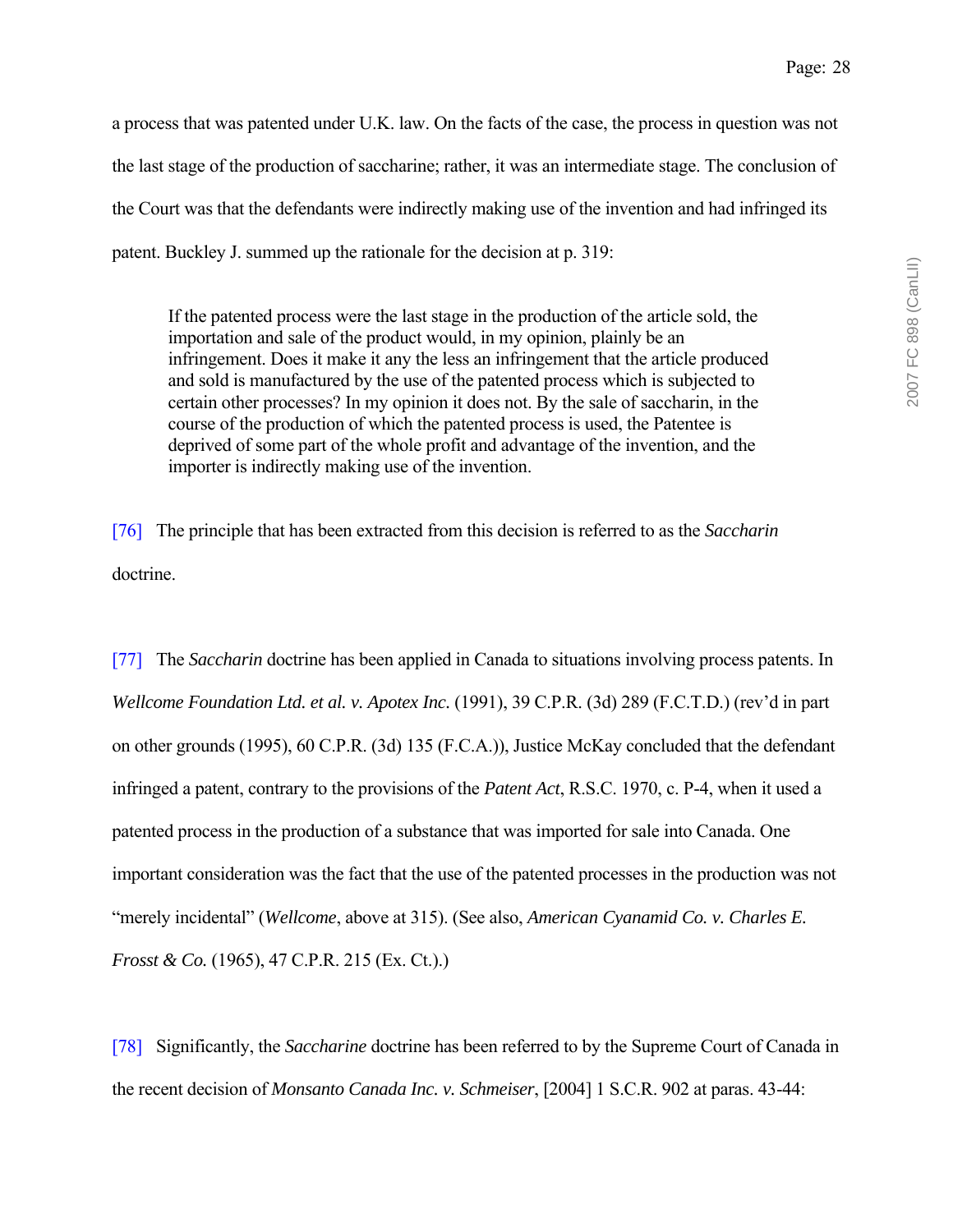Infringement through use is thus possible even where the patented invention is part of, or composes, a broader unpatented structure or process. This is, as Professor Vaver states, an expansive rule. It is, however, firmly rooted in the principle that the main purpose of patent protection is to prevent others from depriving the inventor, even in part and even indirectly, of the monopoly that the law intends to be theirs: only the inventor is entitled, by virtue of the patent and as a matter of law, to the full enjoyment of the monopoly conferred.

Thus, in *Saccharin Corp. v. Anglo-Continental Chemical Works, Ld*. (1900), 17 R.P.C. 307 (H.C.J.), the court stated, at p. 319:

By the sale of saccharin, in the course of the production of which the patented process is used, the Patentee is deprived of some part of the whole profit and advantage of the invention, and the importer is indirectly making use of the invention.

[Emphasis added.]

[79] Ranbaxy argues that the *Saccharin* doctrine should be limited to process claims and not extended to apply to products that are used off-shore as intermediates.

[80] As I read the evolving jurisprudence – and, in particular, the comments of the Supreme Court - it seems to me that the focus of any analysis must be on whether the inventor has been deprived, even in part or even indirectly, of the full enjoyment of the invention. Under this approach, I see no reason why I should necessarily limit the application of the doctrine to process claims. Cannot, in certain circumstances, the use of a product offshore result in a loss of a patentee's advantage?

[81] My colleague, Justice Gibson, considered this situation in the case of *Pfizer Canada Inc. v. Novopharm Ltd.* (2004), 36 C.P.R. (4<sup>th</sup>) 117, 2004 FC 1633, rev'd (2005), 42 C.P.R. (4<sup>th</sup>) 97, 2005 FCA 270 (referred to as *Novopharm I*). The facts of that case involved a compound that may have been formed as an intermediate product during a process used off-shore. Although Justice Gibson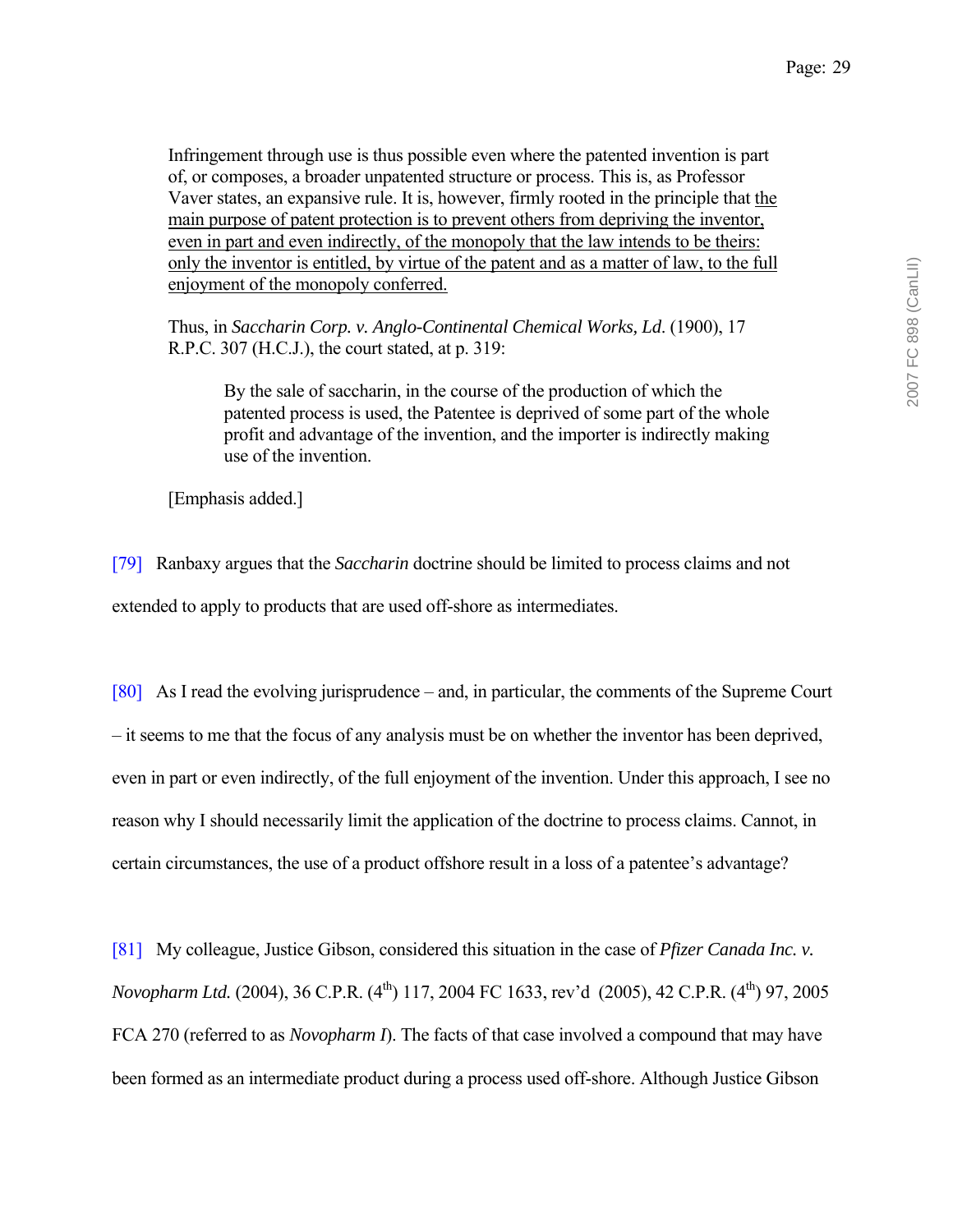determined the case on the basis of the inadequacy of the NOA (on which point, he was reversed) he acknowledged at para. 62, the principles espoused in *Saccarhin*, above and endorsed by the Supreme Court in *Monsanto*, above:

... [H]ere Novopharm seeks to use what may well be a patented part that will be contained within something that is not patented, that is to say, Novopharm's 250 mg tablets strength azithromycin monohydrate product. The bulk azithromycin monohydrate that Novopharm proposes to import and to use would be a significant or important part of Novopharm's end product; indeed, it would appear that it would be by far the central part of that product. If this were allowed to happen, and if azithromycin dihydrate is formed in the intermediate steps for making Novopharm's bulk azithromycin, the Applicants would be deprived, indirectly, of the monopoly that the grant of the '876 Patent intends to be theirs. Its full enjoyment of the monopoly conferred would be substantially impaired. [Emphasis added.]

[82] As noted, Justice Gibson's decision was reversed on appeal. Of interest is that the Court of Appeal did not conclude that the use of the product outside Canada could not possibly infringe. Rather, the Court dealt with the merits of whether a patented substance was produced during the Novopharm process and concluded that Pfizer had not established that the patented dihydrate would be produced in the process. I acknowledge that it might be overreaching to say that this case stands for the proposition that the *Saccahrin* doctrine applies to off-shore product use as well as to processes. Nevertheless, this decision, at both levels of Court, is not inconsistent with such a conclusion.

[83] Ranbaxy raises two cases that, in its view, support its position that the *Saccharin* doctrine has not been extended to product claims: *Domco Industries Ltd. v. Mannington Mills, Inc. et al.* (1990), 29 C.P.R. (3d) 481 (F.C.A.); and *Dole Refrigerating Products Ltd. v. Canadian Ice Machine Co. et al* (1957), 28 C.P.R. 32 (Ex.Ct.). In each of these cases, the Court provides comments to the effect that the exclusive rights conferred by a Canadian patent are limited territorially to Canada (see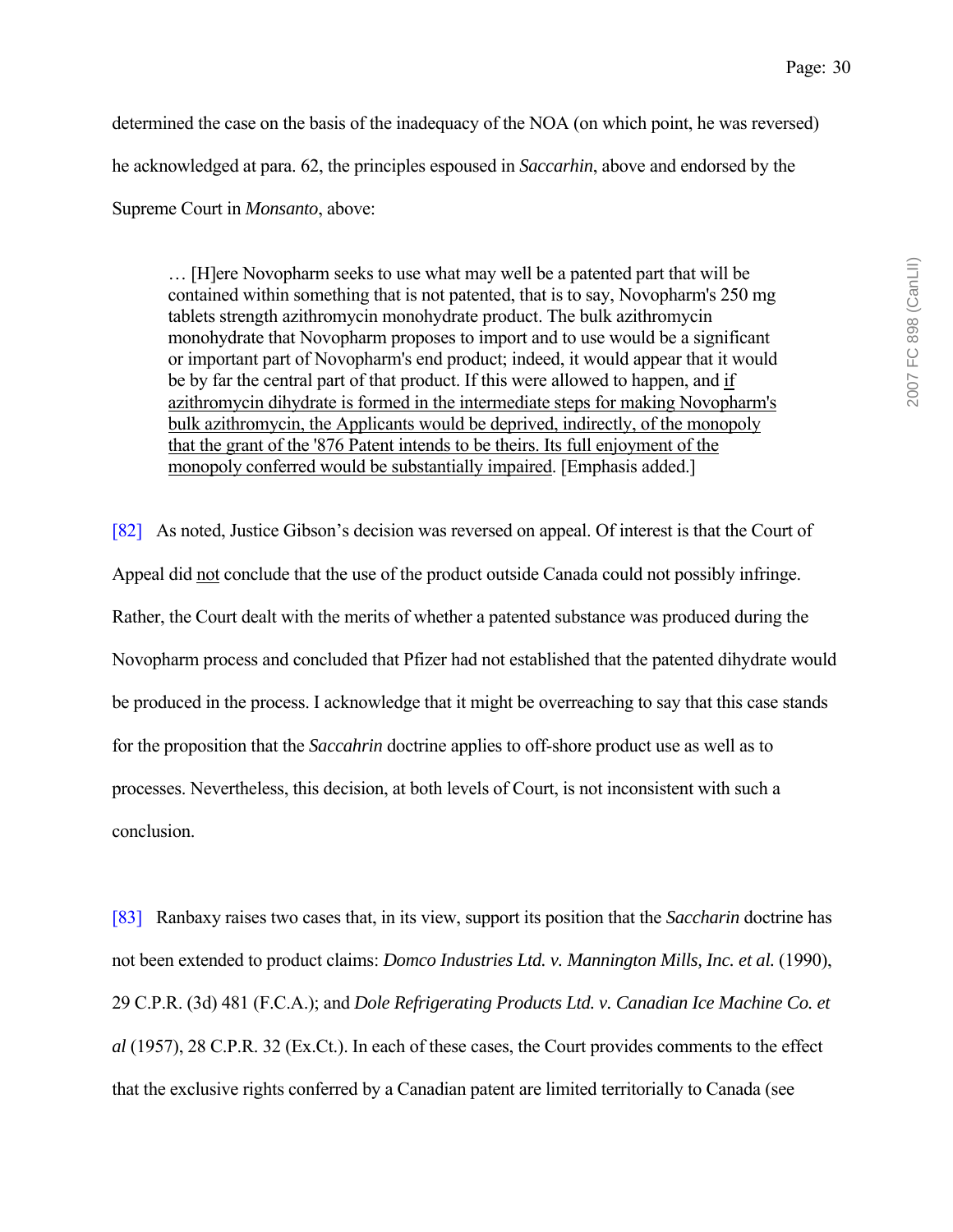Page: 31

*Domco*, above at 489; *Dole*, above at 36). However, I note that the facts of both of these cases involved sale of the end products in the United States. Accordingly, I do not view these decisions as relevant to the issue before me, where the final product is to be sold in Canada.

[84] Ranbaxy also expressed concern about the far-reaching impact of an application of the *Saccharin* doctrine to product claims. One example cited was the use of scissors patented in Canada to cut the cloth for an Italian-made suit sold in Canada. An extension of the doctrine to product claims, argues Ranbaxy, would mean that, by using the scissors to cut the cloth, the Canadian patent would be infringed. In my view, this is a trifling example. Surely, a Court can differentiate between incidental use of a patented product and use that is core to the manufacture of the end-product sold into Canada.

[85] In oral argument, Ranbaxy referred to the enactment, by the United Kingdom, of 1977 amendments to its *Patent Act* that effectively limit infringement by importation to process claims only (*The Patents Act* 1977 (U.K.), 1977 c. 37, s. 60(1)). There are two problems with this reliance on provisions of the U.K. *Patent Act*. The first is that foreign law must be proved. As stated by Justice Gauthier in *Ely Lilly Canada Inc. v Apotex Inc.*, 2007 FC 455 at para. 244:

This Court is not bound by the decisions of foreign courts dealing with corresponding patents. In the words of the Federal Court of Appeal: "Although foreign patents may be practically identical, foreign law is unlikely to be so and must, in any case, be proved" (*Lubrizal Corp. v. Imperial Oil* (1996) 67 C.P.R. (3d) 1).

[86] More importantly, however, I have no context in which to place this particular provision. Obviously, the U.K. Legislators felt a need to clarify the law and chose, apparently, to limit the *Saccharin* doctrine, through a statutory enactment. I cannot assume that this was simply a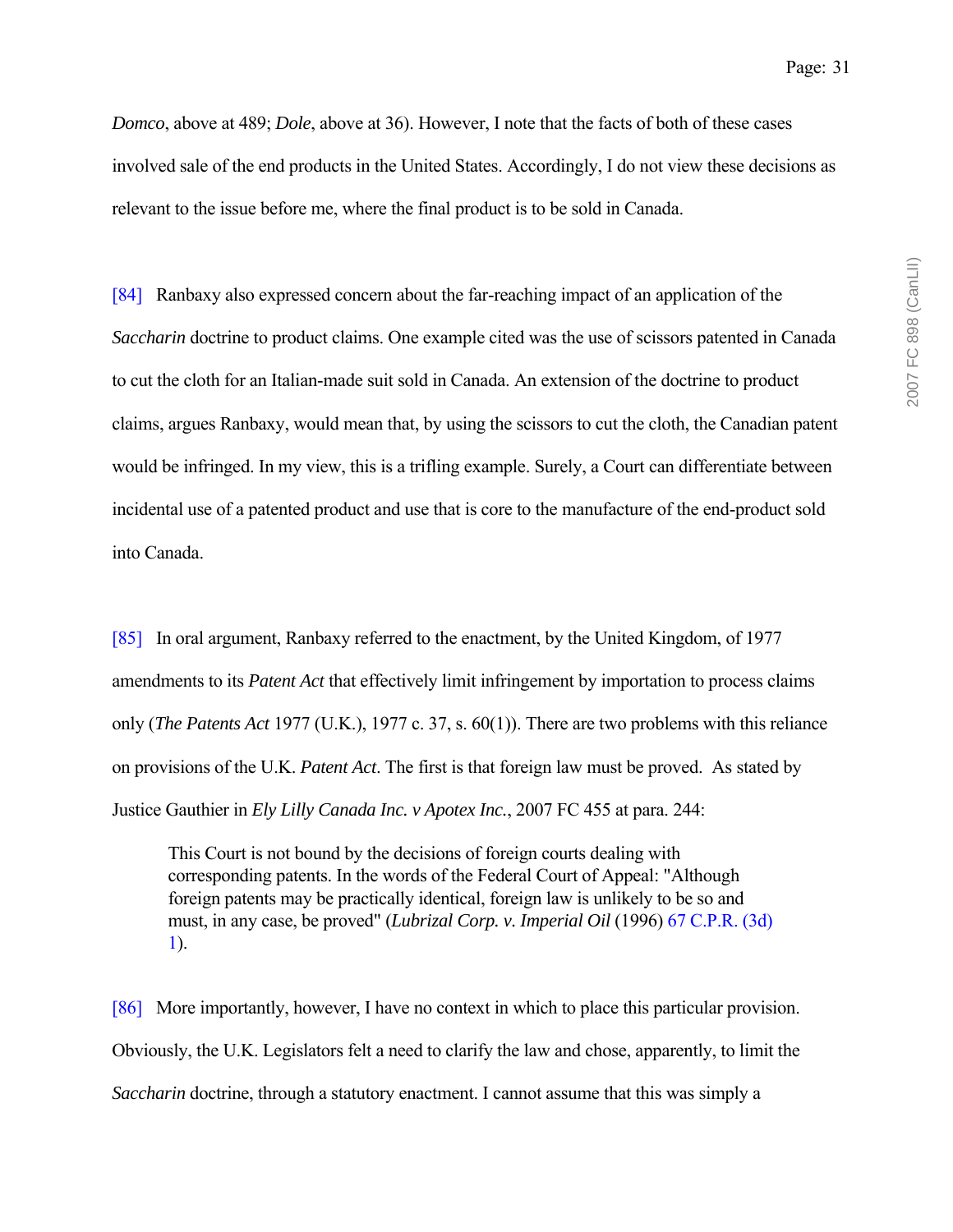codification of the common law (as suggested by Ranbaxy); it may have been a response to what Parliament saw as an overly-broad reach of U.K. patent laws. I simply do not know.

[87] I acknowledge that examination of this issue raises the tensions between respect for the territorial limits of patent law and the ability of a country to enforce its own patent legislative scheme in a global market. Companies often use multiple nations to develop, manufacture, market and sell their products. In each of the jurisdictions, there will be a patent scheme that must be respected. However, this should not prevent us, as a matter of Canadian law, from reviewing all aspects of the extra-territorial processes and the products to determine whether the inventor has been deprived, even in part or even indirectly, of the full enjoyment of the invention.

[88] In conclusion on this question, I am satisfied that, as a matter of Canadian law, the *Saccharin* doctrine is not limited to process claims. Having reached this conclusion, however, it is obvious that a Court must proceed cautiously when either off-shore products or processes are concerned. As stated by Mr. Justice Tomlin in *Wilderman v. F.W. Berk & Co. Ld.* (1924), 42 R.P.C. 79 at 88 (Ch):

In my judgment, each case must be determined on its own merits by reference to the nature of the invention, and the extent to which its employment played a part in the production of the article, the importation of which is complained of.

[89] In that case, Justice Tomlin was not persuaded that the plaintiff had proved that the device that was the subject-matter of the invention was used in relation to the manufacture of the potash that was imported into Britain.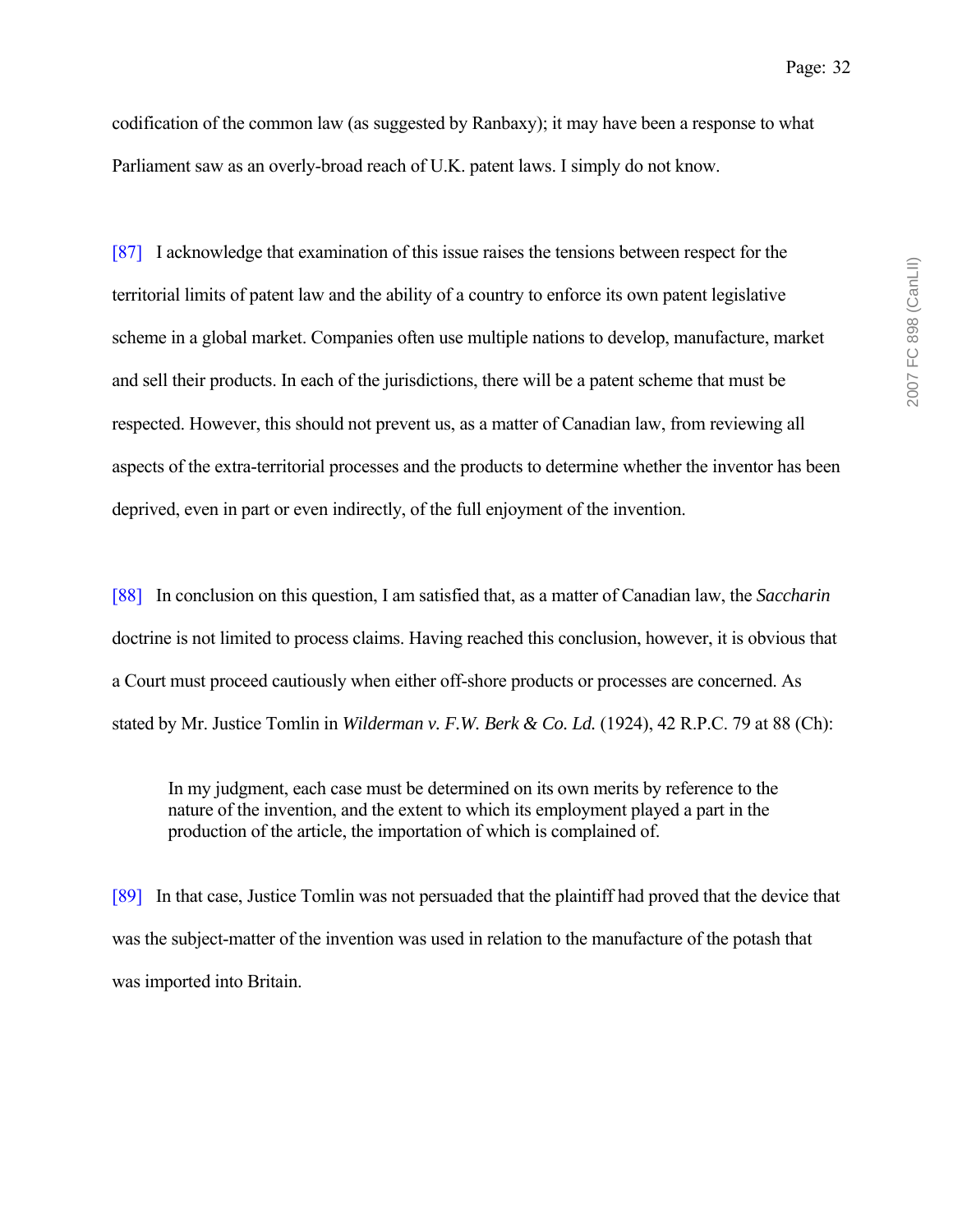[90] It seems to me that, when faced with a situation where the question must be addressed, a Court must have regard to such factors as:

- The importance of the product or process to the final product sold into Canada. Where the use is incidental, non-essential or could readily be substituted (such as the Italian scissors example), a Court might be less inclined to find infringement.
- Whether the final product actually contains all or part of the patented product. Where the patented product can actually be identified in the product sold into Canada, there may be a strong case for a finding of infringement.
- The stage at which the patented product or process is used. For example, use of a process as a preliminary step of a lengthy production process may lead to a conclusion that the patentee has suffered little deprivation.
- The number of instances of use made of the patented product or process. Where the same patented product is used repetitively through the production of the non-patented end product, there may be clearer evidence that the advantage of the patentee has been impaired.
- The strength of the evidence demonstrating that, if carried out or used in Canada, the product or process would constitute infringement. On this point, my opinion would be that, where there is ambiguity in the evidence, the benefit of the doubt should go to the party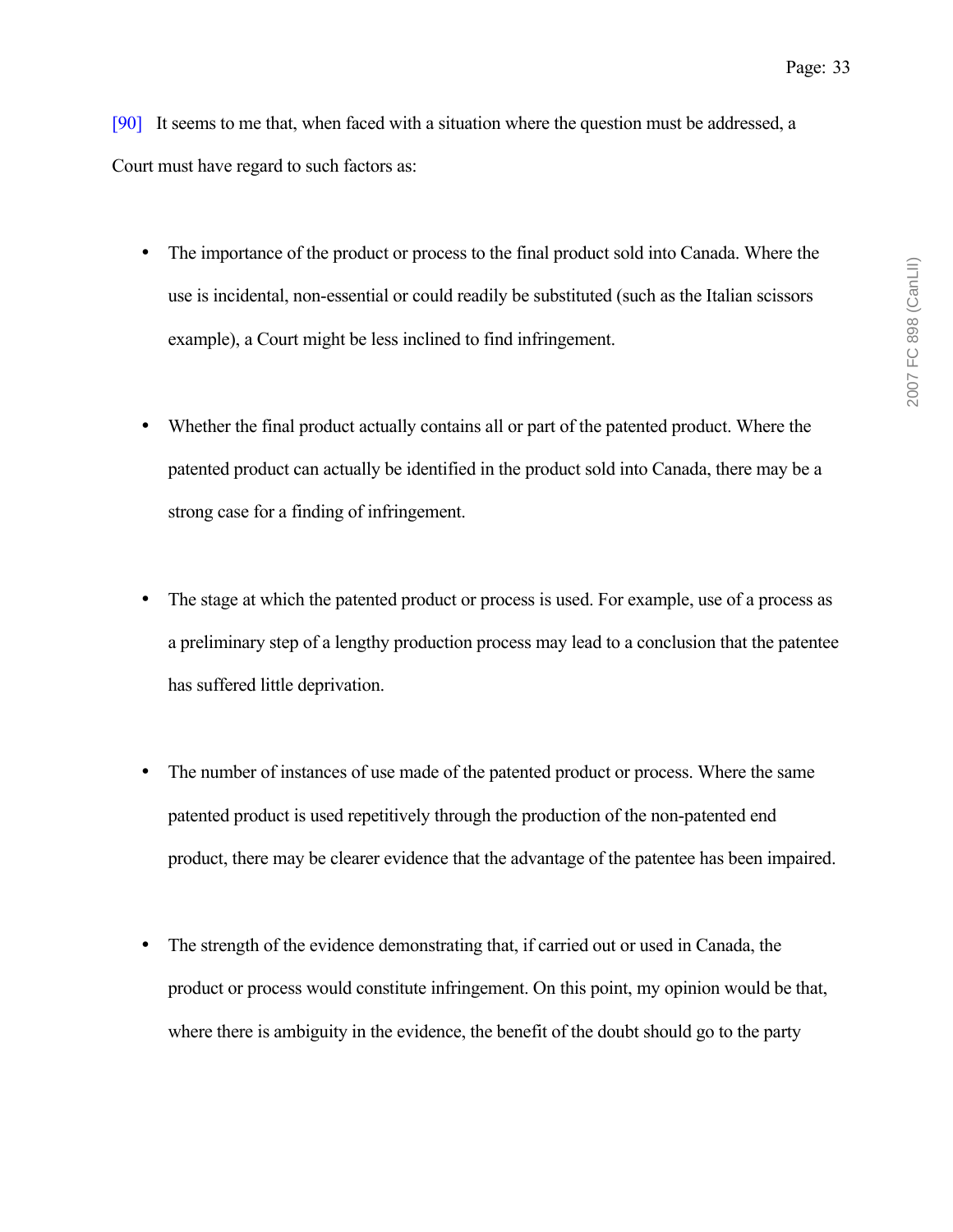using the product or process. This is, perhaps, simply another way of expressing the established principle that the patentee bears the burden of proving infringement.

[91] In sum, there must be a strong link established between the use of the patented process or product and the product sold into Canada. I now turn to the evidence before me.

[92] The role of the Ranbaxy intermediates in the process of manufacturing Ran-Atorvastatin is not insignificant or incidental. As set out in the flow diagram produced by Ranbaxy, there are 5 stages in the production of Ran-Atorvastatin. Atorvastatin calcium is used three times during the process. On the flow diagram, we first see the Atorvastatin Seed used as part of the process to produce the intermediate Atorvastitin Calcium Crude (referred to as ATV-2). A purification process then produces Atorvastatin Calcium (ATV-2P) which is then subjected to a process which results in Ran-Atorvastatin. As I have found, each of the three uses described is of a form of crystalline Form I atorvastatin calcium hydrate as included in Claims 1 to 9 of the 018 Patent.

[93] The infringing product is not used as a preliminary step. Rather the Ranbaxy intermediates are used in the final three stages of the manufacturing process.

[94] The function of the intermediates is not incidental. Without the intermediates, it appears that Ranbaxy would not have been able to produce its amorphous form of atorvastatin, which product it proposes to sell into Canada.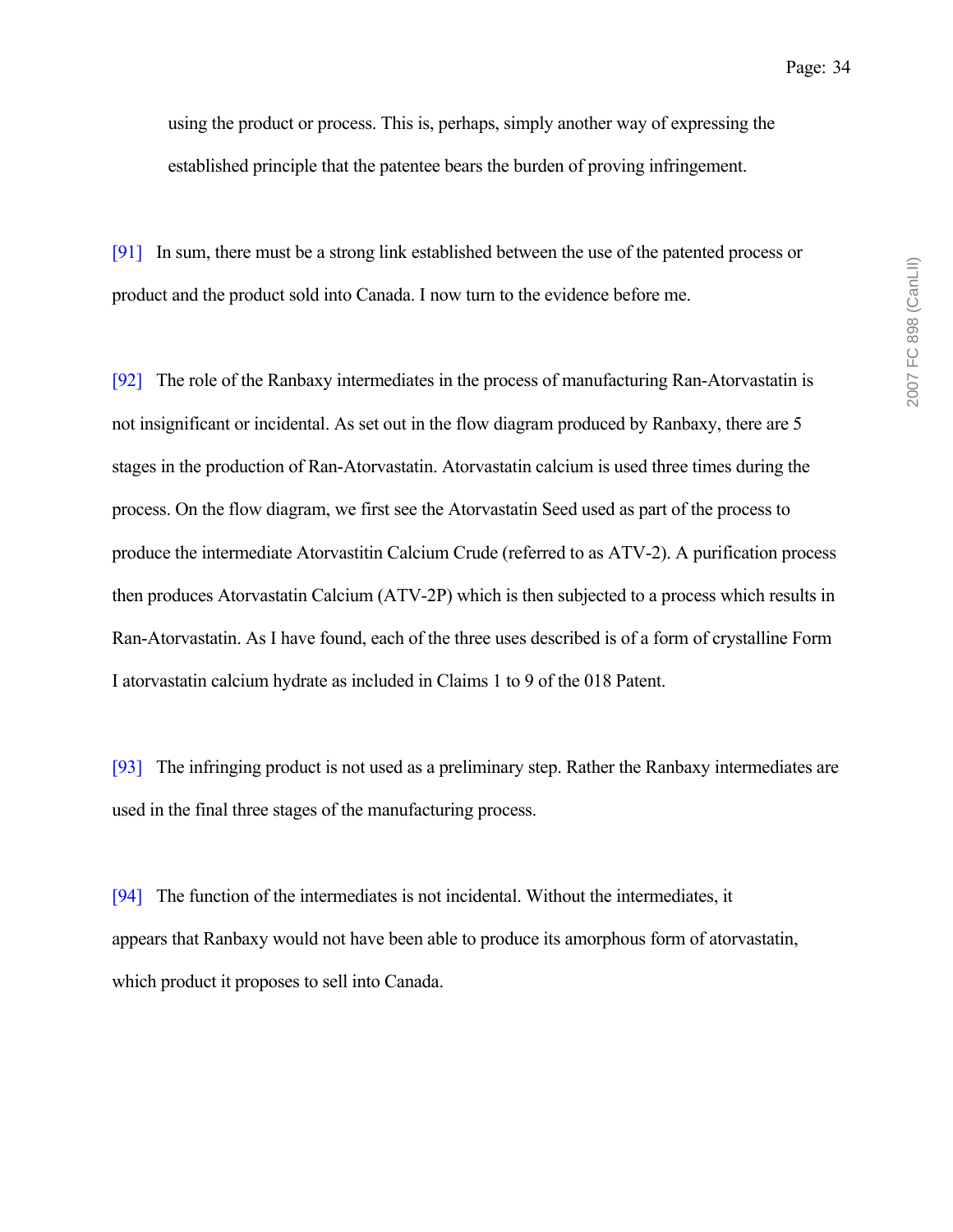[95] Of the factors that I have outlined above, only one favours Ranbaxy. On the facts before me, it appears that none of the intermediates constitute any element of the end product. Upon being placed into solution at the final process stage, the crystalline structure disappears and ATV-2P ceases to exist. In that sense, the intermediate can be said to have completely performed its intended function and has done so outside the territorial limits of Canada. Is this sufficient to conclude that Ranbaxy does not infringe? I do not think so.

[96] Weighing the evidence, I am persuaded that Ranbaxy has infringed the 018 Patent by the use of the Ranbaxy intermediates, even though the use made of the intermediates occurs outside Canada.

#### 5.4 *Conclusion with respect to 018 Patent*

[97] In summary, in response to the issues raised for the 018 Patent, I am satisfied that:

- (a) The matching of the XRPD peaks of the patented Form I crystalline atorvastatin calcium with the three intermediate forms of the atorvastatin calcium used by Ranbaxy in its manufacture of Ran-Atorvastatin, together with other testing carried out by Pfizer's experts, is sufficient to demonstrate that the three intermediate forms are covered by Claims 1 to 5 of the 018 Patent.
- (b) By not providing evidence of the  ${}^{13}C$  NMR data for its intermediates, Ranbaxy has failed to allege any facts to support its allegation of non-infringement of Claims 6 to 9 of the 018 Patent.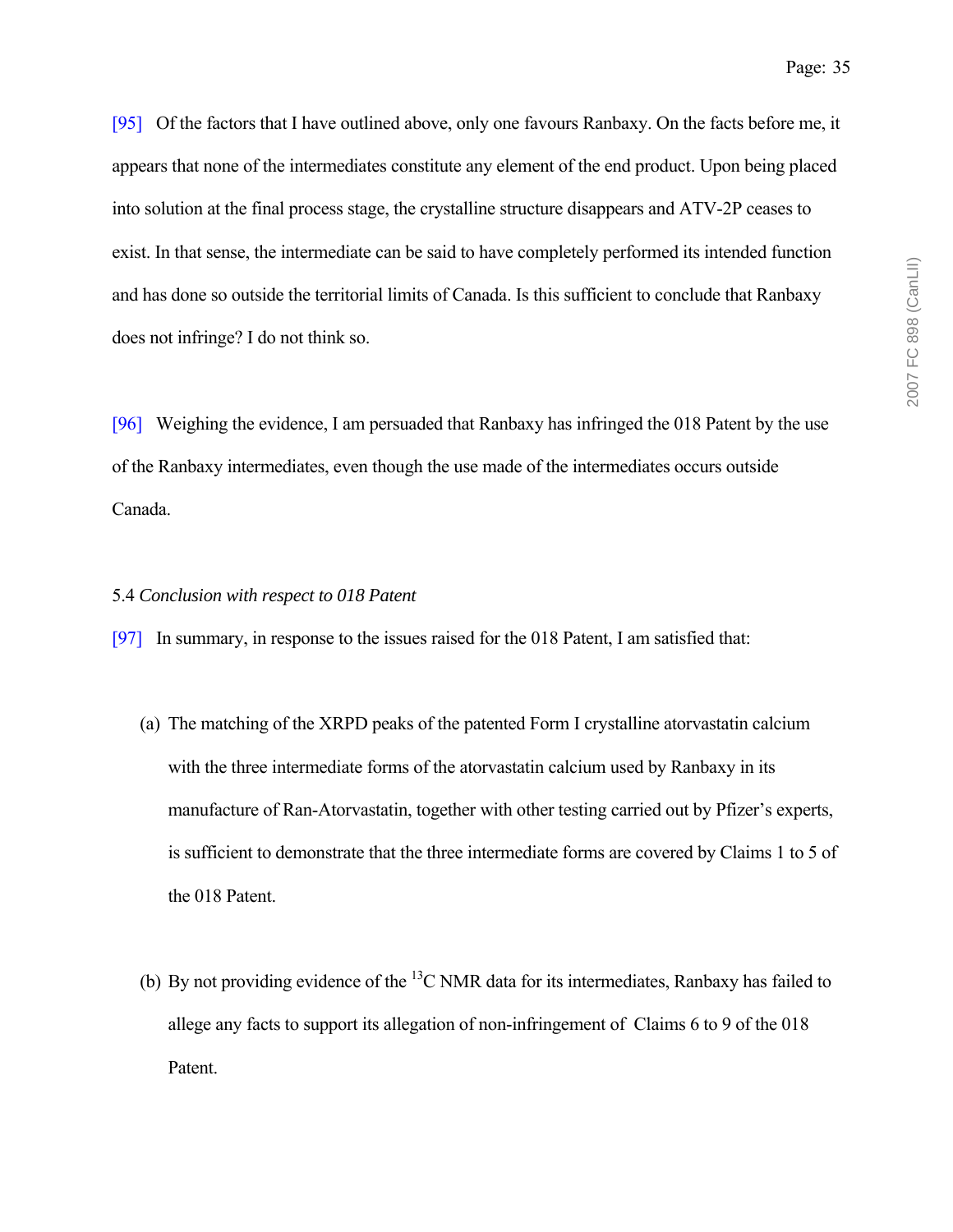- (c) Ranbaxy uses the hydrate as an intermediate in the making of Ran-Atorvastatin.
- (d) The use of the patented crystalline Form I atorvastatin calcium in India, as an intermediate, constitutes infringement of the 018 Patent under Canadian patent laws.

[98] Accordingly, I find, on a balance of probabilities, that Ranbaxyís allegations that it does not infringe the 018 Patent are not justified. For this reason, the Minister should be prohibited from issuing the NOC until the expiry of the 018 Patent.

### 6. The 455 Patent

[99] The second Patent affected by this Application is the 455 Patent.

## 6.1 *What is the proper construction of Claims 75 to 110 of the 455 Patent?*

 $[100]$  In general, the Court's first task should be the construction of those claims in the patent that have been put into issue.

[101] In the 455 Patent, Pfizer claims a process for consistently making amorphous atorvastatin calcium from crystalline Form I atorvastatin. This object is stated in the 455 Patent as follows:

The object of the present invention is a process which is amenable to large-scale production for converting crystalline Form I atorvastatin into amorphous atorvastatin.

We have surprisingly and unexpectedly found that solutions of atorvastatin in nonhydroxylic solvent afford, after removal of the solvent, amorphous atorvastatin. (A.R., Vol. 1, Tab 5, p. 131)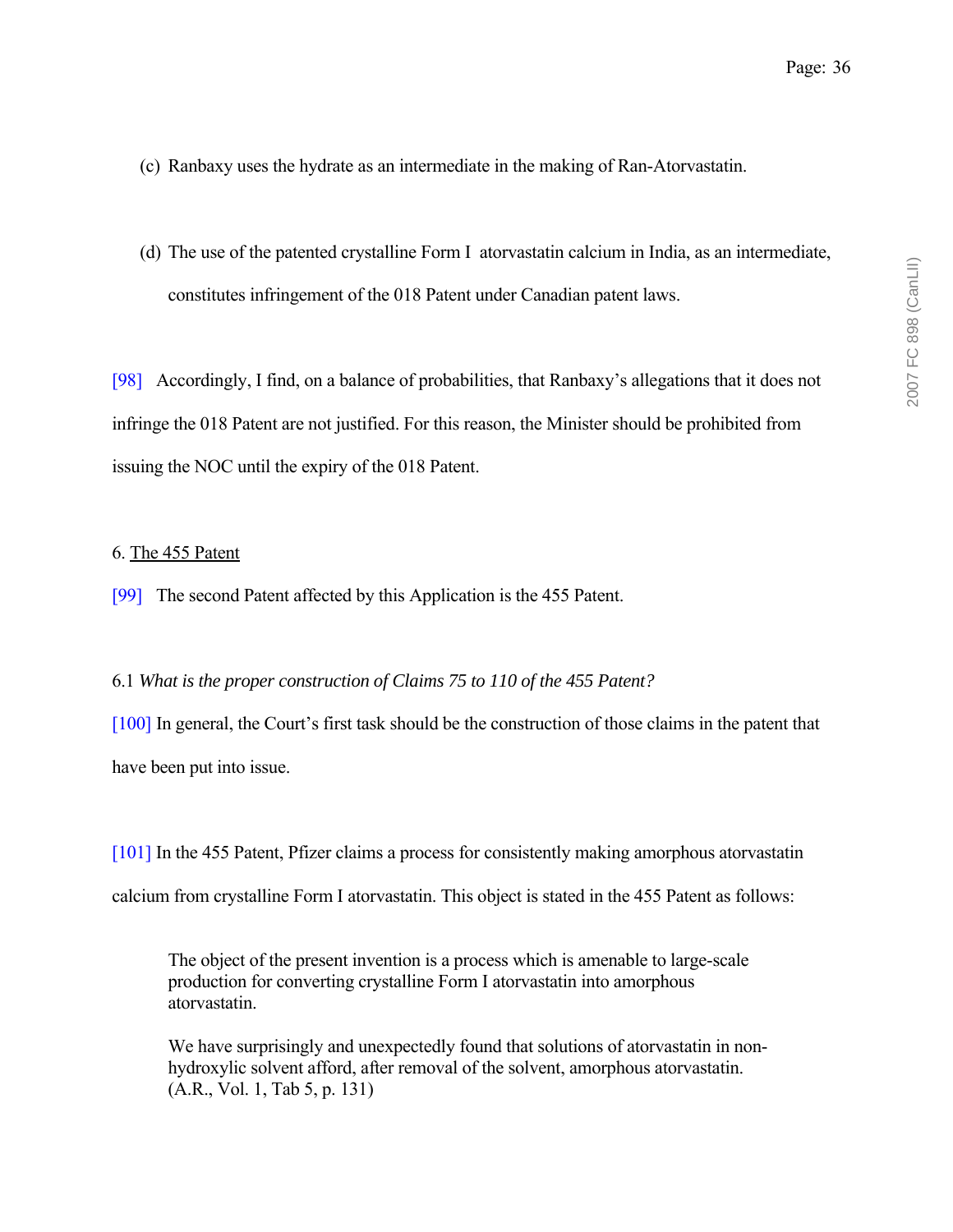[102] Claims 1 to 36 are directed to a process that involves dissolving crystalline Form I atorvastatin calcium (as defined by its chemical structure and XRPD or  ${}^{13}$ C NMR data) in a non-hydroxylic solvent and removing the solvent to yield anhydrous or hydrated amorphous atorvastatin. Claims 75 to 110 are the claims at issue in this proceeding and claim the use of amorphous atorvastatin made by the process of Claims 1 to 36 for the treatment of hyperlipidemia or hypercholesterolemia.

[ $103$ ] Using the words of the 455 Patent, dependent Claim 81 claims: "[t]he use of anhydrous amorphous atorvastatin made by the process of Claim 7 for the treatment of hyperlipidemia or hypercholesterolemia." Claim 7, in turn, states:

A process for the preparation of anhydrous amorphous atorvastatin which comprises: (a) dissolving, in a non-hydroxylic solvent, crystalline Form I atorvastatin hydrate having the formula [diagram of the chemical formula] and an X-ray powder diffraction containing the following 2θ values measured using CuKα radiation: 9.150, 9.470, 10.266, 10.560, 11.853, 12.195, 17.075, 19.485, 21.626, 21.960, 22.748, 23.335, 23.734, 24.438, 28.915 and 29.234; and (b) removing the solvent to afford said anhydrous amorphous atorvastatin.

[104] The description of the process for the preparation of amorphous atorvastatin as it appears in the 455 Patent is as follows:

The solvent is removed using, for example, drying technology such as, for example, vaccum drying, spray drying, and the like. Preferably, the drying procedure uses an agitated pan dryer such as, for example, Comber Turbodry Vertical Pan Dryer and the like. Drying initially is carried out at about  $20^{\circ}$ C to about  $40^{\circ}$ C and subsequently at about 70°C to about 90°C under vacuum at about 5mm Hg to about 25mm Hg for about 3 to about 5 days... The initial solution dries to a brittle foam that is broken up by mechanical agitation to afford amorphous atorvastatin.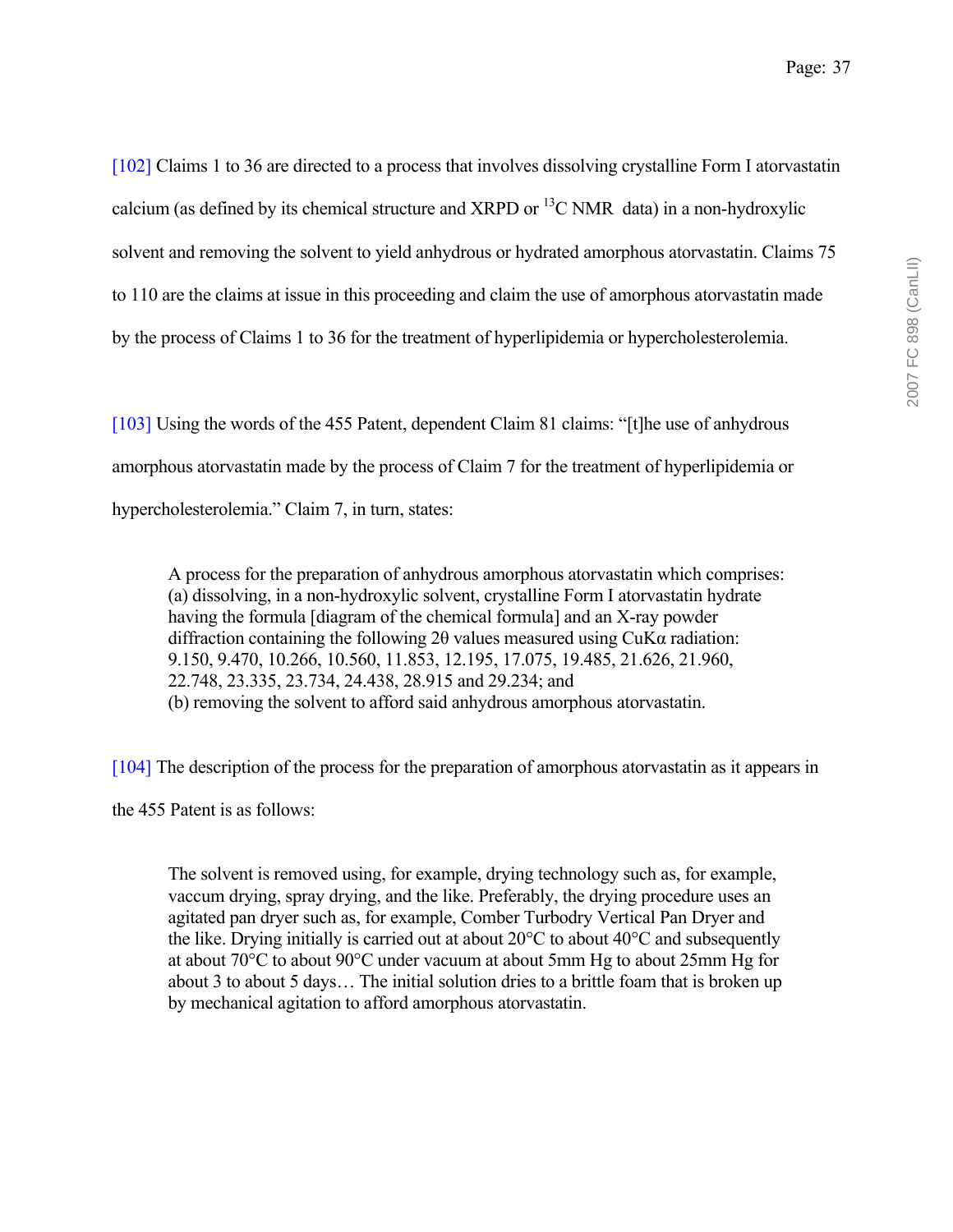[105] The parties disagree on whether the claims of the 455 Patent would apply to the techniques used by Ranbaxy in turning its crystalline ATV-2P product to the amorphous Ran-Atorvastatin. Does the Patent cover both evaporative and precipitative techniques for creating the final product? This, in turn, engages the question of the proper construction of the phrase "removing the solvent to afford said amorphous atorvastatin". Ranbaxy's technique for creating its product involves precipitation.

[106] Ranbaxy submits that there is a distinction between evaporative and precipitative operations for obtaining a solid from a solution. They point to the fact that, while the Patent contains explicit examples of using evaporative techniques, there is no reference to any techniques to make amorphous atorvastatin other than evaporative techniques. Thus, Ranbaxy argues, on a purposive construction of the 455 Patent, a skilled addressee would conclude that the phrase "removing the solvent to afford amorphous atorvastatin" refers to a process in which the solid amorphous atorvastatin is formed prior to the removal of the solvent, by evaporative techniques only. This was the conclusion of Dr. Cunningham who was asked to address this issue.

 $[107]$  Pfizer asserts that the ordinary meaning of the phrase "removing the solvent" includes the removal of a solvent by any means, including precipitation, filtration and drying (or evaporation). Pfizer acknowledges that the 455 Patent only refers to evaporative techniques, but notes that the Patent does not exclude other techniques of solvent removal. In his reply affidavit (A.R., Vol. 4, Tab 11, p. 1005), Dr. Myerson opined that:

There is nothing in the 455 Patent to limit the meaning of the phrase "removing the solvent". The 455 Patent provides some examples of certain techniques: for example, drying technology" (page 9, line 20), "for example, vacuum drying  $\dots$  "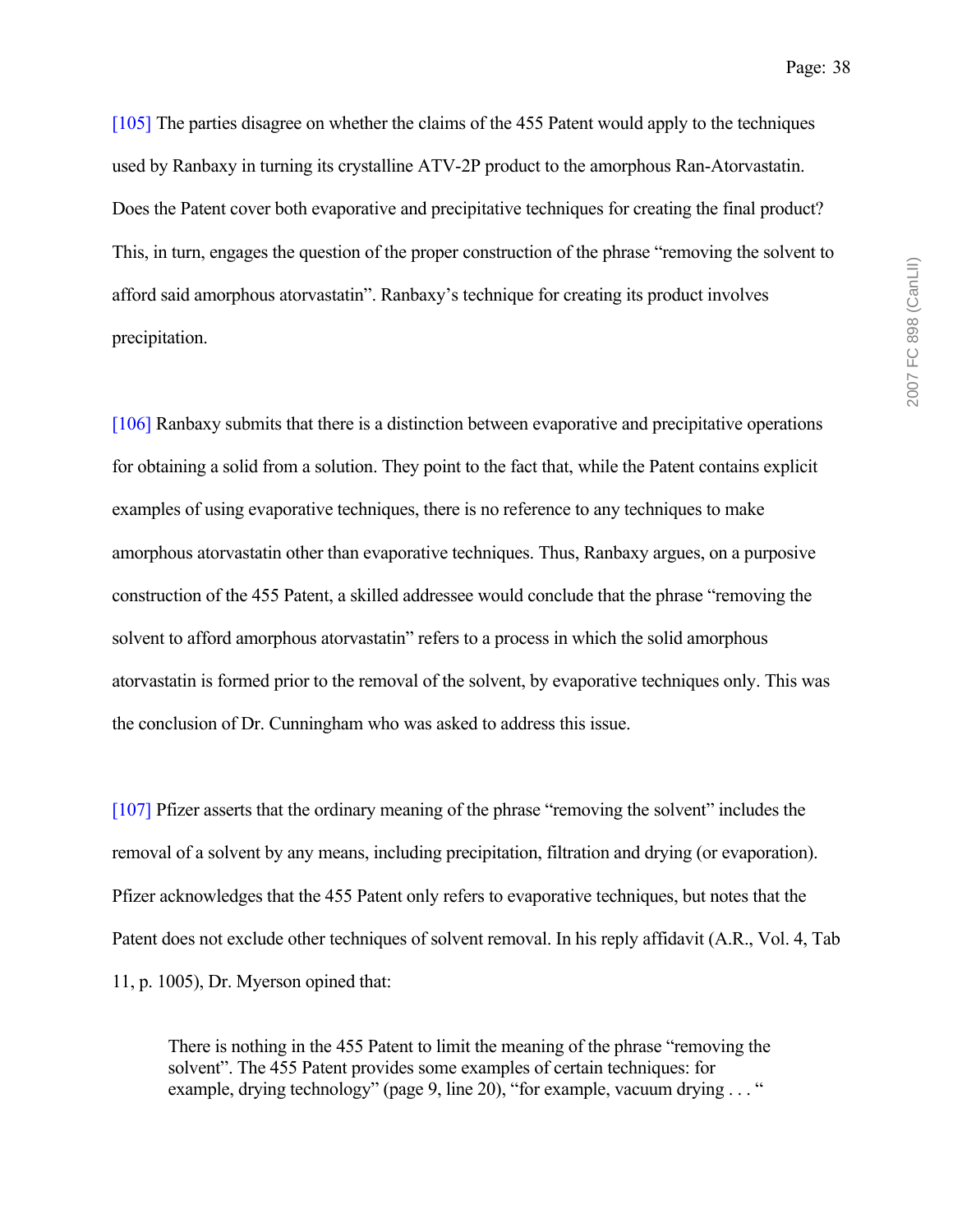(page 9, line 20). Yet, the Patent does not explicitly or by implication exclude other techniques of solvent removal. There is nothing in the 455 Patent to indicate that the inventors considered any specific techniques of solvent removal to be an essential element of the invention.

[108] I prefer the evidence of Dr. Cunningham over that of Dr. Myerson. The failure of the inventors to refer to any other method of removal of the solvent is strong evidence that the inventors intended evaporative techniques to be an essential element of the invention and did not turn their minds to other methods of solvent removal. Thus, I would lean towards concluding that the proper construction of the 455 Patent is that that the phrase "removing the solvent to afford amorphous atorvastatin" refers to a process in which the solid amorphous atorvastatin is formed prior to the removal of the solvent, by evaporative techniques only.

[109] However, I do not need to make a conclusive finding on this issue and will not do so. As discussed in the section that follows, Ranbaxy's allegation of non-infringement, because it did not provide the legal and factual basis for its argument on this issue, is not justified.

#### 6.2 *Was Ranbaxy's NOA Adequate?*

[110] As is now apparent, Ranbaxy relies on the following arguments with respect to the 455 Patent:

- (a) The phrase "removing the solvent to afford said amorphous atorvastatin" as set out in the 455 Patent, does not cover the process used by Ranbaxy; and
- (b) The 455 Patent is invalid for insufficiency.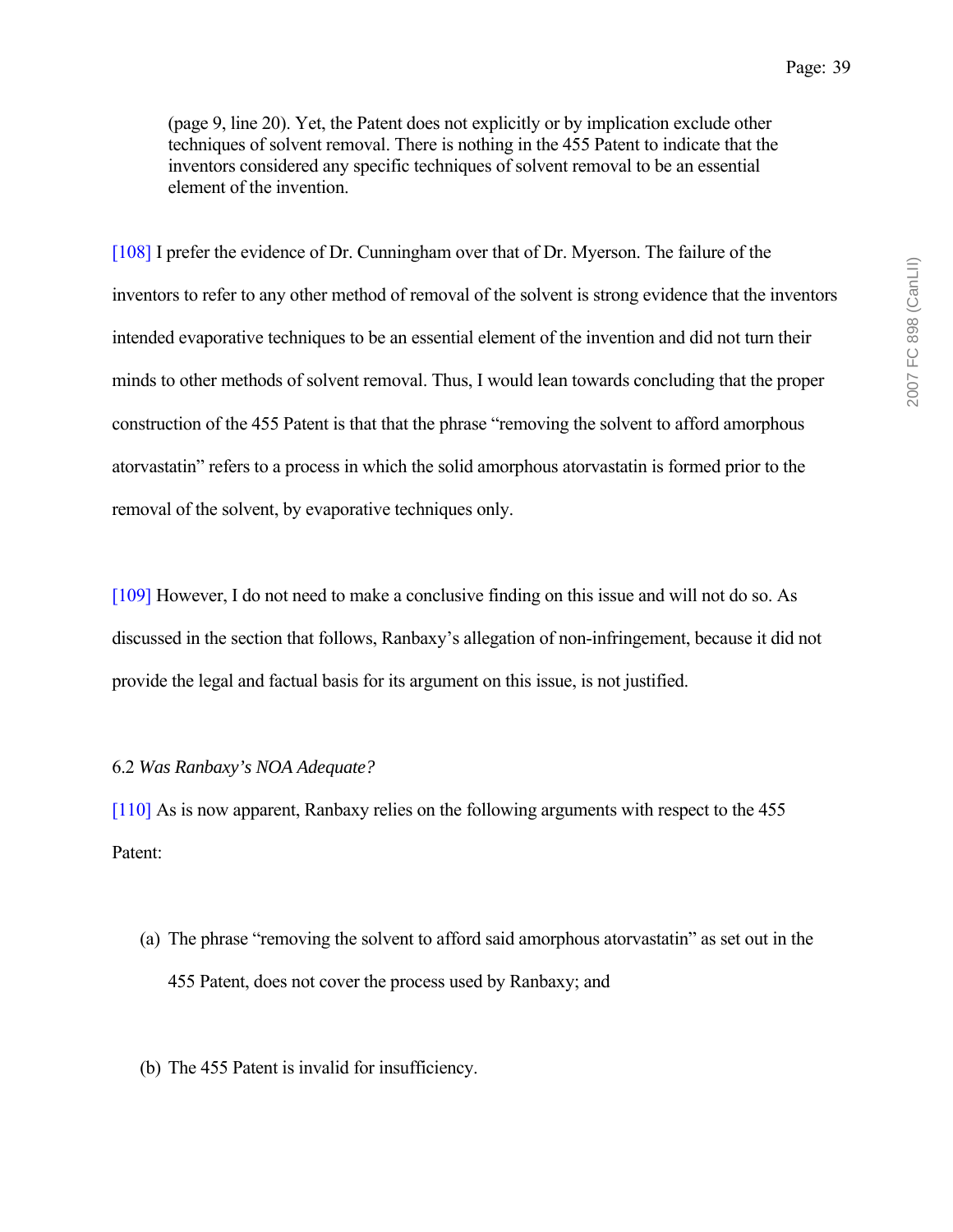[111] The assertion of invalidity was clearly set out in the NOA; Pfizer certainly was aware of the grounds being relied on by Ranbaxy. While the invalidity issue was obvious from the NOA, Pfizer argues that the first of the two questions, which relates to the proper construction of the claims, was not evident to Pfizer until after the affidavit evidence of Dr. Cunningham was filed. Thus, it argues, the allegation of infringement on this ground cannot be justified.

[112] The determinative question in assessing the adequacy of an NOA, as discussed in more detail in section 5.2 above, is whether the second person has provided the patentee with a sufficient understanding of the case it has to meet.

[113] The key statements in the NOA with respect to the 455 Patent are the following:

As fully detailed in the Ranbaxy Processes, Ran-Atorvastatin does not and will not contain amorphous atorvastatin prepared from Crystalline Form I atorvastatin as described and claimed in the 455 Patent.

. . .

The Ranbaxyís Processes do not dissolve crystalline Form I atorvastatin hydrate in a non-hydroxylic solvent and then remove the solvent as recited in Claims 1 to 11. [Emphasis added.] (A.R., Vol. 2, Tab 6, pp. 327-328)

[114] Pfizer points out that the language used by Ranbaxy almost directly follows the language of the Patent where, in the Summary of the Invention, it is stated that:

Accordingly, the present invention is a novel process for the preparation of anhydrous or hydrated amorphous atorvastatin which comprises:

(a) dissolving crystalline Form I atorvastatin hydrate in a non-hydroxylic solvant; and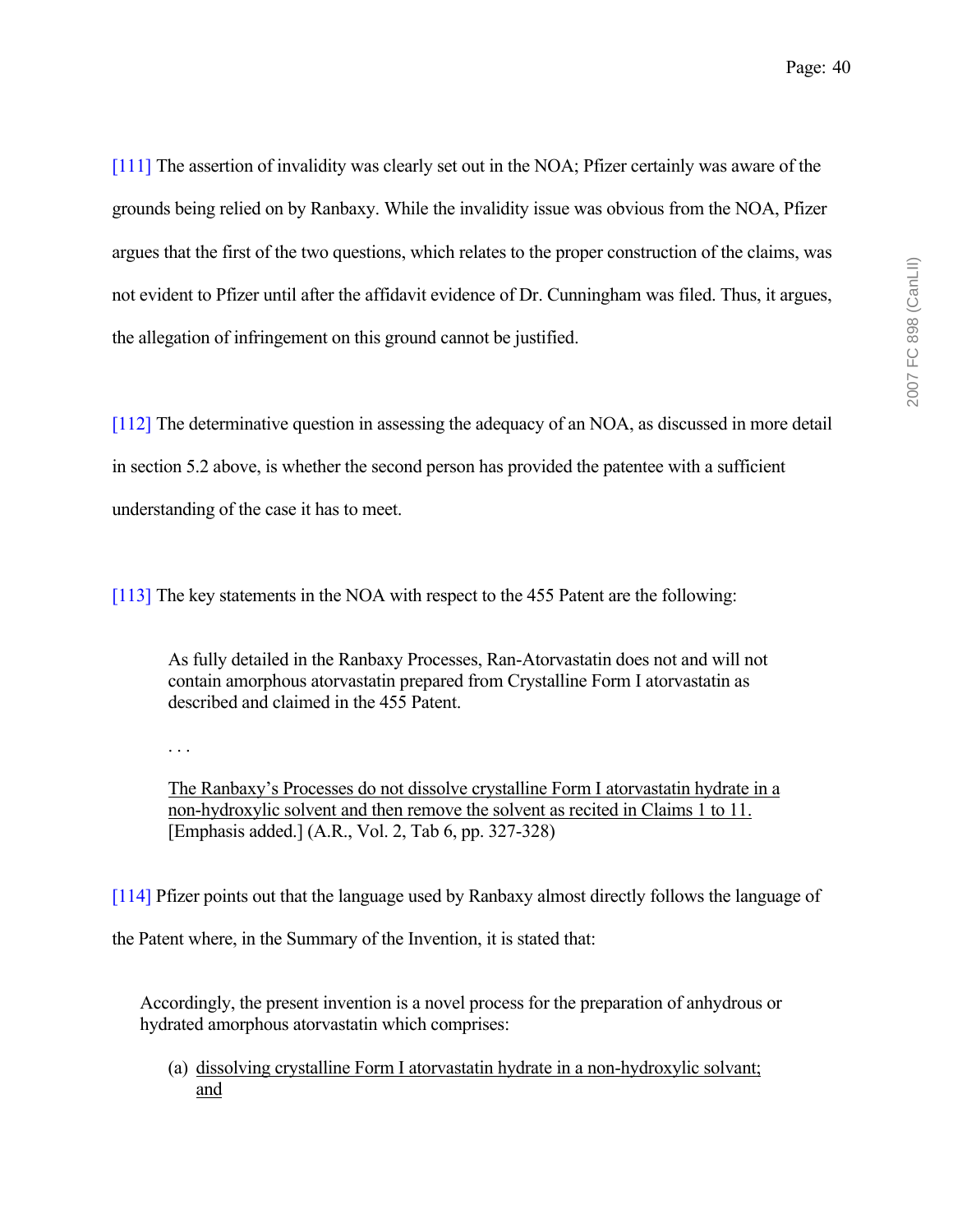# (b) removing the solvent to afford amorphous atorvastatin. [Emphasis added.]

As we can readily see, the emphasized portion of the NOA statement is simply a denial of the underlined portion in the 455 Patent.

[115] Ranbaxy retained Dr. Cunningham and asked him, *inter alia*, to address "the meaning of the phrase "removing the solvent to afford amorphous atorvastatin" as used in the claims of the 455 patent" (A.R., Vol. 12, Tab 18, p. 3495). He concluded at para. 11(c) of his affidavit (A.R., Vol. 12, Tab 18, p. 3496) that "the phrase 'removing the solvent to afford amorphous atorvastatin' in the context of the 455 patent refers to the use of evaporative techniques only".

[116] In paras. 52-54 of his affidavit, Dr. Cunningham elaborates on this view, through language that is clearly intended to address the construction of the 455 Patent (A.R., Vol. 12, Tab 18, p. 3506):

- 52. The phrase "removing the solvent to afford amorphous atorvastatin" is used in all of the process claims and in certain of the process use claims, such as claims 48 and 67. On reading the patent as a whole, the skilled addressee would conclude that this phrase refers to evaporative techniques only. The skilled addressee would draw this conclusion based on the following portions of the 455 patent. First, the specification states at page 9 lines 10-21, "The solvent is removed using drying technology, for example, such as for example, vacuum drying, spray drying, and the like". The key phrase here is "drying technology". These are processes for obtaining a solid from solution directly by evaporation.
- 53. Second, at page 9 lines 27-28 it is stated that "The initial solution dries to a brittle foam which is broken up by mechanical agitation to afford amorphous atorvastatin.î Again, this sentence clearly indicates the use of an evaporative technique for forming the solid. This sentence cannot describe a precipitative technique for forming a solid.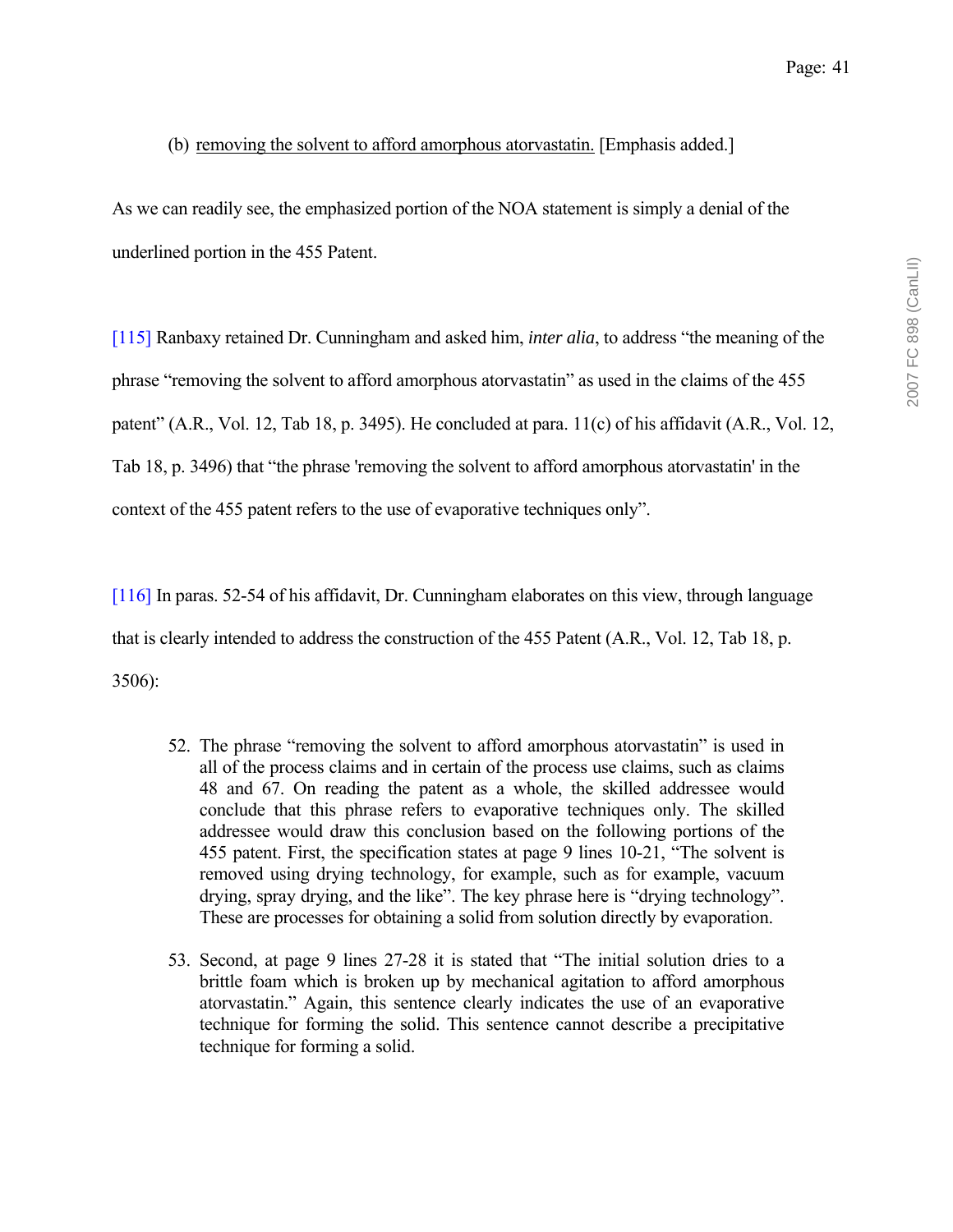54. Third, example 2 uses a specific type of pan dryer to remove the solvent mixture. This pan dryer does not have either filtration or centrifugation capability for separating a solid from solvent, but is configured to allow solids produced by evaporation to be discharged readily.

[117] Dr. Cunningham's affidavit was sworn on March 23, 2007, over two years after the date of the NOA and almost two years after the Protective Order of April 7, 2005. It also followed the affidavit evidence of Pfizerís witnesses; none of whom addressed this particular argument. We know from the directions that Ranbaxy gave to Dr. Cunningham that Ranbaxy, from an early date, knew that it would pursue the construction argument. Yet, it did nothing to put the details of this legal argument to Pfizer.

[118] Once Pfizer reviewed the evidence of Dr. Cunningham, it appears that they finally appreciated the nature of Ranbaxy's argument and, immediately, brought a motion seeking to file further affidavit evidence in reply. While Prothonotary Milczynski denied the motion, Justice Mosley allowed the appeal in part. (*Pfizer Canada Inc. v. Canada (Minister of Health)*, 2007 FC 506). Specifically, Justice Mosley allowed the filing of those paragraphs of Dr. Myerson's affidavit that addressed the evidence of Dr. Cunningham on the construction of the 455 Patent claims. The comments of Justice Mosley, at paras. 24-29, are directly relevant to the adequacy of the NOA on this issue; I reproduce them below:

24 With respect to Dr. Cunningham's views on the construction of the phrase "removing the solvent to afford... amorphous atorvastatin" which appears in the claims of the 455 Patent, Dr. Myerson deposes that he did not discuss this phrase in his first affidavit because the Ranbaxy letter did not raise the issue. Dr. Cunningham states that based on his reading of the claims, the 455 Patent is limited to evaporative techniques. Dr. Myerson disputes this as he says that solvents may be removed by other means such as precipitation and filtration or drying.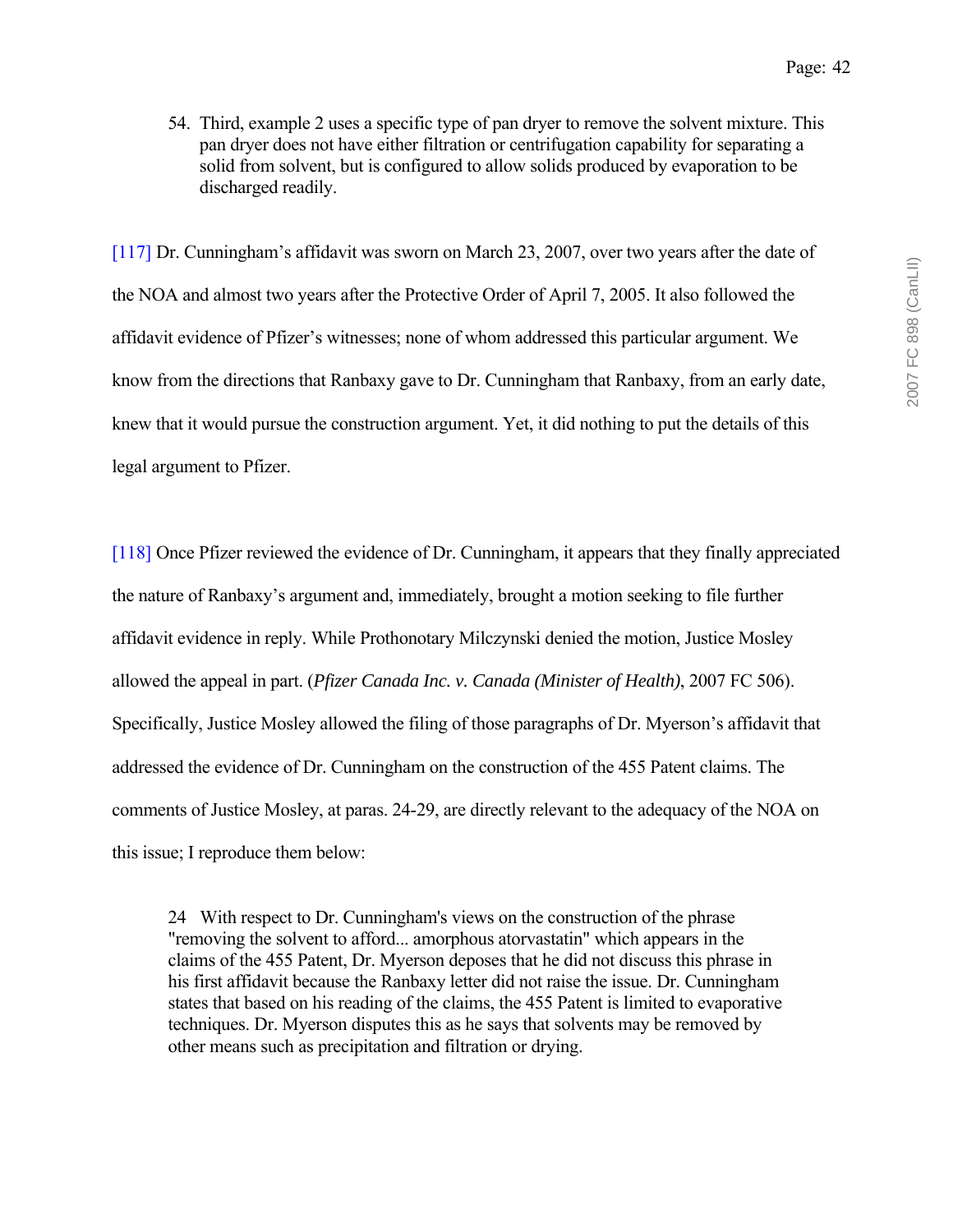25 Prothonotary Milczynski concluded that the issue of claims construction with respect to the 455 Patent was raised and contained in the Notice of Allegation. Pfizer submits that she erred in law in so finding as there is no discussion of the phrase in the Ranbaxy letter or indication that Ranbaxy would be relying upon the fact that its process allegedly does not involve evaporation.

26 Ranbaxy argues that it is axiomatic that an allegation of non-infringement involves claim construction: *Whirlpool Corp. Camco Inc.*, [2000] 2 S.C.R.1067, 2000 SCC 67 at paragraph 43. Accordingly, the respondent submits that it was incumbent upon Dr. Myerson in his first affidavit to properly construe the claims of the 455 Patent. Further, Ranbaxy contends that the issue is clearly identified in the portions of the Notice of Allegation that describe the process claims of the 455 Patent.

27 It is trite law that the first task of an applications judge in a patent case, including proceedings under the PM (NOC) Regulations, is to construe the claims. I do not understand that to mean however that claims construction is put in issue by a bald assertion of non-infringement. Adequacy of the Notice of Allegation and the accompanying detailed statement is a matter of law. The test for adequacy is whether the detailed statement is sufficient to make the patentee fully aware of the grounds on which the other party claimed that the relevant patent would not be infringed if a NOC was issued by the Minister: *Novopharm Ltd. v. Pfizer Canada Inc. et al.*, [119] F.C.J. No. 1318, 2005 FCA 270 at para. 4. This must include an adequate description of any claim construction grounds.

28 I have read the portions of the Notice of Allegation to which Ranbaxy drew my attention several times and I am unable to see how they identify the issue that Dr. Cunningham raised in his construction of the disputed phrase. Accordingly, I am satisfied that the learned prothonotary erred in law in holding that the issue of "claims construction" addressed in the Cunningham affidavit was raised and contained in the Ranbaxy letter.

[119] Although Justice Mosley made these comments in the context of a motion to file reply evidence, he expresses legal principles on the adequacy of an NOA that are directly applicable to the question that I must determine. Further, Ranbaxyís arguments before the Court in that case, as summarized by Justice Mosley, are exactly those that Ranbaxy has made to me.

[120] For reasons similar to those stated by Justice Mosley, I find that the issue of "claims

construction" addressed in the Cunningham affidavit was not raised and contained in the Ranbaxy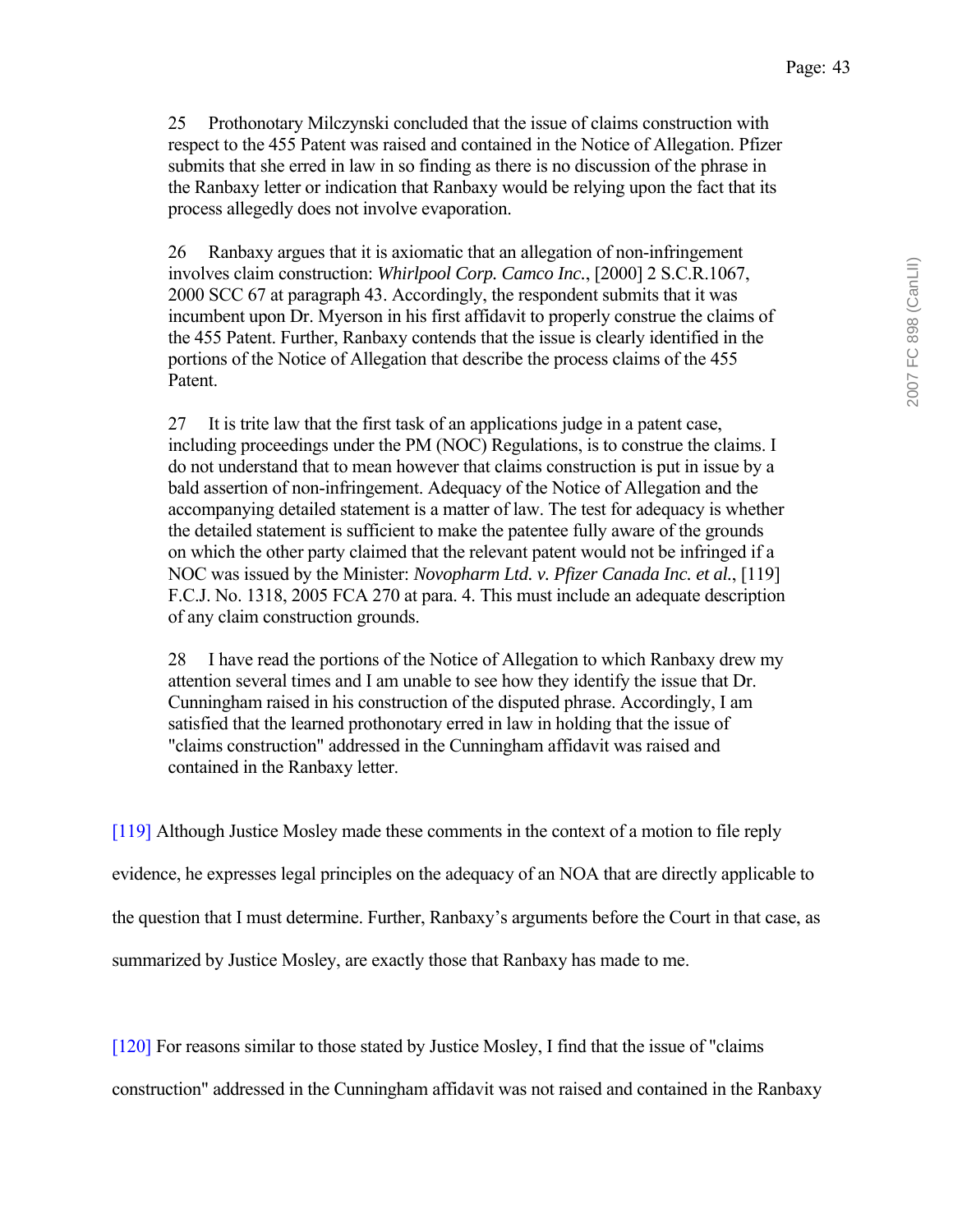NOA. Further, the fact that Pfizer sought leave of the Court to file reply evidence is strong evidence that it did not have an understanding of the case it had to meet.

[121] In addition to the same arguments put to Justice Mosley, Ranbaxy argues that, since the reply evidence was permitted and full submissions have now been made on the issue, there is no prejudice and the NOA cannot be said to be inadequate. I do not accept this argument. Pfizer has had very limited time to reply to an argument it came to know only three months before the hearing of this NOC application. In contrast, it is apparent that Ranbaxy has, for a much longer period, fully understood that it would argue that only evaporative techniques are covered by the 455 Patent claims. Pfizer has been handicapped in this application by the failure of Ranbaxy to disclose as part of the NOA (or even in subsequent disclosures after the Protective Order).

[122] I conclude that Ranbaxy failed to provide the legal and factual basis for the allegation that the 455 Patent would not be infringed. Accordingly, its allegation of non-infringement is not justified.

#### 6.3 *Is the 455 Patent invalid for insufficiency?*

[123] In addition to non-infringement, Ranbaxy also alleges that the 455 Patent is invalid for insufficiency. The factual and legal basis for this allegation of invalidity is set out in the NOA as follows:

The 455 Patent fails to provide a disclosure that would be sufficient, as of the date of publication, to allow a person skilled in the art to prepare or recognize the crystalline Form I seed necessary for the preparation of the material claimed by the patent. Ranbaxy refers you to the decision of the European Patent Officer respecting corresponding European Patent Application No 96 924 553-9 dated July 29, 2003 and incorporates herein the evidence submitted by Opposers in that Opposition. (A.R., Vol. 2, Tab 6, pp. 333-334)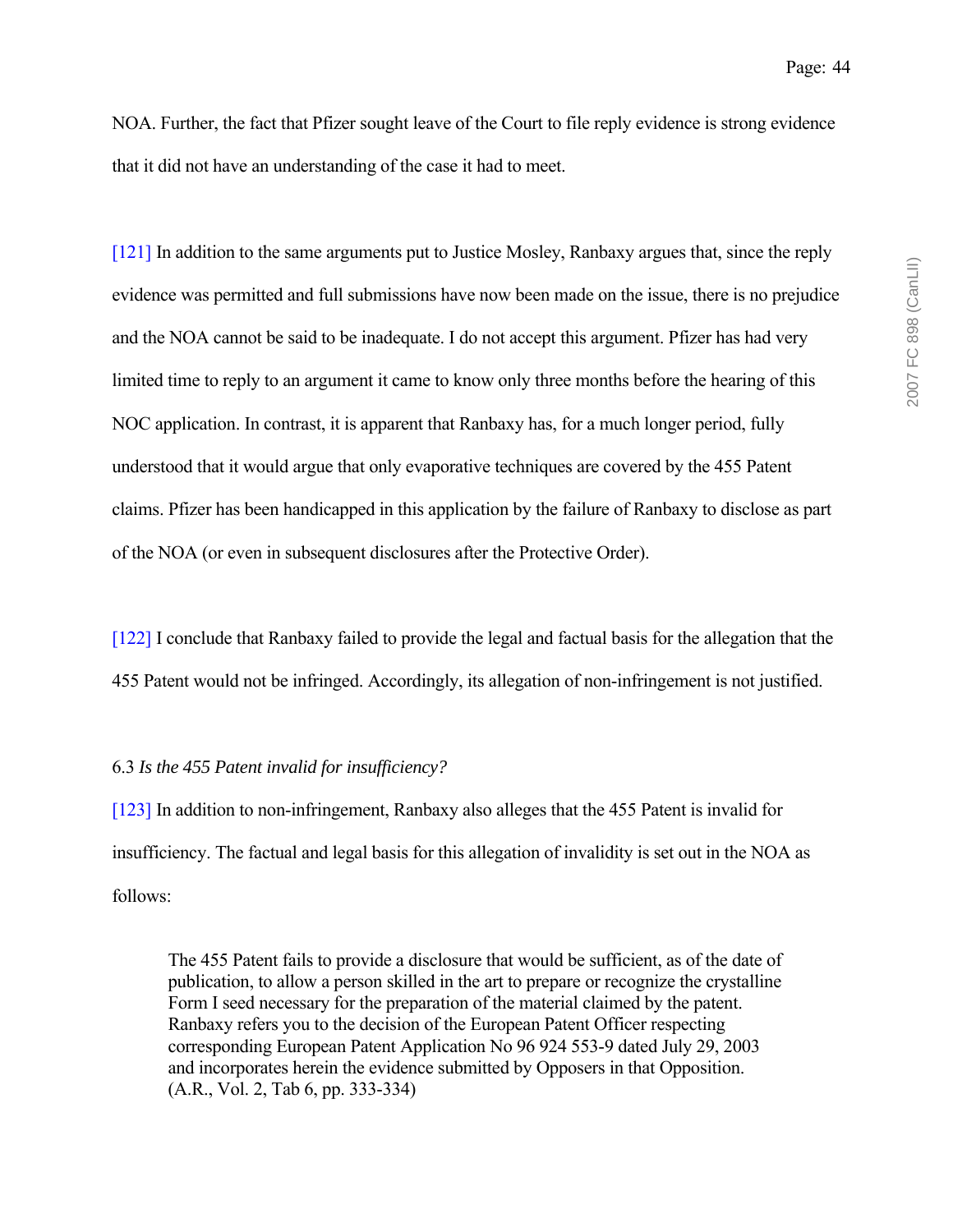[124] As I understand the submissions, Ranbaxy makes three assertions:

- 1. A person skilled in the art cannot make amorphous atorvastatin without a seed of crystalline Form I atorvastatin, which is not taught by the 455 Patent.
- 2. A methodology for making the necessary seed was not part of the common general knowledge as of the date of publication of the 455 Patent. In particular, Pfizer cannot rely on the existence of the 018 Patent (or an identical United States patent) at the time of publication to cure this defect.
- 3. Even following the methodology of the 018 Patent, a person skilled in the art would not be able to make the crystalline Form I atorvastatin without undue experimentation.

[125] A patent is presumed to be valid. To succeed on this argument, Ranbaxy must lead sufficient evidence to rebut the presumption of validity on a balance of probabilities and, in turn, Pfizer, must fail to meet its burden of showing that the allegation of invalidity is unjustified.

#### 6.3.1 Principles of Insufficiency

[126] I begin the analysis of this issue by describing the general principles applicable to the question of whether a patent is invalid for insufficiency. Section 27(3)(b) of the *Patent Act* requires that a patentee set out, in the specification, the method of making or using the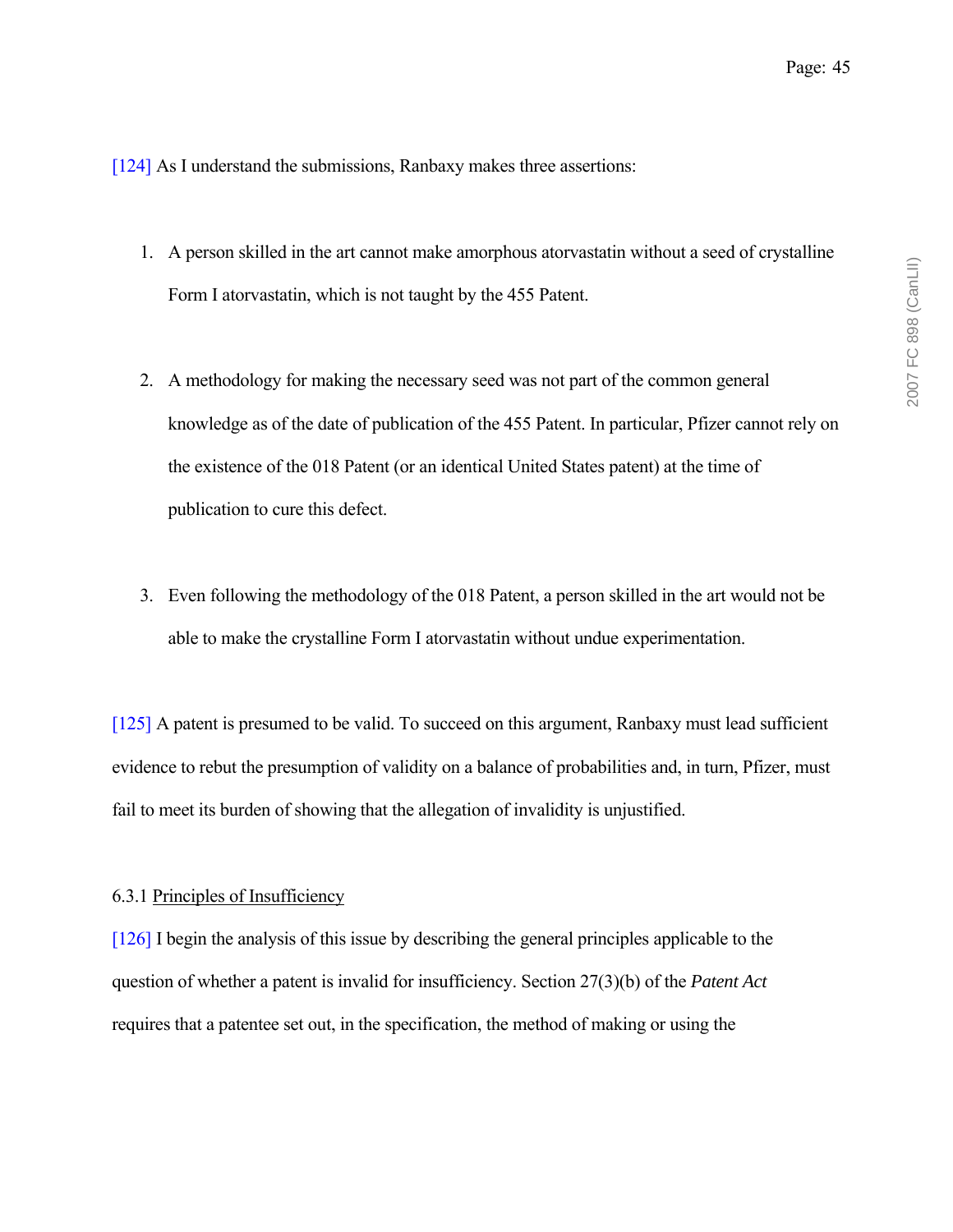composition in "such full, clear and concise and exact terms as to enable a person skilled in

the art  $\ldots$  to make  $\ldots$  or use it".

[127] The requirements that a specification be sufficient, under earlier versions of s. 27(3)(b), have

been considered in two leading Supreme Court of Canada. The first is *Consolboard Inc. v.* 

*MacMillan Bloedel (Saskatchewan) Ltd.* [1981] 1 S.C.R. 504. At page 517, Justice Dickson, for the

Court, wrote the frequently cited passages as to the requirements of disclosure dictated by section 36

as it then was numbered:

Section 36 of the Patent Act lies at the heart of the whole patent system. The description of the invention therein provided for is the *quid pro quo* for which the inventor is given a monopoly for a limited term of years on the invention. As Fox points out in *Canadian Patent Law and Practice* (4th ed.), p. 163, the grant of a patent is in the nature of a bargain between the inventor on the one hand and the Crown, representing the public, on the other hand. The consideration for the grant is twofold: "first, there must be a new and useful invention, and secondly, the inventor, must, in return for the grand of a patent, give to the public an adequate description of the invention with sufficiently complete and accurate details as will enable a workman, skilled in the art to which the invention relates, to construct or use that invention when the period of the monopoly has expired". The "description" to which Fox refers is that required by s. 36 of the *Patent Act*. [Emphasis added.]

[128] The issue as to sufficiency of disclosure arose again in the Supreme Court decision of *Pioneer* 

*Hi-Bred Ltd. v. Canada (Commissioner of Patents)*, [1989] 1 S.C.R. 1623 where Chief Justice

Lamer, for the Court, discussed the same provisions of the *Patent Act*. At pages 1637-1638, he

summarized as follows:

In summary, the Patent Act requires that the applicant file a specification including disclosure and claims (Consolboard Inc., supra at p. 520). Canadian courts have stated in a number of cases the test to be applied in determining whether disclosure is complete. The applicant must disclose everything that is essential for the invention to function properly. To be complete, it must meet two conditions: it must describe the invention and define the way it is produced or built (Thorson P. in Minerals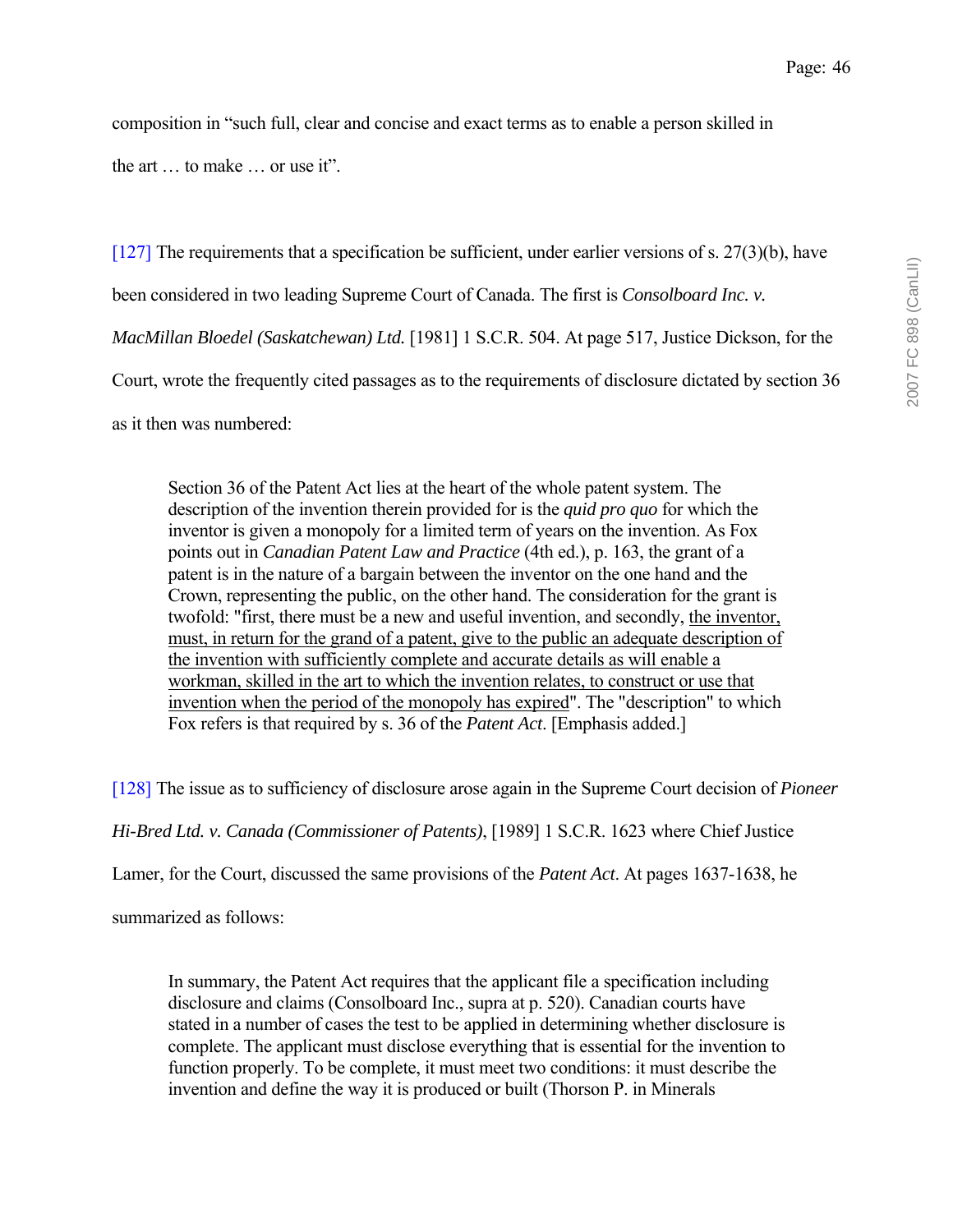Separation North American Corp. v. Noranda Mines Ltd., [1947] Ex. C.R. 306, at p. 316). The applicant must define the nature of the invention and describe how it is put into operation. A failure to meet the first condition would invalidate the application for ambiguity, while a failure to meet the second invalidates it for insufficiency. The description must be such as to enable a person skilled in the art or the field of the invention to produce it using only the instructions contained in the disclosure (Pigeon J. in Burton Parsons Chemicals Inc. v. Hewlett-Parkard (Canada) Ltd., [130] 1 S.C.R. 555, at p. 563; Monsanto Co. v. Commissioner of Patents [109] 2 S.C.R. 1108 at p. 1113) and once the monopoly period is over, to use the invention as successfully as the inventor could at the time of his application (Minerals Separation, supra. at p. 316). [Emphasis added.]

[129] In applying this test, the courts have developed a number of other guidelines:

- routine trial and experiments not amounting to invention might be necessary to arrive at the desired result (*Airseal Controls Inc. v. M & I Heat Transfer Products* (1993), 53 C.P.R. (3d) 259 at 274 (F.C.T.D.), affíd (1997), 77 C.P.R. (3d) 126 (F.C.A.); *Aventis Pharma Inc. v. Apotex Inc.*, 2005 FC 1283 at para. 207);
- the specification is written so as to be understood by the "notional skilled man [who] is deemed to be possessed of the relevant common general knowledge" (*Lubrizol Corp. v. Esso Petroleum Co. Ltd*., [1998] R.P.C. 727 at 749 (C.A.));
- the concept of "common general knowledge" has been considered to be "derived from a common sense approach of what would in fact be known to an appropriately skilled addressee" *(General Tire* [1972] R.P.C. 457 at 482 (as cited in *Lubrizol*, at 749)) and may included patents that a skilled addressee would discover in a reasonable and diligent search (*Illinois Tool Works Inc. v. Cobra Fixations Cie* (2002), 20 C.P.R. (4<sup>th</sup>) 402 (F.C.), rev'd in part (2003) 29 C.P.R.  $(4^{th})$  417 (F.C.A.). Although Justice Pelletier was considering the term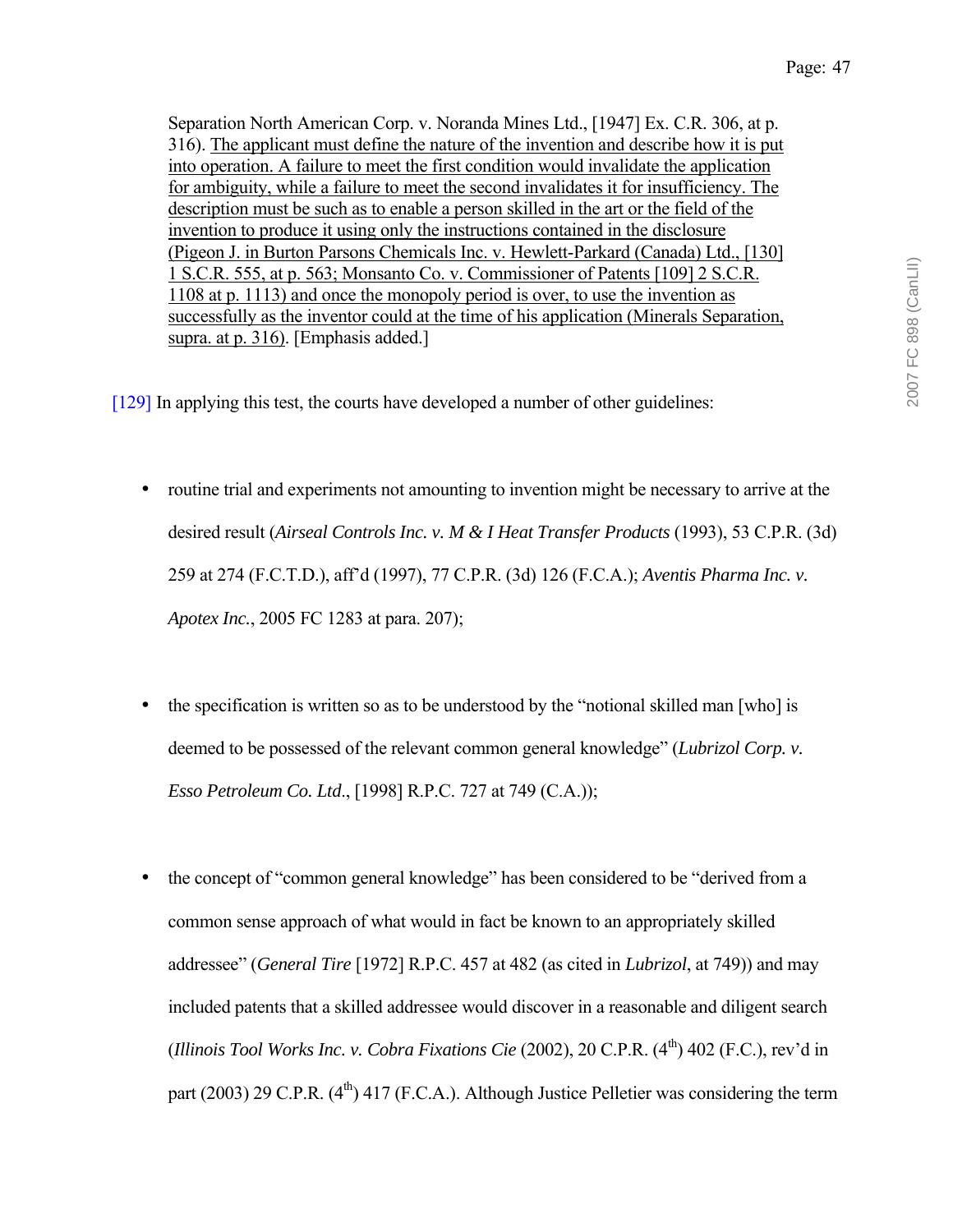ìcommon knowledgeî in the context of anticipation, I believe that the same principles would be applicable;

• The material date for determining the sufficiency of specification is the publication date of the patent. For the 455 Patent, that date is February 6, 1997.

## 6.3.2 Disclosure in the 455 Patent

[130] In essence, the invention is a method for manufacturing amorphous atorvastatin through conversion of crystalline Form I atorvastatin. As an example, Claim 75 is directed to:

The use of anhydrous amorphous atorvastatin made by the process of Claim 1 for the treatment of hyperlipidemia or hypercholesterolemia. (A.R., Vol. 1, Tab 5, p. 169)

[131] Quite simply, the skilled technician would want to be able, once the monopoly expires, to have the enjoyment of using the anhydrous amorphous atorvastatin, made by the process described in the 455 Patent. Thus, to be able to work the invention, the person skilled in the art must have crystalline Form I available or be able to manufacture it himself. The question is whether this skilled person could do so? I begin with a review of the relevant language of the patent.

[132] The specification of the 455 Patent states that the invention "provides for crystalline Form I atorvastatin hydrate for use in the preparation of amorphous atorvastatinî (A.R., Vol. 1, Tab 5, p. 139). In the "Background of the Invention" the inventors state that "United States Patent Number 5,969,156 . . . disclose atorvastatin in various new crystalline forms designated Form I, Form II, Form III and Form IV". (A.R., Vol. 1, Tab 5, p. 130). As stated in the "Methodology" section of the 455 Patent: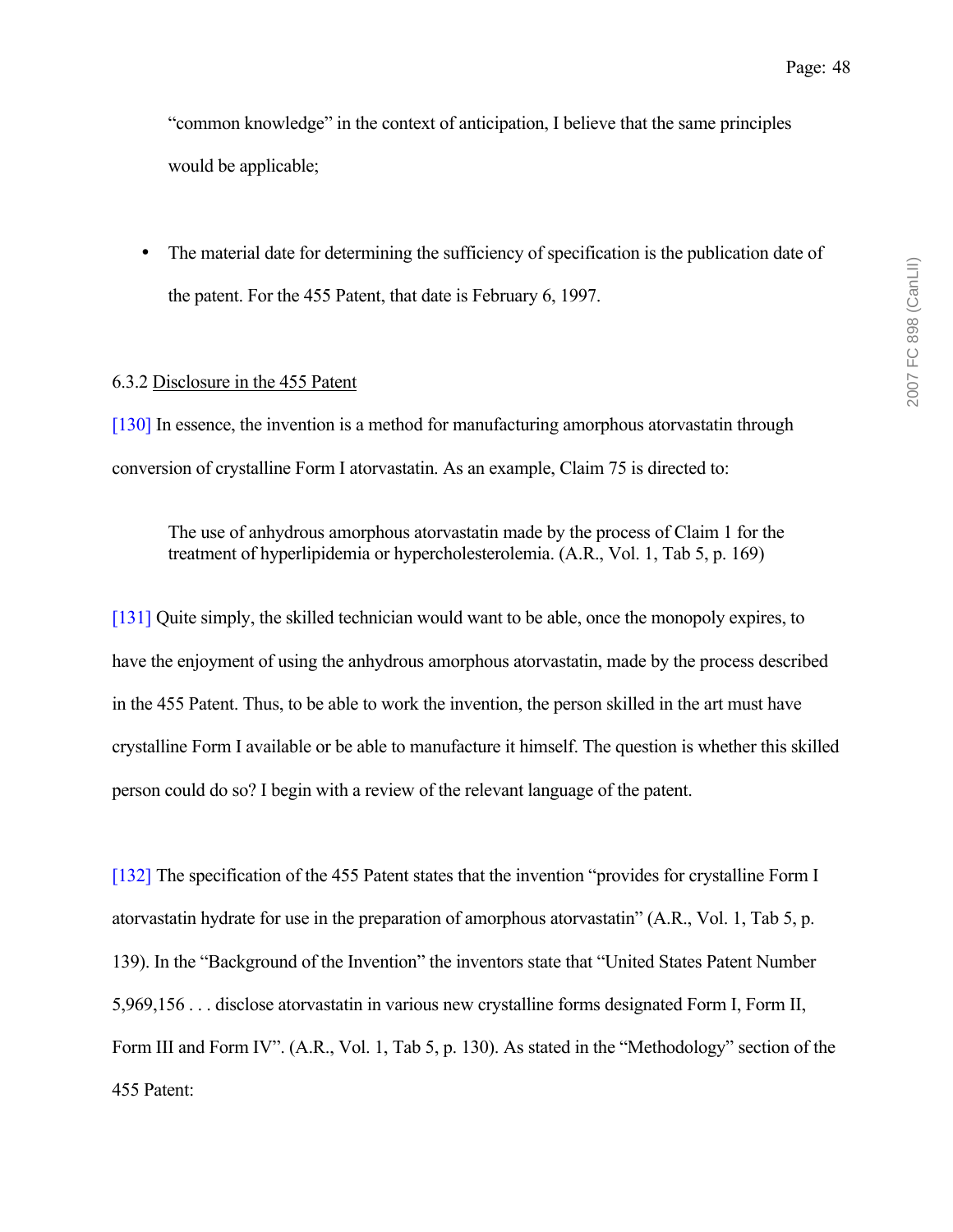Thus, crystalline Form I atorvastatin hydrate is dissolved in a non-hydroxylic solvent . . . Preferably, crystalline Form I atorvastatin hydrate is dissolved in tetrahydrofuran and toluene and like at a concentration of about 25% to about 40%. Preferably, crystalline Form I atorvastatin hydrate is dissolved in tetrahydrofuran at a concentration of about 25% to about 40% containing up to about 50% toluene as a co-solvent. The solvent is removed using, for example, drying technology such as, for example, vacuum drying, spray drying and the like. Preferably, the drying procedure uses an agitated pan dryer . . . Drying initially is carried out at about 20° to about 40 $^{\circ}$  and subsequently at about 70 $^{\circ}$  C to about 90 $^{\circ}$  C under vacuum at about 5 mm Hg to about 25 mm Hg for about 3 to about 5 days. Preferably, initial drying is carried out at about 35°C and subsequently at about 85°C at about 5 mm Hg to about 25 mm Hg for about 5 days. The initial solution dries to a brittle foam that is broken up by mechanical agitation to afford amorphous atorvastatin.

[133] Following this, the inventor sets out two "nonlimiting examples illustrat[ing] the inventors' preferred methods for preparing the compounds of the inventionî. Only Example 1 provides a method for preparing crystalline Form I. In Example 1, the specification provides that a mixture of components described in the example:

. . . is seeded with a slurry of crystalline Form I atorvastatin (1.1 kg in 11 L water and 5 L methanol) shortly after addition of the calcium acetate solution. The mixture is then heated to 51-57°C for at least 10 minutes and then cooled to 15-40°C. The mixture is filtered, washed with a solution of water (300 L) and methanol (150 L) followed by water (450 L). The solid is dried at 60-70°C under vacuum for 3 to 4 days to give crystalline Form I atorvastatin trihydrate (72.2 kg).

[134] In Example 2, the methodology requires that the crystalline Form I atorvastatin (Example 1) is subjected to more steps, at the end of which amorphous atorvastatin is formed.

# 6.3.3 Mr. Shiplett's experiments

[135] To respond to the allegation of insufficiency, Pfizer retained Mr. Rex Shiplett, a senior scientist with SSCI Inc. He was asked to carry out experiments following the United States Patent Number 5,969,156 (U.S. 156 Patent), which patent is described in the 455 Patent. In three of the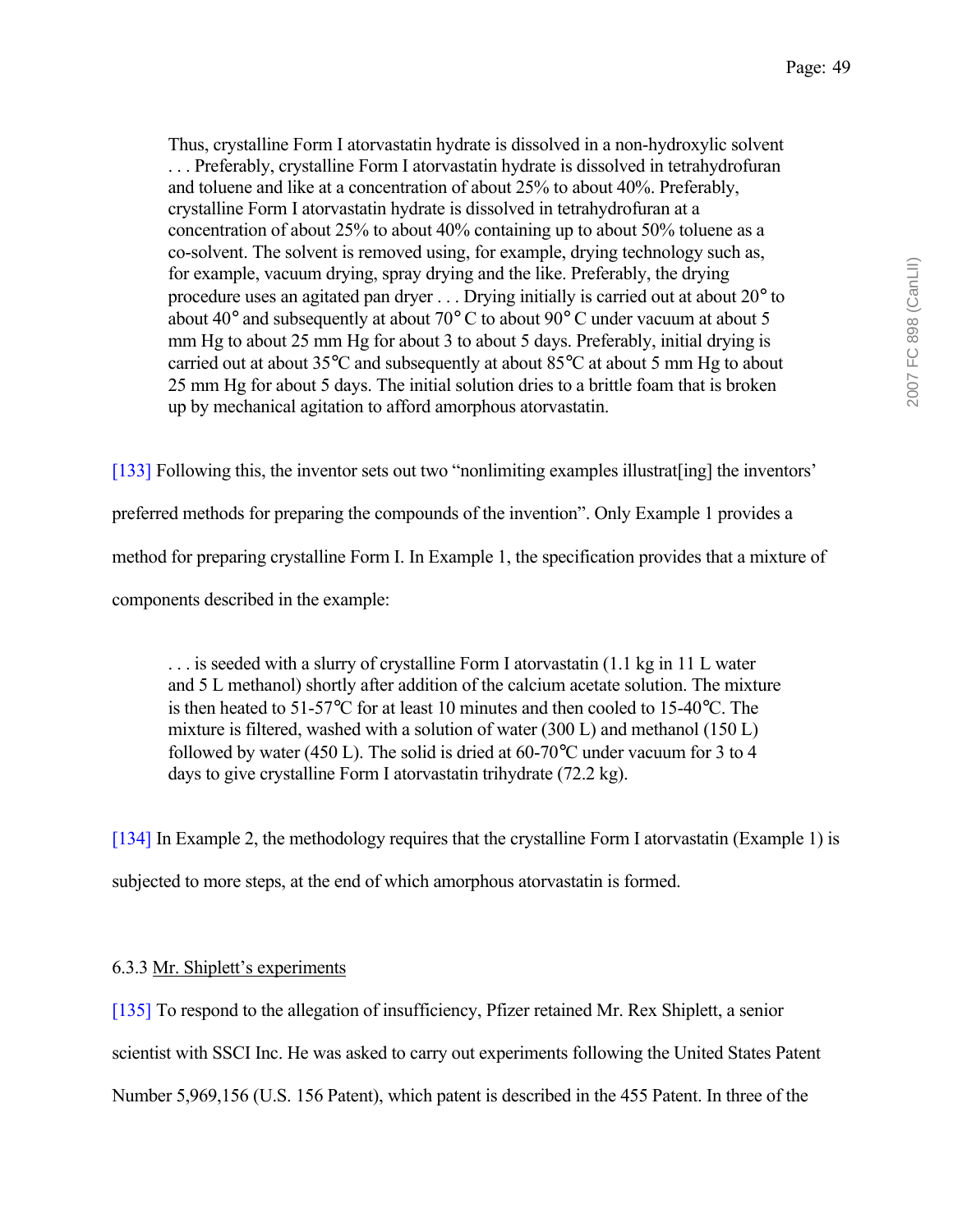experiments following the methods set out in the U.S. 156 Patent, Mr. Shiplett was able to obtain crystalline Form I atorvastatin as disclosed in the U.S. 156 Patent (A.R., Vol. 2, Tab 7, p. 542). Mr. Shiplett also confirmed that the instructions that he followed in performing his successful experiments were repeated "verbatim" in the 018 Patent. Specifically, he stated, in his affidavit (A.R., Vol. 2, Tab 7, p. 543) that:

- (a) The instructions for preparation of Form I atorvastatin calcium from corresponding lactone (Experiment A) that are set out at Example 1, column 14, line 32 to line 60 of the 156 Patent appear at page 26, line 16 to page 27, line 10 of the 018 Patent;
- (b) The instructions for preparation of Form I atorvastatin calcium from atorvastatin sodium (Experiment B) that are set out in the "Detailed description of the invention" column 11, line 54 to column 12, line 5 of the 156 Patent appear at page 20, line 31 to page 21, line 14 of the 018 Patent; and
- (c) The instructions for preparation of Form I atorvastatin calcium from amorphous atorvastatin calcium heating a water-wet cake (Experiment D) that are set out in the "Detailed description of the invention" column 12, line 20 to line 27 of the 156 Patent appear at page 21, line 32 to page 22, line 3 of the 018 Patent.

# 6.3.4 Does the invention require the use of a seed?

[136] The first question is whether the invention requires the use of a seed of Form I atorvastatin.

[137] In general terms, each of the experts spoke about the purpose of seeding. At paragraph 32 of

his affidavit, Dr. Cunningham described the process of seeding as follows:

If the nucleation and cooling are carried out under carefully controlled conditions, then crystals will usually be obtained. If a particular physical form of a compound is desired (such as the specific crystalline form), a small amount of that form is often added to the solution to promote the growth of that form. This process is known as seeding. . . . This is the classical crystallization process. (A.R., Vol. 12, Tab 18, p. 3501)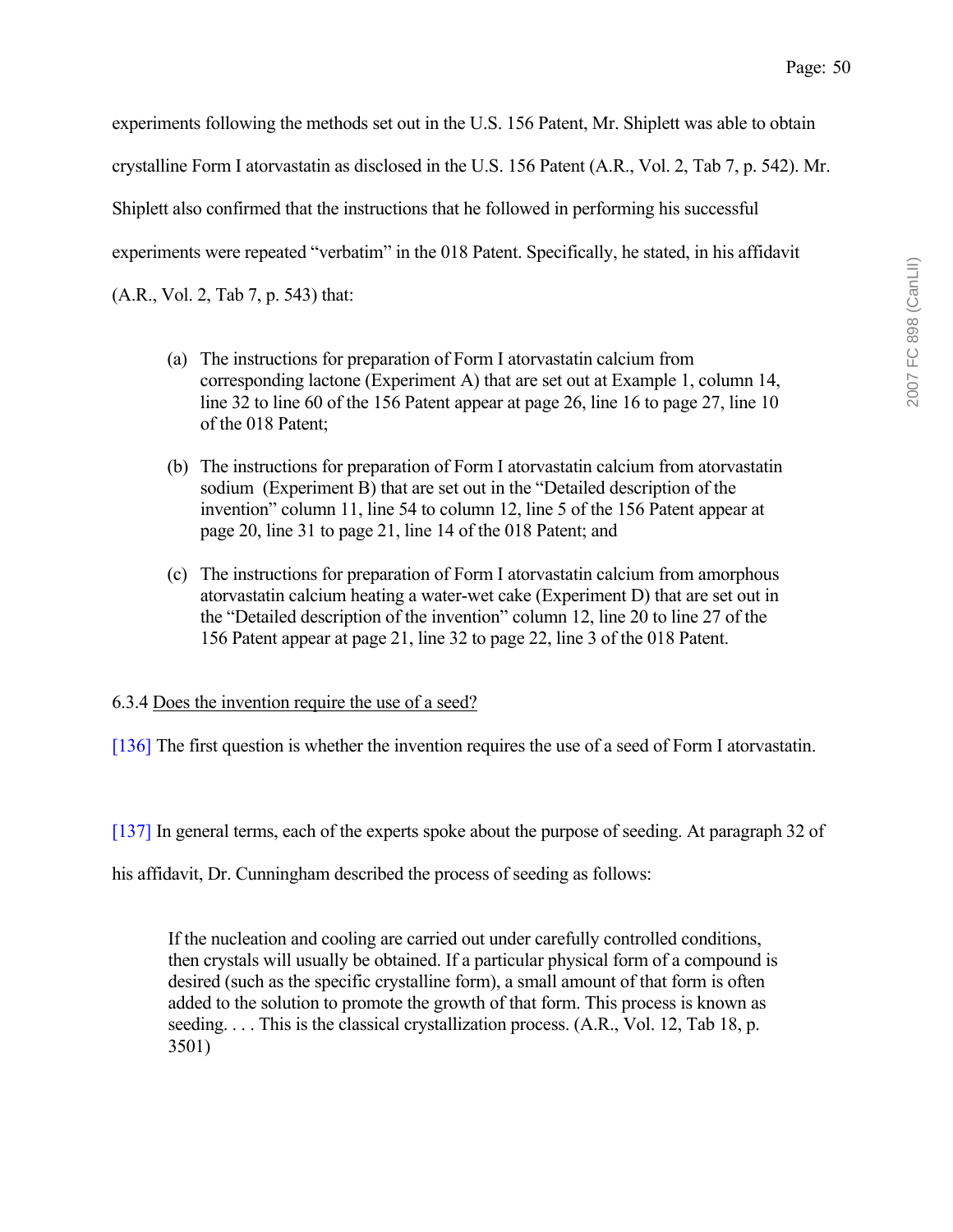[138] Both of Pfizer's witnesses provided guidance on the role of seeding. Dr. Myerson, at

paragraph 67 of his affidavit, stated that:

"Seeding" is the intentional or unintentional addition of a small amount of crystalline compound to a solution of that compound which is to be crystallized. The purpose of seeding is to aid in crystal formation. If a particular crystal form is desired in crystallization, seeding with that form can help in obtaining that form. (A.R., Vol. 4, Tab 9, p. 848)

[139] Similarly, Dr. Rodríguez-Hornedo, at paragraph 54 of her affidavit, stated that:

ìSeedsî are agents used to influence nucleation and induce crystallization. Seeds may be of the same or different material than the one to be crystallized. For instance, silver iodide crystals are effective ice-nucleating agents and are therefore used to seed clouds and generate more rain. In industrial processes, seeding is used to control the crystalline form and size distribution of the product. The influence of seeds on crystallization is dependent on the extent to which nuclei originate from solution  $\ldots$  or from the added seeds...  $(A.R., Vol. 4, Tab 12, pp. 1020-1021)$ 

[140] With respect the importance of seeding for this patent, Ranbaxy's witness, Dr. Cunningham,

provided his opinion as follows, at paragraph 74 of his affidavit:

The 455 patent does not provide a method for preparing crystalline Form 1 atorvastatin hydrate (the starting material of the process of the invention) that does not use a seed of Form 1 atorvastatin. To operate the process of the invention of the 455 patent, the skilled addressee must be able to obtain Form 1 atorvastatin at the date the 455 patent was published (that is, February 1997). Reading the 455 patent alone, the skilled addressee would not know how to obtain the Form 1 seed material used in example 2 of the patent. Clearly, the skilled addressee would not be able to operate the process described in the 455 patent to produce amorphous atorvastatin. (A.R., Vol. 12, Tab 18, p. 3511)

[141] Neither Dr. Myerson nor Dr. Rodríguez-Hornedo agreed. In spite of the obvious importance of seeding, Dr. Myerson stated, at paragraph 107 of his affidavit, that he did not believe that "it" would be necessary to use seeds in the process of Example 1. Accordingly, the 455 Patent teaches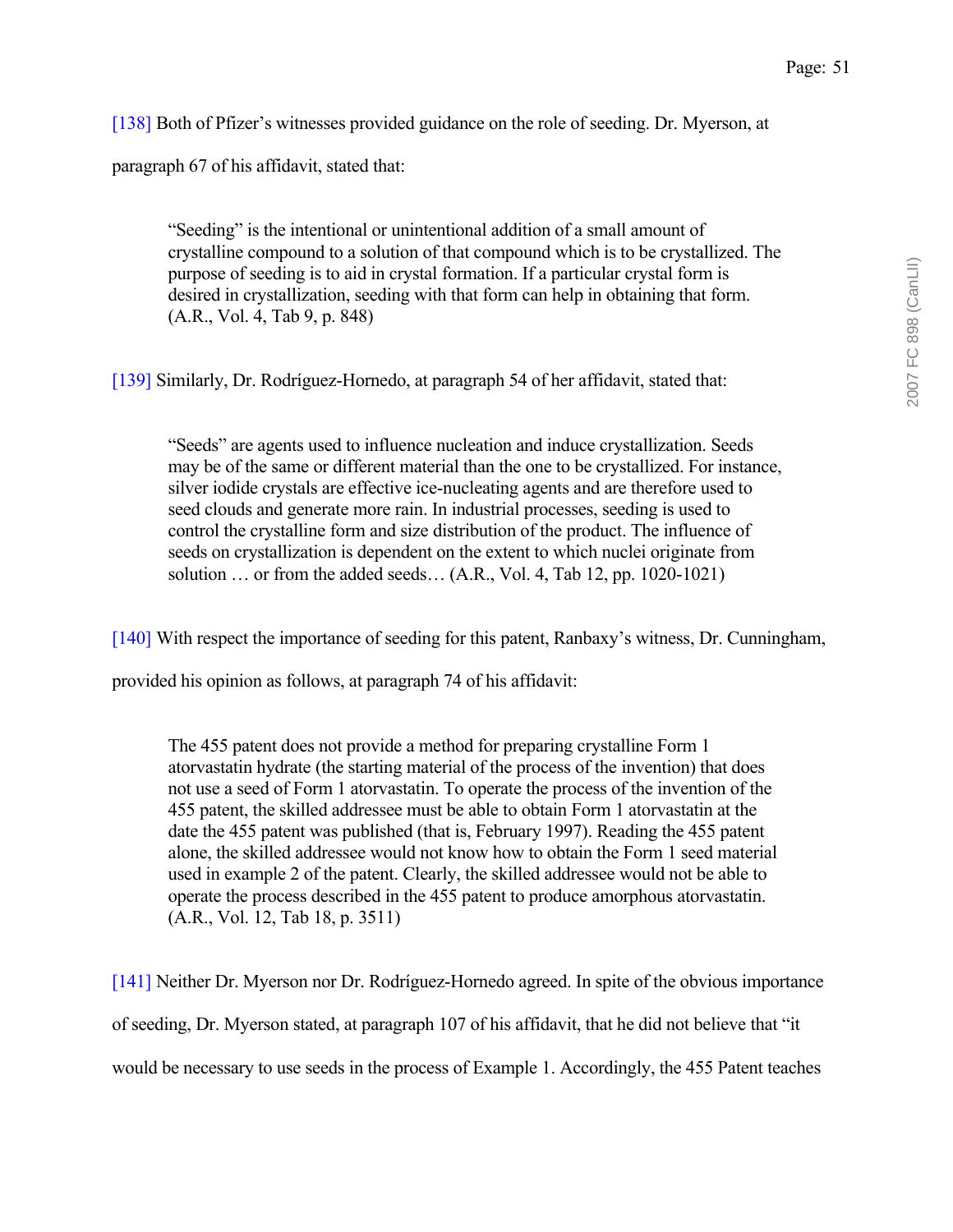how to make Form 1 without using seeds" (A.R., Vol. 4, Tab 9, p. 859). However, an examination of his affidavit and related cross-examination provides little basis for such an assertion.

[142] The first point to note is that Dr. Myerson could not have been referring to the

experimentation carried out by Mr. Shiplett. As was confirmed by Dr. Myerson on cross-

examination (see A.R., Vol. 4, Tab 10, p. 928ff), Mr. Shiplett used a seed in his experiments.

Q. And none of exhibits – none of experiments, rather, B, C, or D of Mr. Shipplett's report are equivalent to Example 1 but carried out without the seed, is that correct?

 A. None of A, B, C, or D describe Example 1 of the 455 patent without the use of seeds.

[143] Similarly, Dr. Rodríguez-Hornedo explains, in her affidavit, that she had "no reason to believe that the process described in this Example 1 would not result in Form I atorvastatin<sup>n</sup> (A.R., Vol. 4, Tab 12, p. 1031) and, further, at paragraph 97:

While the '018 patent disclosure states with respect to the first two methods that, "[i]t has frequently been found desirable to add 'seeds' of crystalline Form I atorvastatinî, I do not interpret this to mean that crystalline Form I seeds are essential to either process. Based on my experience, and the experience of a person or ordinary skill in the art, the addition of the seeds would simply speed up the process of formation of the Form I crystals. While speeding up the process would be desirable, I note that it would only be necessary to carry out the process once without seeds. Once Form I has been made, seeds would then be available for use. (A.R., Vol. 4, Tab 12, p. 1032)

[144] In this paragraph, Dr. Rodríguez-Hornedo provides no basis for her assertion that the addition of seeds would simply speed up the process. I note that neither Dr. Myerson nor Dr. Rodríguez-Hornedo state that they have used this method of Example 1 without a seed to produce Form 1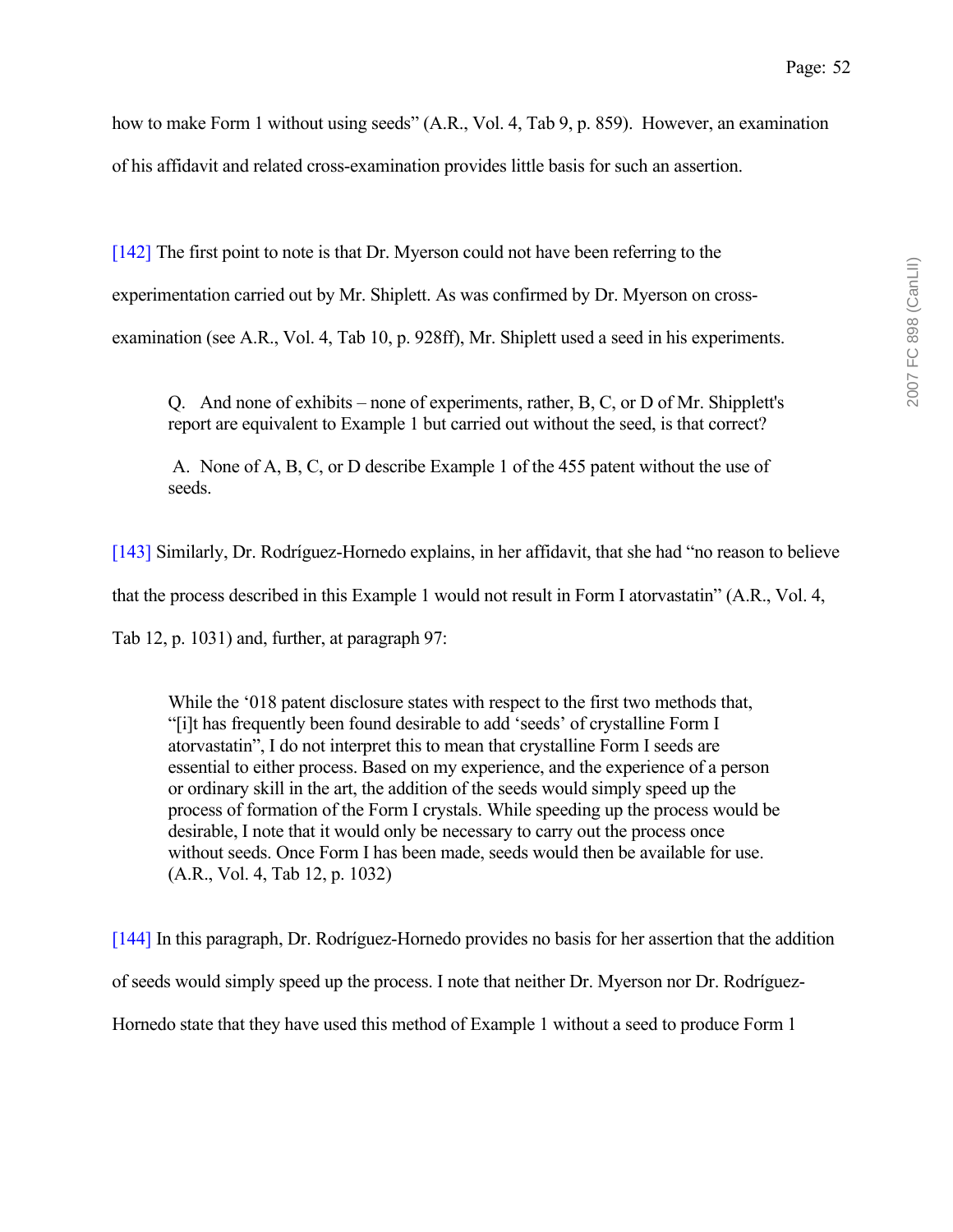atorvastatin. And, as we know, Mr. Shiplett did not attempt to make Form I without the use of a seed.

[145] Dr. Cunningham provided further explanation of his view that a seed was necessary at

paragraphs 76-77 of his affidavit:

As stated in paragraph 32 above, seeds of a desired crystalline form are added to a reaction mixture to ensure that the product is the desired form. Without the seed, the skilled addressee would not be able to consistently reproduce example 1 of the 455 patent.

It is relevant in this context to review what the 156 patent [equivalent to the 018 Patent] states at column 12 lines 5-8. "It has frequently been found desirable to add "seeds" of crystalline Form I atorvastatin to the crystallization solution in order to consistently produce crystalline Form I atorvastatinî. No mention is made here of speed, nor is there the promise that without a seed the method will work without undue experimentation. Indeed, I interpret the above sentence to mean that in the absence of seeds other forms, or mixtures of forms, may be produced. [Emphasis added.] (A.R., Vol. 12, Tab 18, p. 3512)

[146] In cross examination, Dr. Cunningham was asked about the use of a seed. In particular, he

was asked whether the use of a methodology set out in a text published in 1948 (the Vogel method)

could be used to obtain the necessary seeds.

- Q. Or I could just try it without seeds, correct?
- A. Then you wouldn't be following the example.
- Q. Because you say seeds are required?

A. That is what it states in the description of the example. It certainly says that seeds are required. It doesn't say it is optional.

Q. If I want to make crystalline Form 1atorvastatin trihydrate according to this example, and I don't have seeds and these don't work, you are saying that a person skilled in the art, I wouldn't try this without seeds, because I would just throw up my hands and say, Oh, well, the example says I need seeds?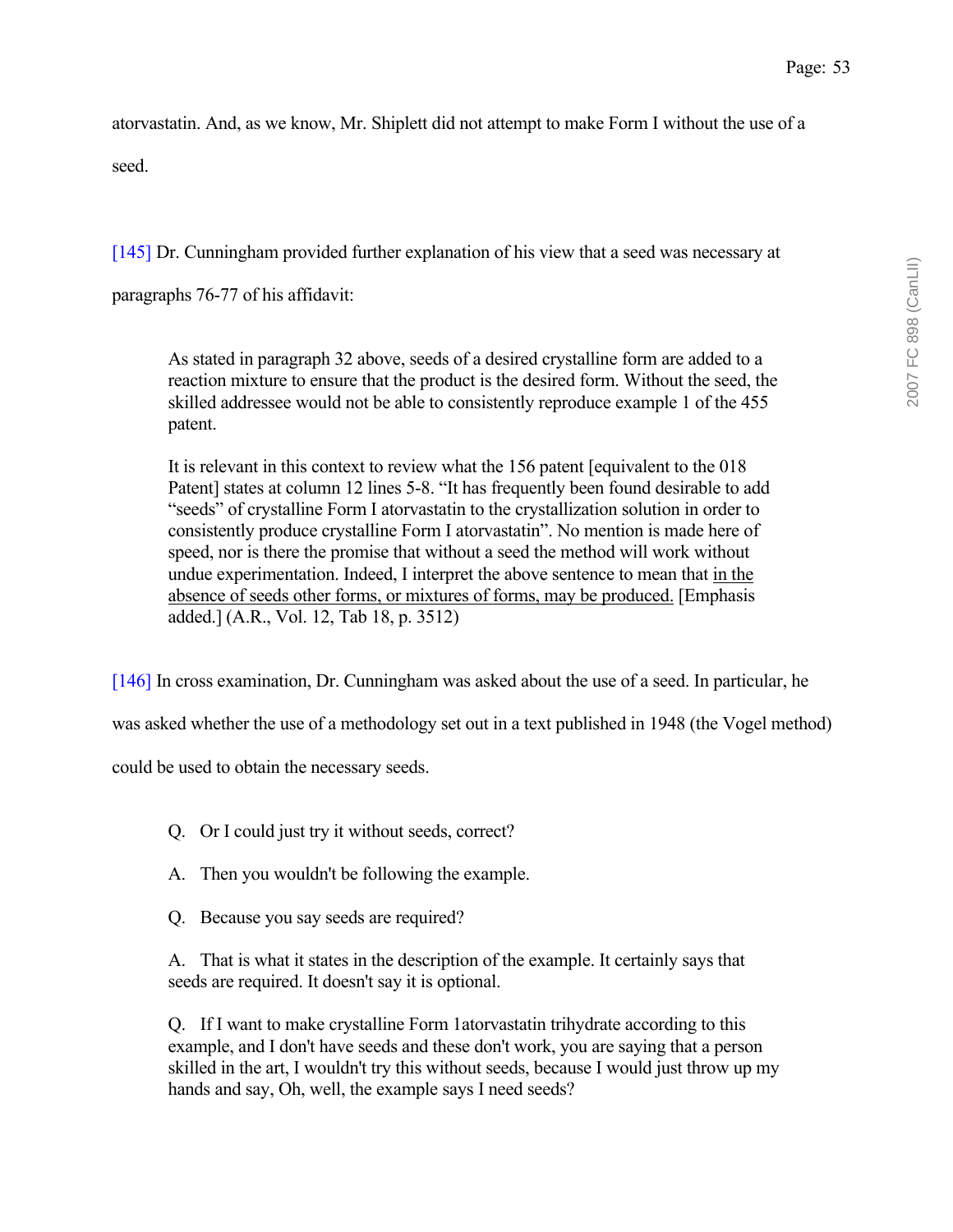A. You might try it without using the seeds, but then you would have no guarantee of success.

Q. Okay, but it might work?

A. It might work. Lots of things might work.

Q. Right.

A. But the reason, I suppose, that it is stated as needing seeds is because seeds are necessary.

Q. Or it may be just when they ran this example they used seeds and so they accurately reflected what they did?

A. That would be surprising, I think. (A.R., Vol. 14, Tab 19, pp. 101-102)

[147] In sum, I find that the 455 Patent requires the use of a seed to make the crystalline Form I atorvastatin. Briefly, my key reasons are as follows:

- All of the experts acknowledge that the use of a seed will promote crystallization.
- The language of the methodology disclosed in the 455 Patent supports the use of seeds of From I atorvastatin.
- Example 1, includes a direct reference to "seed[ing] with a slurry of crystalline Form I atorvastatin" and does not provide a method for producing crystalline Form I atorvastatin trihydrate by any other means.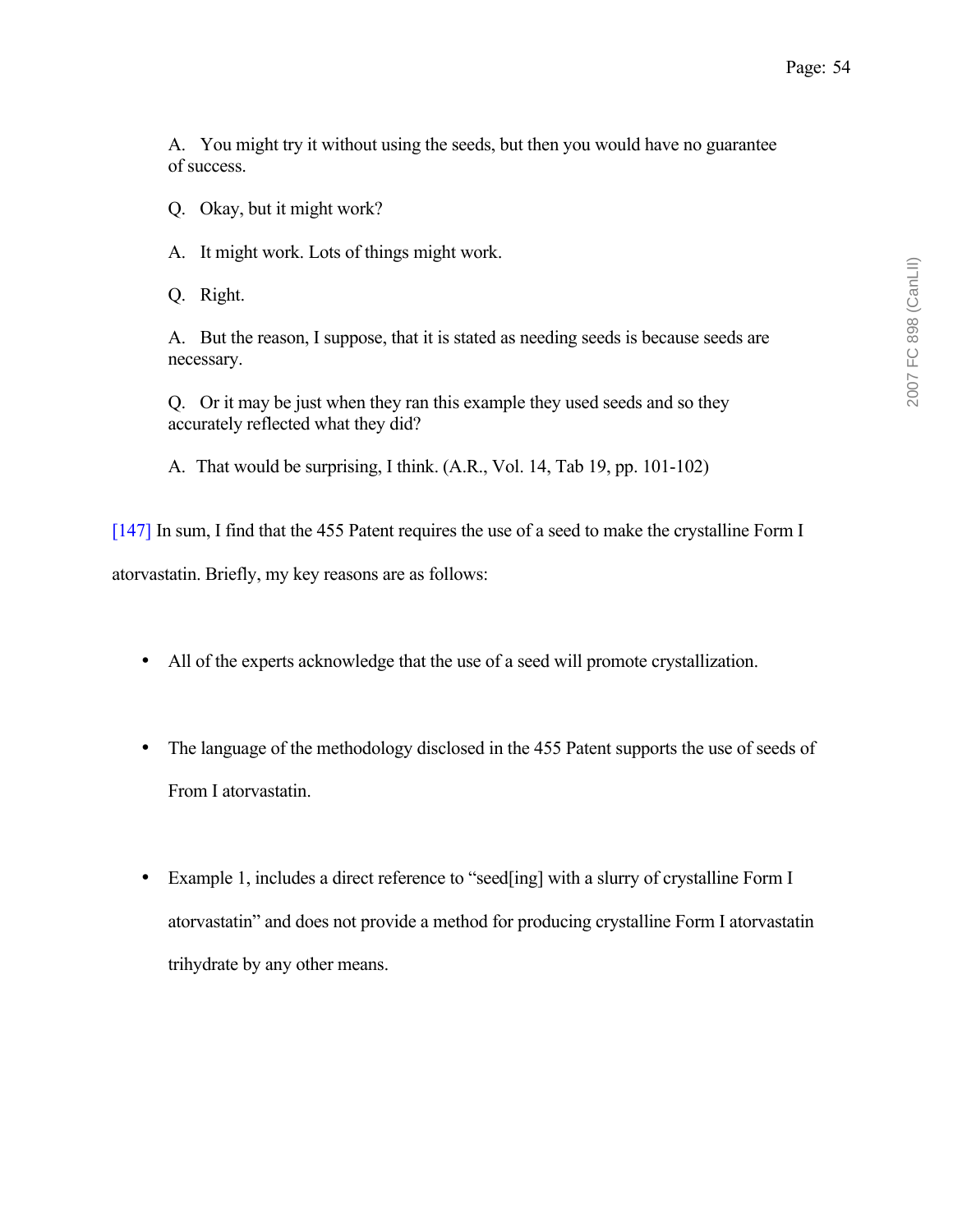• While crystalline Form I atorvastatin trihydrate could conceivably be produced without the use of a seed, I have no evidence that this was ever done. As noted, Mr. Shiplett used a seed in his experiments.

[148] Ranbaxy's evidence and argument focused on the need for a Form I seed in the Patent. That is the part of their allegation that I have considered. However, I cannot help but observe that, even if a seed is not required, Pfizer may still have a problem. This is because, whether or not a seed is used, at some stage in the process, crystalline Form I atorvastatin calcium must be obtained. Otherwise there is nothing to transform into amorphous atorvastatin. Just as the 455 Patent does not explicitly teach how to make a seed, it does not teach how to make crystalline Form I atorvastatin calcium.

[149] With no direction in the 455 Patent on how to make the seed (or crystalline Form I atorvastatin calcium), how is the skilled addressee to produce amorphous atorvastatin using only the instructions contained in the disclosure? Pfizer would answer that question by arguing that making Form I crystals was part of common general knowledge as of February 6, 1997. Ranbaxy submits that this information was not part of common general knowledge as of that date. I turn now to consider this question.

# 6.3.5 Was a methodology for making the necessary seed part of the common general knowledge as of the date of publication of the 455 Patent?

[150] Pfizer's first submission on the question of common general knowledge concerns the reference in the 455 Patent to the 156 Patent. Pfizer's argument is that, by following the instructions in this U.S. patent, a skilled addressee could make crystalline Form I atorvastatin. Indeed, in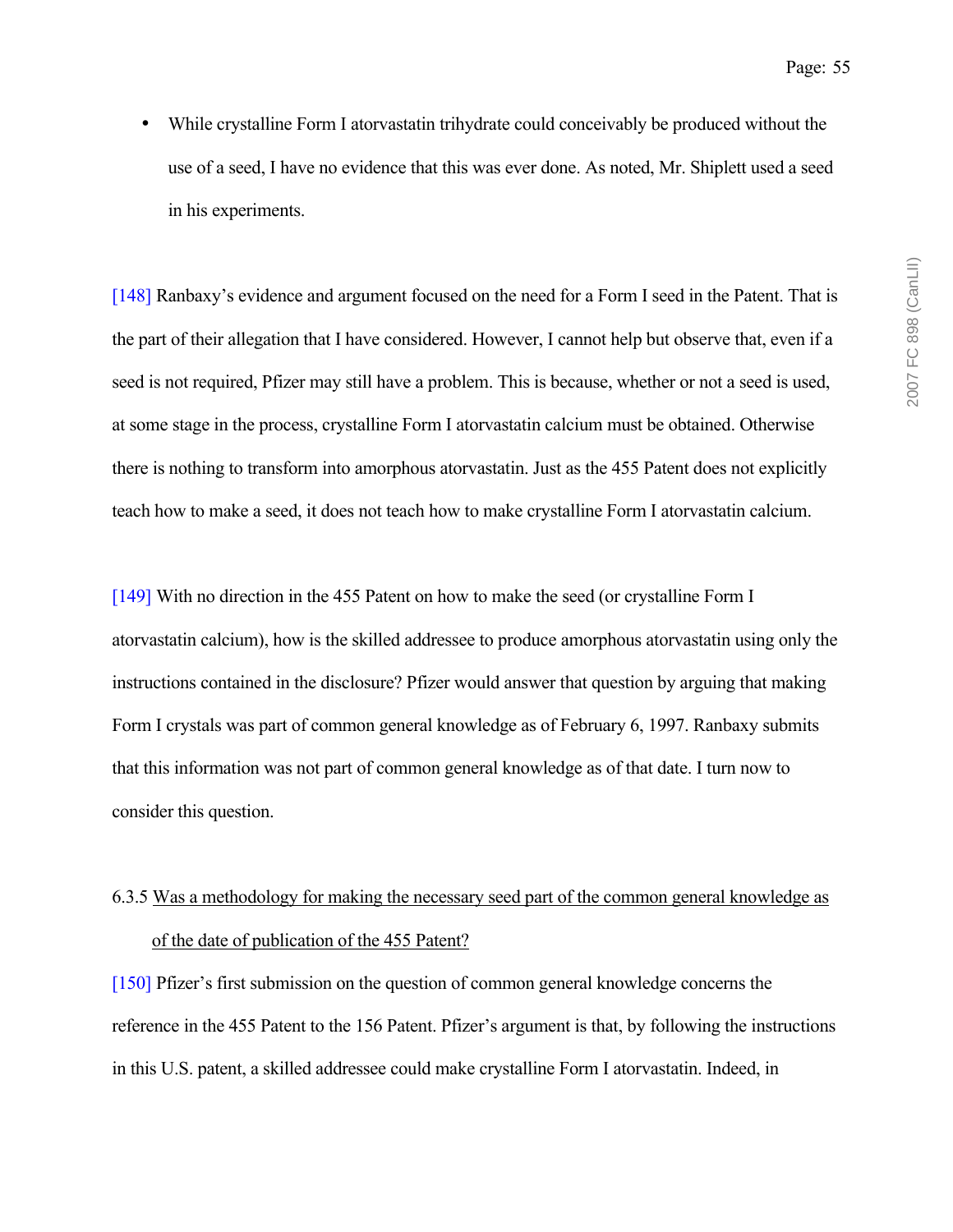performing his experiments, Mr. Rex Shiplett did exactly that; he followed the steps in the U.S. 156 Patent to produce the required crystalline substance.

[151] However, as stated by Dr. Cunningham, as of the date of publication, the 455 Patent contained no reference to the U.S. 156 Patent; references to the U.S. 156 Patent were only added after the 455 Patent issued. In addition, the U.S. 156 Patent did not issue until 1999. Thus, the U.S. 156 Patent would not have been available to the skilled addressee as of February 6, 1997. That patent cannot be said to form part of common general knowledge.

[152] This is not the end of the story, according to Pfizer. Pfizer next asserts that the U.S. 156 Patent is identical to the 018 Patent that teaches the making of crystalline Form I atorvastatin. Since the 018 Patent and the 455 Patent were published on the same date, Pfizer submits that the skilled addressee could, through a search, discover the 018 Patent and, accordingly, the means to make crystalline Form I atorvastatin. This, in their view, makes the 018 Patent part of common general knowledge at the time of publication of the 455 Patent. I do not agree.

[153] As noted above, the concept of "common general knowledge" is derived from a common sense approach of what would in fact be known to an appropriately skilled addressee. Patents that a skilled addressee would discover in a reasonable and diligent search would usually form part of ìcommon general knowledgeî. Would it be more likely than not that a skilled addressee would discover a patent application published on the same day as the 455 Patent? And, further, would he know that the means to produce the compound described in the 455 patent were set out in that patent? I do not think so.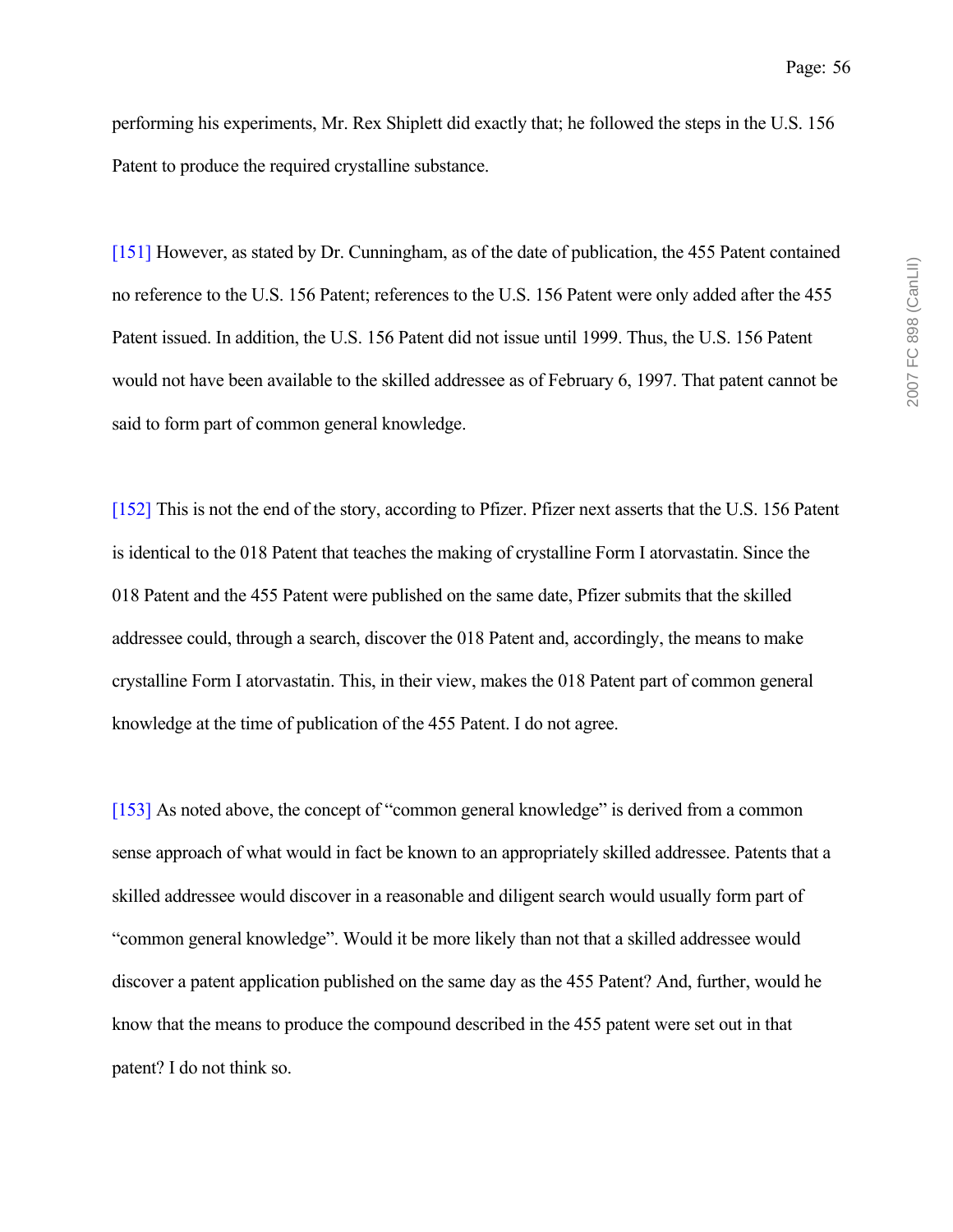[154] We must remember that, at the time of the publication, there was no reference in the 455 Patent to either the U.S. 156 Patent or to the 018 Patent. Had the inventors wished to directly lead the skilled addressee to the concurrently filed application, they could have done so by explicitly referencing the 018 Patent publication or otherwise pointing the skilled addressee to publiclyavailable information on how to make crystalline Form I atorvastatin.

[155] It is true that a search of the Patent Office on February 6, 1997 could have been made but, given the timing of recording entries or many other possible issues surrounding the Patent Office, it is entirely possible that the 018 Patent would not have shown up on a search. In cross-examination, Dr. Cunningham was asked whether a search would reveal a patent (that is, the 018 Patent) published on the same day as the 455 Patent. His response was "In principle, yes. In practice, I don't know whether you would or not" (A.R., Vol. 14, Tab 19, p. 4587). Following up on Dr. Cunninghamís response and applying common sense, I view the chances of exposing the 018 Patent on the very day it was published as very slim indeed. The possibility of turning up a newlypublished patent application does not, in my mind, make the teachings of the 455 Patent common general knowledge as of February 6, 1997.

[156] Accordingly, I find that, on a balance of probabilities, the 018 Patent was not part of the common general knowledge as of February 6, 1997; it would not likely have been discovered in reasonable and diligent search by the skilled addressee.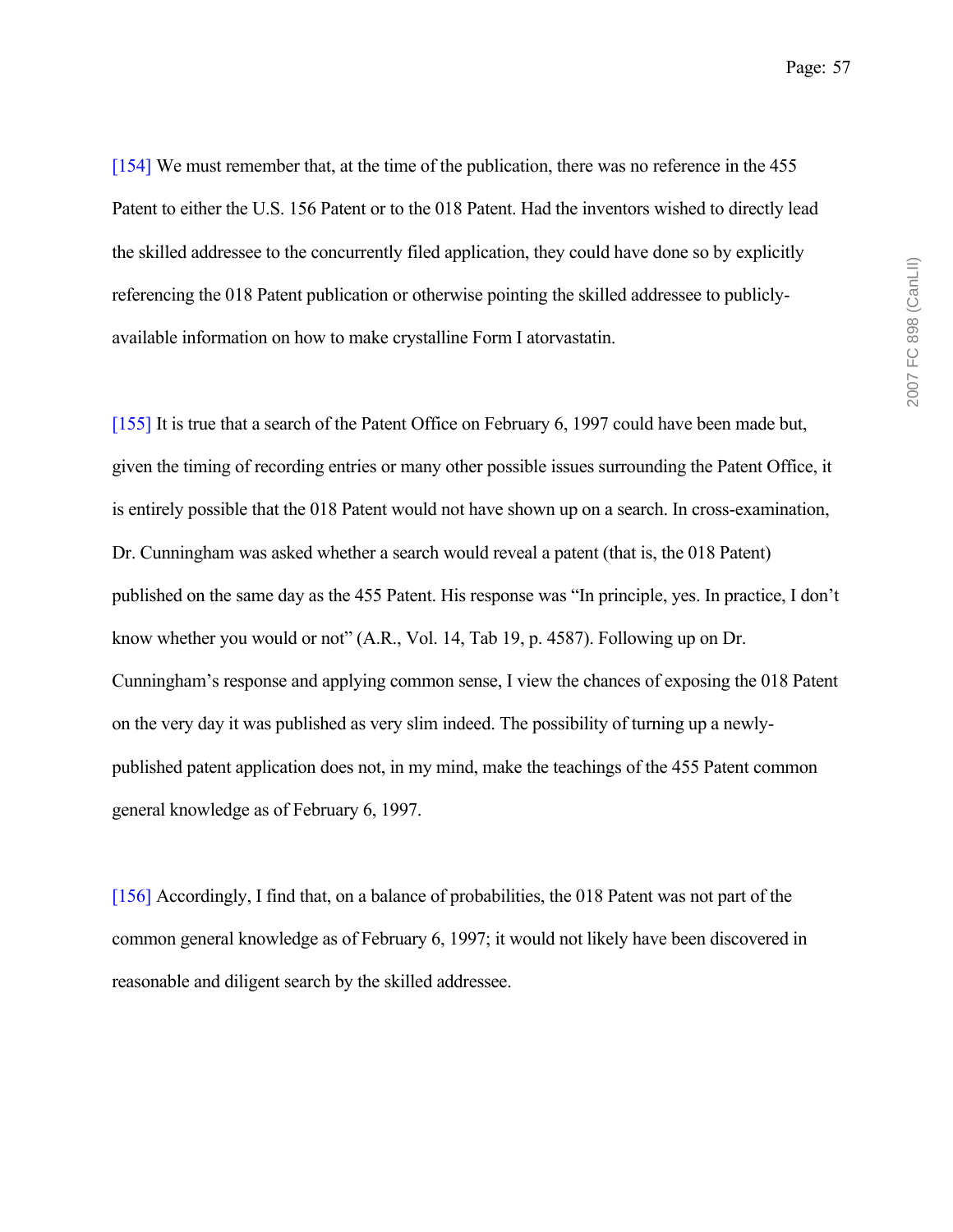# 6.3.6 With access to the 018 Patent, could a skilled addressee produce Form I without undue experimentation?

[157] At this point in my analysis, I have concluded that: (a) a Form I seed is essential to a successful replication of the 455 Patent; and, (b) the method that the 018 Patent teaches was not part of the common general knowledge as of February 6, 1997. Therefore, it is not necessary to address the question of whether the teachings of that patent would allow the skilled addressee to produce the necessary seed. However, if I am wrong in my conclusion that the 018 Patent was not part of the common general knowledge, this issue would have to be examined.

[158] The key testimony in this regard is that of Mr. Shiplett who actually produced amorphous atorvastatin from Form I atorvastatin calcium. Ranbaxy alleges that the process followed by Dr. Shipplett to produce the crystalline Form I atorvastatin calcium was not the same as that detailed in the 018 patent, and in particular, that he modified the heating, stirring and drying times. Ranbaxy submits that, from this, it is clear that a person skilled in the art would not be able to follow the instruction of the 018 Patent to produce the substance required for the 455 Patent without undue experimentation.

[159] The Court had significant assistance on this issue from the testimony of Mr. Shiplett. A review of Mr. Shiplett's education and experience demonstrates that his qualifications match those of a person of ordinary skill in the art. In other words, Mr. Shiplett is a capable, experienced laboratory chemist and no more. I do not have to speculate as to whether a mythical person of such skill could follow the instructions of the relevant patent. I know for certain that a real person with those skills did exactly that; Mr. Shiplett followed the teachings of the U.S. 156 Patent and the 018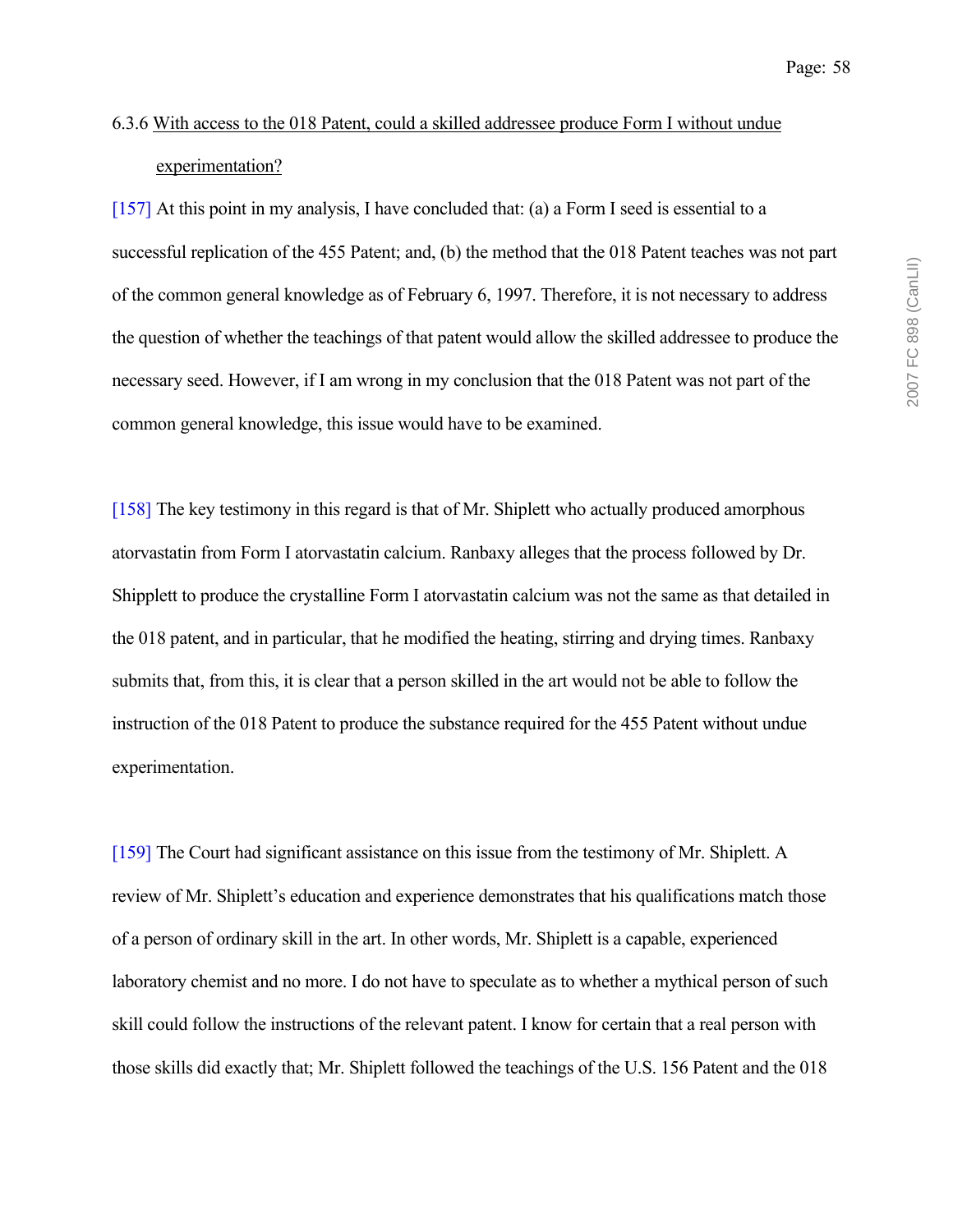Patent to make amorphous atorvastatin. With respect to the modifications made by Mr. Shiplett in conducting his experiments, I am satisfied that these amounted to no more than "routine trial and experiments not amounting to invention" (*Airseal Controls*, above at 274).

[160] Although critical of Mr. Shiplett's methods, Ranbaxy led no evidence showing that following the patented process would not result in atorvastatin calcium, and has merely shown that there may be variations in times specified in the process that would result in a greater or lesser yield of amorphous atorvastatin calcium.

#### 6.3.7 Conclusion on Allegation of Invalidity

[161] On the basis of Mr. Shiplett's experiments, I am satisfied that a skilled addressee could produce Form I atorvastatin and amorphous atorvastatin as contemplated by the teachings of the 018 Patent and the 455 Patent. Ranbaxy has failed to persuade me that the skilled addressee could not follow the teachings of the 455 Patent, provided that he or she had access to the 018 Patent as well as the 455 Patent.

[162] However, this finding is not determinative of the question of suffiency of the 455 Patent, because I have already found that the teachings of the 018 Patent were not part of common general knowledge as of February 6, 1997. Accordingly, I conclude that Ranbaxy has led sufficient evidence to rebut the presumption of validity on a balance of probabilities and that Pfizer, in turn, has failed to meet its burden of showing that the Ranbaxy allegations of invalidity are unjustified.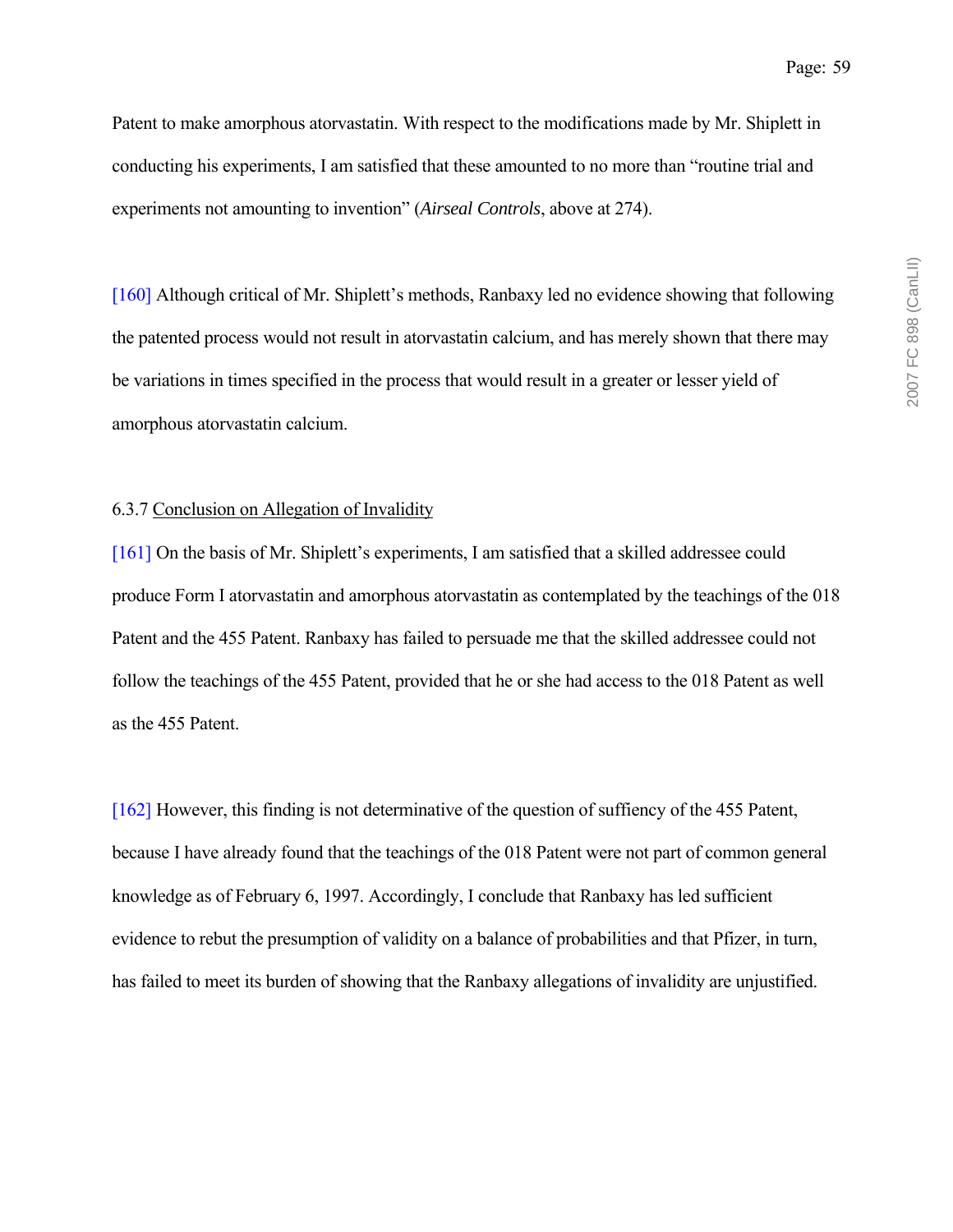[163] In its submissions, Ranbaxy referred to two decisions that support its allegation of invalidity due to insufficiency. The first of these was the decision of the European Patent Appeal Board respecting European Patent Application No 96 924 553.9 dated July 11, 2006. The second was a decision of the Borgarting Court of Appeal (Norway) in Case No. 06-026148ASI-BORG/03, dated May 30, 2007. In each of these decisions, the respective tribunal was considering the validity of a patent that appears to be the same as the 455 Patent. In each of these decisions, the tribunal concluded that the description in the patent was not sufficiently clear to enable a person skilled in the art to carry out the invention. These decisions were obviously made under different legislative schemes and on the basis of a record that may be different from that before me. Nevertheless, I take some comfort from the fact that the conclusion that I have reached, founded upon the legislative scheme and evidence before me, is not inconsistent with the decisions of the European Patent Appeal Board and the Borgarting Court of Appeal.

#### **Conclusion**

[164] In summary, the determinative findings of this Court are as follows:

- (a) The 018 Patent. Pfizer has met its burden of showing, on a balance of probabilities, that the allegation of Ranbaxy that it will not infringe the 018 Patent is not justified. Accordingly, an order of prohibition will issue, prohibiting the Minister of Health from issuing a Notice of Compliance until the expiry of the 018 Patent.
- (b) The 455 Patent. Ranbaxy has led sufficient evidence to rebut the presumption of validity and Pfizer, in turn, has failed to meet its burden of showing that the allegation of invalidity is not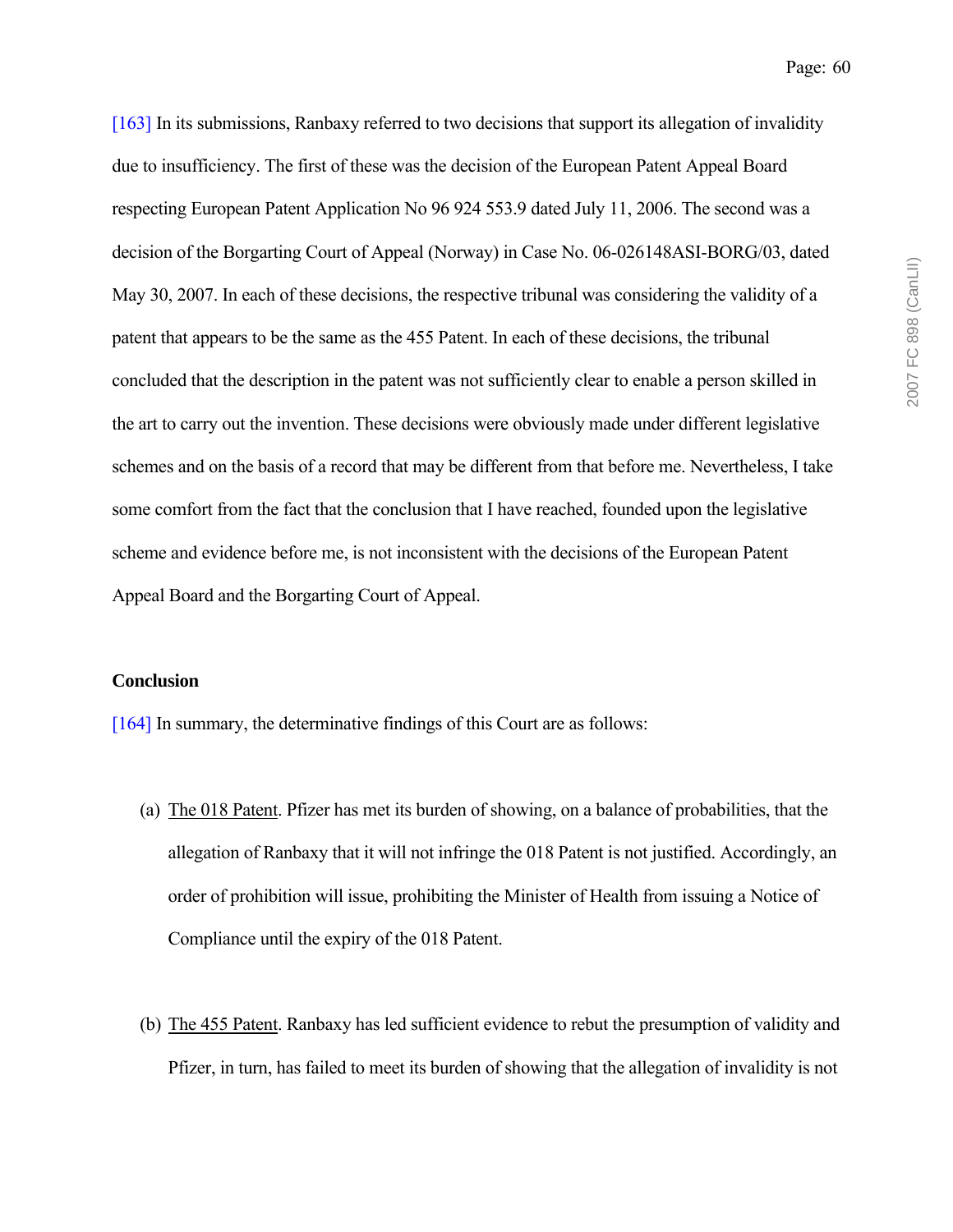justified. Accordingly, the application for an order of prohibition will fail with respect to the 455 Patent.

[165] At the conclusion of the hearing, the parties requested that I allow them time to discuss the issue of costs after they have received my decision. I am prepared to follow that suggestion. In entering into discussions, however, parties should take note of the divided success. In similar circumstances (see, for example, the decision of Justice von Finkenstein in *Pfizer Canada Inc. v. Canada (Minister of Health)*, 2007 FC 91), the Court has declined to award costs. Should the parties not agree on the issue of costs, they may make further submissions to the Court on the directions to be given to an assessment officer or as to a reasonable lump sum.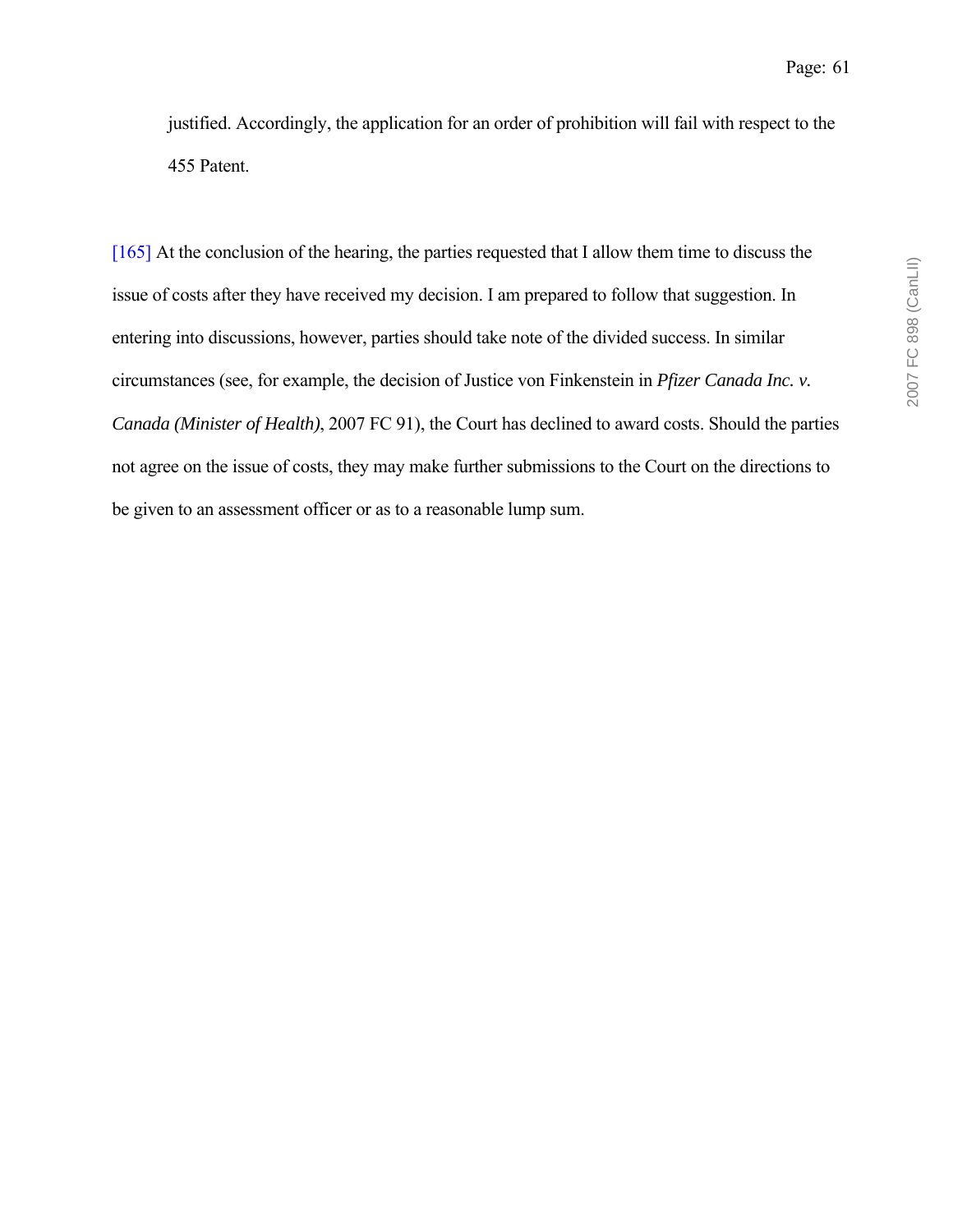# **ORDER**

# **THIS COURT ORDERS** that:

- 1. the Minister of Health is prohibited from issuing a notice of compliance to Ranbaxy in respect of proposed Ran-Atorvastatin tablets for oral administration comprised of atorvastatin calcium in 10, 20, 40 and 80 mg strengths until after the expiry of Canadian Patent No. 2,220,018;
- 2. Pfizer's application for a prohibition order, until the expiry of Canadian Patent No. 2,220,455, is dismissed; and
- 3. Should the parties be unable to agree on the issue of costs, they may make submissions, by September 28, 2007, on that issue, such submissions not to exceed four pages in length and may reply to submissions no later than October 12, 2007.

 $\mathcal{L}_\text{max}$  and  $\mathcal{L}_\text{max}$  and  $\mathcal{L}_\text{max}$  and  $\mathcal{L}_\text{max}$  and  $\mathcal{L}_\text{max}$  and  $\mathcal{L}_\text{max}$ 

"Judith A. Snider"

Judge